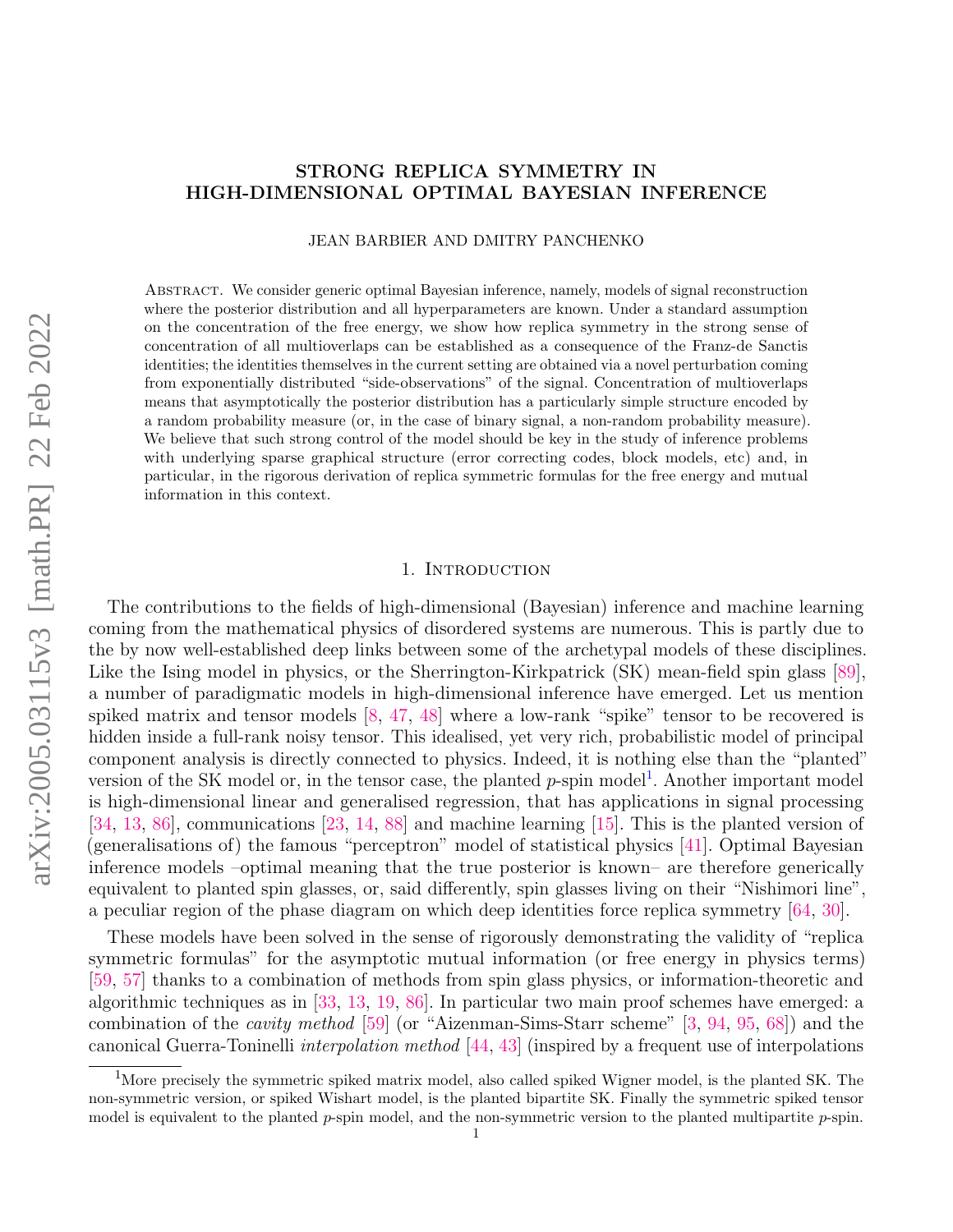in earlier works of Talagrand), used, e.g., to solve the spiked tensor models in [\[53,](#page-33-8) [61,](#page-33-9) [54\]](#page-33-10). See also [\[35,](#page-32-6) [25,](#page-32-7) [26,](#page-32-8) [84,](#page-34-6) [83\]](#page-34-7) for related results. Another more recent proof strategy is an evolution of the interpolation method specifically tailored for optimal Bayesian inference problems, coined adaptive interpolation method  $[17, 18]$  $[17, 18]$  $[17, 18]$ , and that has proven to be one of the simplest and most versatile technique for proving replica symmetric formulas in this context [\[15,](#page-32-2) [21,](#page-32-11) [20,](#page-32-12) [39,](#page-33-11) [6,](#page-31-4) [16\]](#page-32-13).

These two classes of models, namely spiked tensor estimation and regression, both possess an underlying dense graphical structure, with each "spin" interacting with all the others. Another important class of mean-field inference models are sparsely connected graphical models (or "dilute models"). This includes sparse graphs error-correcting codes such as low-density parity check (LDPC) and generator matrix (LDGM) codes  $[87]$  (the latter being the planted sparse p-spin model), planted combinatorial optimisation problems (random K-satisfiability, coloring, etc) [\[51,](#page-33-12) [29\]](#page-32-14), or models of community detection such as the stochastic and censored block models, see [\[32,](#page-32-15) [1\]](#page-31-5) and references therein. The two proof schemes mentionned earlier extend to the sparse setting, with some new complications due to the additional layer of disorder of the graph; see [\[37,](#page-32-16) [38,](#page-32-17) [76,](#page-34-9) [29\]](#page-32-14) for the extension of the canonical interpolation to sparse graphs and [\[70,](#page-34-10) [72,](#page-34-11) [73,](#page-34-12) [29\]](#page-32-14) for the cavity method, as well as [\[11\]](#page-31-6) for the adaptive interpolation.

In all these works, the proofs are based in some way or another on the rigorous control of the order parameter of the model under consideration, generally in the form of an overlap between conditionally independent samples of the posterior (Gibbs) measure of the model (or "replicas"), and/or between a sample and the planted ground-truth signal. Optimal Bayesian inference is an ubiquitous setting in the sense that the overlap can be shown to concentrate in the whole regime of parameters (amplitude of the noise, number of data points divided by the number of parameters to infer, etc). When the overlap is self-averaging, which is the case in optimal Bayesian inference [\[10\]](#page-31-7), spin glass models at high temperature  $[94]$ , or ferromagnetic models  $[24, 12]$  $[24, 12]$  $[24, 12]$ , one expects *replica* symmetric variational formulas for the asymptotic free energy or mutual information density, as was understood in the eighties by the physicists (and in mathematical literature in the nineties [\[81,](#page-34-13) [82,](#page-34-14) [91\]](#page-34-15)). Actually in the physics literature replica symmetry is generally the term used to precisely mean that the order parameter concentrates. This is in contrast with models where the overlap is not self-averaging, like in spin glasses at low temperature or combinatorial optimisation problems at high constraint density, which leads to more complicated formulas for the free energy computed using Parisi's replica symmetry breaking scheme [\[78,](#page-34-16) [80,](#page-34-17) [79,](#page-34-18) [59,](#page-33-4) [93,](#page-34-19) [94,](#page-34-3) [95,](#page-34-4) [68,](#page-34-5) [75,](#page-34-20) [74\]](#page-34-21) and the Mézard-Parisi ansatz  $[58, 60, 57]$  $[58, 60, 57]$  $[58, 60, 57]$  $[58, 60, 57]$  $[58, 60, 57]$ .

In the present contribution, we prove that in optimal Bayesian inference replica symmetry holds in a *strong* sense: all multioverlaps, namely overlaps between arbitrarily many replicas, do concentrate both with respect to the Gibbs measure and with respect to the disorder of the model. This key structural property is particularly important for dilute inference models. Indeed in densely connected models the physics is generally controlled by the usual overlap. But in sparse models, the additional source of disorder stemming from the graph (resulting in a local dependence of the cavity fields) implies that the whole series of multioverlaps matters, in particular for proving replica symmetric formulas. At a fully rigorous level, multioverlaps and the related notion of "correlation decay" [\[50\]](#page-33-15) have been put under control in few situations, namely constraint satisfaction problems in [\[92,](#page-34-22) [63,](#page-33-16) [70,](#page-34-10) [9,](#page-31-9) [27,](#page-32-19) [28\]](#page-32-20) that treat sub-regions of the phase diagram corresponding to "high-temprature" or "low constraints density" where replica symmetry holds, or ferromagnetic models in the whole phase diagram [\[12\]](#page-31-8) (using very different techniques relying on the ferromagnetic nature of the models, and that therefore cannot be exported to the present setting).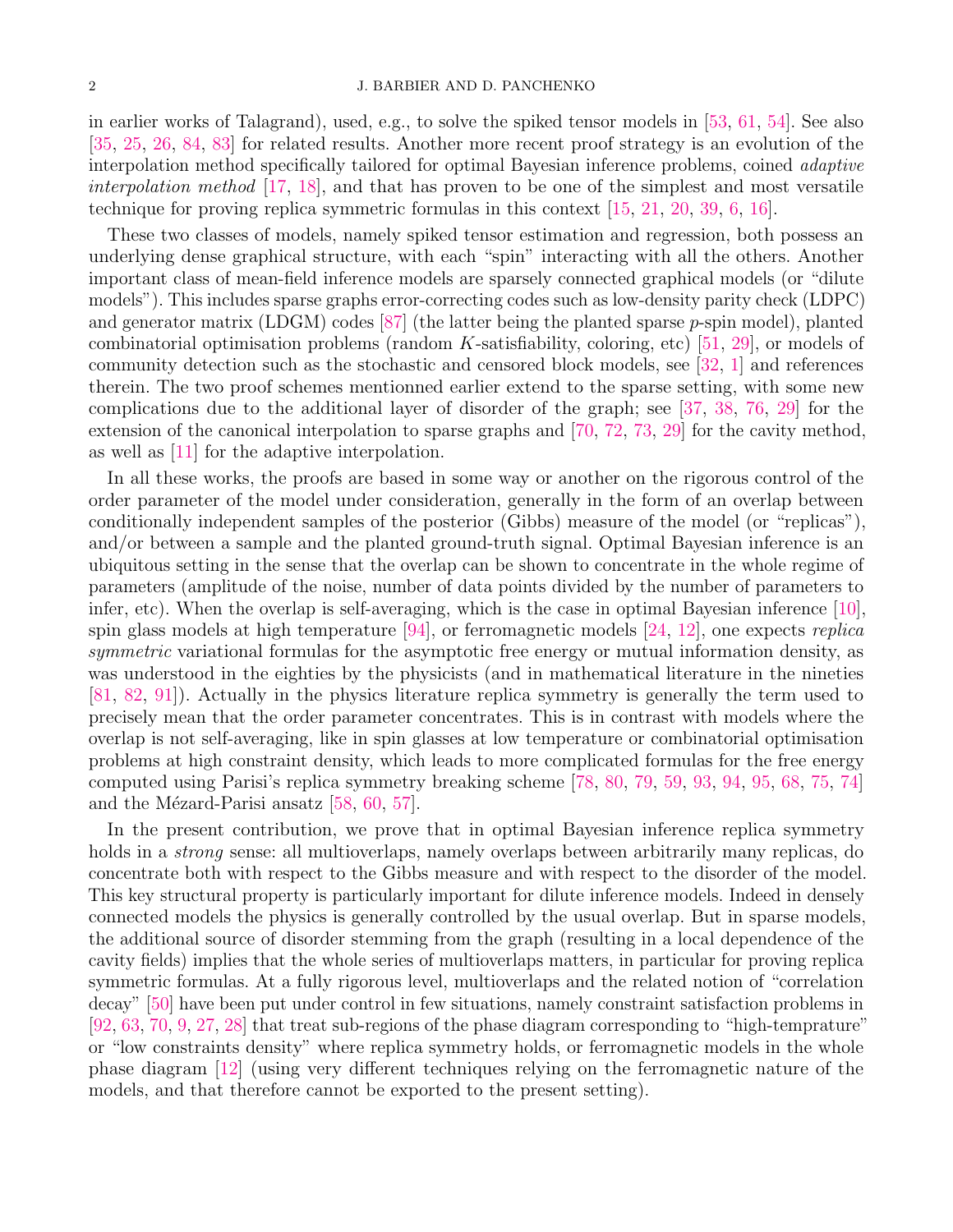One important contribution where multioverlaps were studied, and that is of particular relevance for the present work, is the paper of Franz and de Sanctis [\[31\]](#page-32-21) (with some ideas already found in [\[38\]](#page-32-17)), where some analogues for the multioverlaps of the Ghirlanda-Guerra [\[42,](#page-33-17) [66\]](#page-34-23) and Aizenman-Contucci identities [\[2\]](#page-31-10) for the usual overlap were derived, partly heuristically (see also follow-up works of [\[22,](#page-32-22) [90\]](#page-34-24)). Thanks to a new type of perturbation adapted to inference and inspired by [\[31\]](#page-32-21), we manage here to prove that in optimal Bayesian inference the usual notion of replica symmetry, that is concentration of the overlap, induces strong replica symmetry, namely concentration of all multioverlaps with respect to all the randomness in the model, and this in the whole phase diagram (an implication also exploited in the replica symmetric sub-region of constraint satisfaction problems in [\[9,](#page-31-9) [27,](#page-32-19) [28\]](#page-32-20)).

# 2. Setting and main results

2.1. High-dimensional optimal Bayesian inference: base model. Consider a ground-truth "signal"  $\sigma^* = (\sigma_i^*)_{i \leq N}$  generated probabilistically from a family  $(P_N^*)_{N \geq 1}$  of factorised (product) prior distributions that may depend on hyperparameter  $(\theta_N^*)_{N\geq 1}$ ,

<span id="page-2-0"></span>(2.1) 
$$
\sigma^* \sim P_N^*(\cdot \mid \theta_N^*) = \prod_{i \leq N} P_i^*(\cdot \mid \theta_N^*),
$$

supported on  $\Sigma^N$  for some bounded set  $\Sigma \subseteq \mathbb{R}$ . Data  $Y = Y(\sigma^*)$  is generated conditionally on the unknown signal  $\sigma^*$  and possibly an hyperparameter  $\theta_{\text{out},N}$ :

(2.2) 
$$
Y \sim P_{\text{out},N}(\cdot \mid \sigma^*, \theta_{\text{out},N}).
$$

This formulation is very generic and the (real) data and hyperparameters can be vectors, tensors etc. The conditional distribution  $P_{\text{out},N}(\cdot \mid \sigma^*, \theta_{\text{out},N})$  is called likelihood, or "output channel". In general the hyperparameters can also be random, with respective probability distributions  $P_{\theta^*,N}$ and  $P_{\theta_{\text{out}},N}$ . Of course this setting includes the case where some fixed number of hyperparameters are set to specific values (i.e., are not random).

The inference task is to recover the signal  $\sigma^*$  as accurately as possible given the data Y. We moreover assume that, given N, the hyperparameters  $\theta_N \coloneqq (\theta_N^*, \theta_{\text{out},N})$ , the likelihood  $P_{\text{out},N}$  and the prior  $P_N^*$  are known to the statistician that can therefore write down the correct posterior of the model, and call this setting *optimal* Bayesian inference.

For the sake of readability, from now on we will drop the size index  $N$  for the aforementioned distributions and hyperparameters, but the reader should keep in mind that an increasing  $N$  will construct an infinite famility of models.

Employing the language of statistical mechanics we define the base *Hamiltonian*  $\mathcal{H}_N(\sigma)$  =  $\mathcal{H}_N(\sigma, Y, \theta_{\text{out}})$  as the log-likelihood:

(2.3) 
$$
\mathcal{H}_N(\sigma) \coloneqq \ln P_{\text{out}}(Y \mid \sigma, \theta_{\text{out}}).
$$

Then the (random) posterior distribution, or "Gibbs measure" of the Bayesian inference model, is expressed using Bayes' formula:

(2.4) 
$$
G_N(d\sigma) \coloneqq \mathbb{P}(\sigma^* \in d\sigma \mid Y, \theta) = \frac{1}{\mathcal{Z}_N(Y, \theta)} P^*(d\sigma \mid \theta^*) \exp \mathcal{H}_N(\sigma).
$$

Note that we use the convention of having  $a + sign$  in front of the Hamiltonian while there is usually a – sign in statistical mechanics. The normalisation constant  $\mathcal{Z}_N(Y,\theta) = P(Y | \theta) = \int P^*(d\sigma)$  $\theta^*$ ) $P_{\text{out}}(Y | \sigma, \theta_{\text{out}})$  of the posterior is the *partition function* of the base inference model. This is the marginal distribution of the data and is called the "evidence" in Bayesian inference.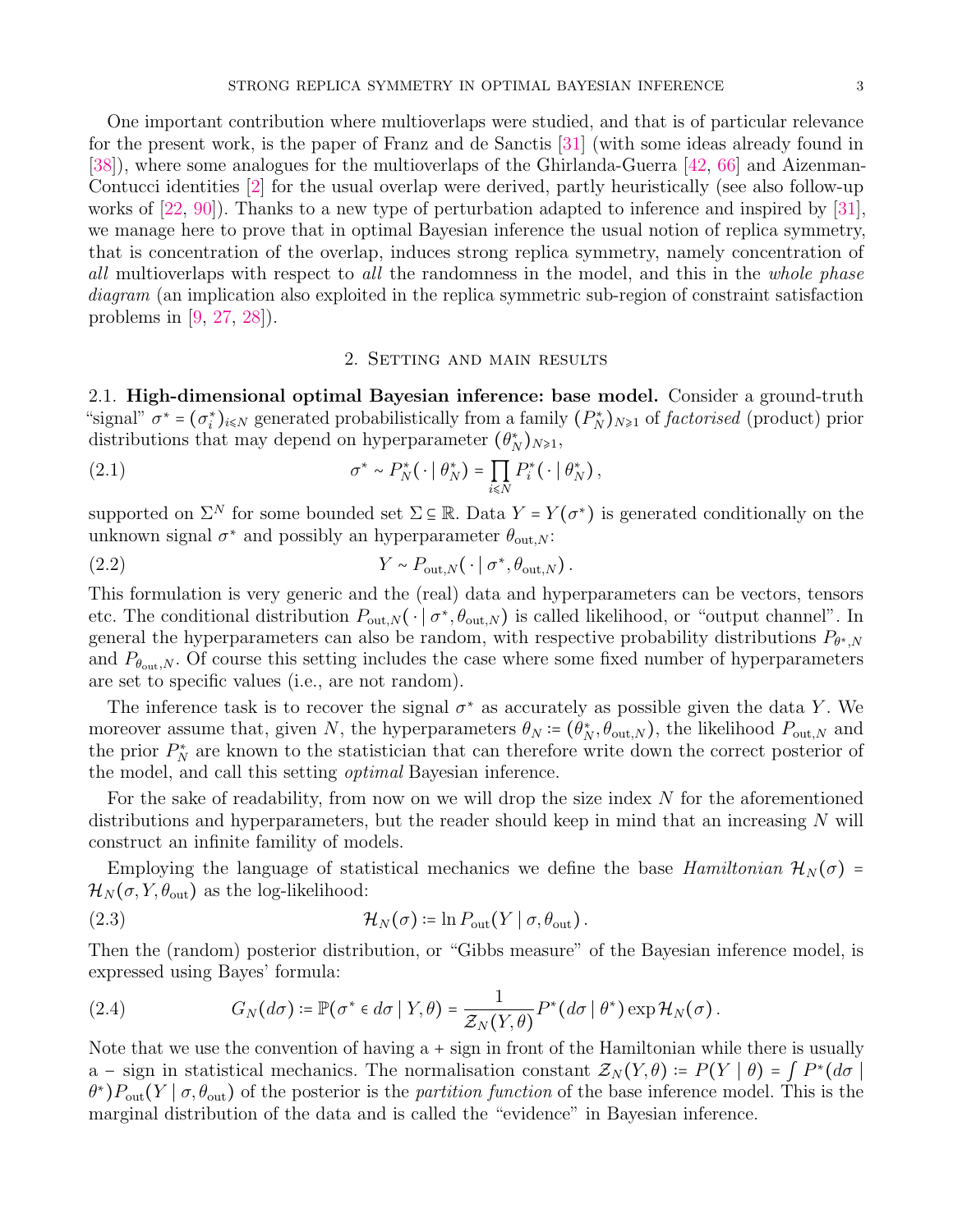### 4 J. BARBIER AND D. PANCHENKO

In addition of  $(2.1)$  a second assumption required for our results to hold is the *symmetry among* spins. This means that the random posterior (which is random through its dependence on  $(\theta, \sigma^*, Y)$ ) is invariant in distribution under permutation of spins. Namely we assume that for any permutation  $\rho$  of spin indices  $\rho(\sigma) \coloneqq (\sigma_{\rho(i)})_{i \leq N}$ ,

<span id="page-3-0"></span>(2.5) 
$$
\mathbb{P}(\sigma^* \in d\sigma \mid Y, \theta) \stackrel{d}{=} \mathbb{P}(\rho(\sigma^*) \in d\sigma \mid Y, \theta).
$$

This assumption is standard in statistical mechanics models, but also in the analysis of inference in the high-dimensional regime, see the references in the next section. For example, at the level of the "prior per component"  $P_i^*(\cdot | \theta_N^*)$ , it means that it can be random, e.g. through its dependence in a single component of its random hyperparameter (in which case it could be written instead as  $P_i^* (\cdot | \theta_N^*) = p^* (\cdot | (\theta_N^*)_i)$  for some  $p^*$ ), but they must have same law for all  $i \le N$ . This is similar to having random external magnetic fields with same law in a spin model.

Finally the *free entropy* (or minus *free energy*) is the averaged log-partition function:

$$
F_N \coloneqq \ln \mathcal{Z}_N(Y,\theta) = \ln \int P^*(d\sigma \mid \theta^*) \exp \mathcal{H}_N(\sigma), \quad \text{with expectation} \quad \mathbb{E} F_N.
$$

The average  $\mathbb{E} = \mathbb{E}_{\theta} \mathbb{E}_{\sigma^*|\theta^*} \mathbb{E}_{Y|\sigma^*,\theta_{\text{out}}}$  is over the randomness of  $(\theta, \sigma^*, Y)$ . These are jointly called quenched variables as they are fixed by the realisation of the problem, in contrast with the dynamical variable  $\sigma$  which fluctuates according to the posterior distribution. The averaged free entropy is minus the Shannon entropy of the evidence  $P(Y | \theta) = \mathcal{Z}_N(Y, \theta)$ , namely  $-EF_N = H(Y | \theta)$ . Therefore it relates to the mutual information between the observations and the signal through

$$
I(\sigma^*;Y | \theta) = -\mathbb{E} F_N - H(Y | \sigma^*, \theta).
$$

The conditional entropy  $H(Y | \sigma^*, \theta)$  is often "trivial" to compute, while  $E F_N$  is not. The mutual information is one of the main information-theoretic quantities of interest as it contains the location of possible phase transitions in the inference problem, corresponding to its non-analyticities as a function of parameters of the problem such as the noise level or the amount of accessible data. It sometimes also allows to derive the optimal value of important error metrics, such as the minimum mean-square error through the I-MMSE relation [\[45\]](#page-33-18), and therefore to establish fundamental limits to the quality of inference.

<span id="page-3-1"></span>2.2. Examples. Let us provide some examples of models that fall under the setting of optimal Bayesian inference described in the previous section. In these models, all assumptions we require, namely spin exchangability  $(2.5)$  and, later, the concentration of a "perturbed free" quantified by  $(2.25)$ , can be verified at least in settings with i) independent signal entries  $(\sigma_i^*), i_i$  conditionally (on the signal) independent data points, and *iii*) hyperparameters  $\theta$  with a law factorized over its components; e.g., this is often called the "random design" setting in the context of high-dimensional regression (as in the generalised linear model  $(2.7)$ ).

In the symmetric order-p rank-1 tensor factorization problem, the data-tensor  $Y = (Y_{i_1...i_p})$  is generated through the observation model

$$
(2.6) \t Y_{i_1...i_p} \sim \mathcal{N}\left(N^{\frac{1-p}{2}} \sigma_{i_1}^* \sigma_{i_2}^* \dots \sigma_{i_p}^*, 1\right), \t 1 \leq i_1 \leq i_2 \leq \dots \leq i_p \leq N,
$$

i.i.d. conditionally on  $\sigma^*$ . The case  $p = 2$  is the Wigner spike model, or low-rank matrix factorization, and is one of the simplest probabilistic model for principal component analysis.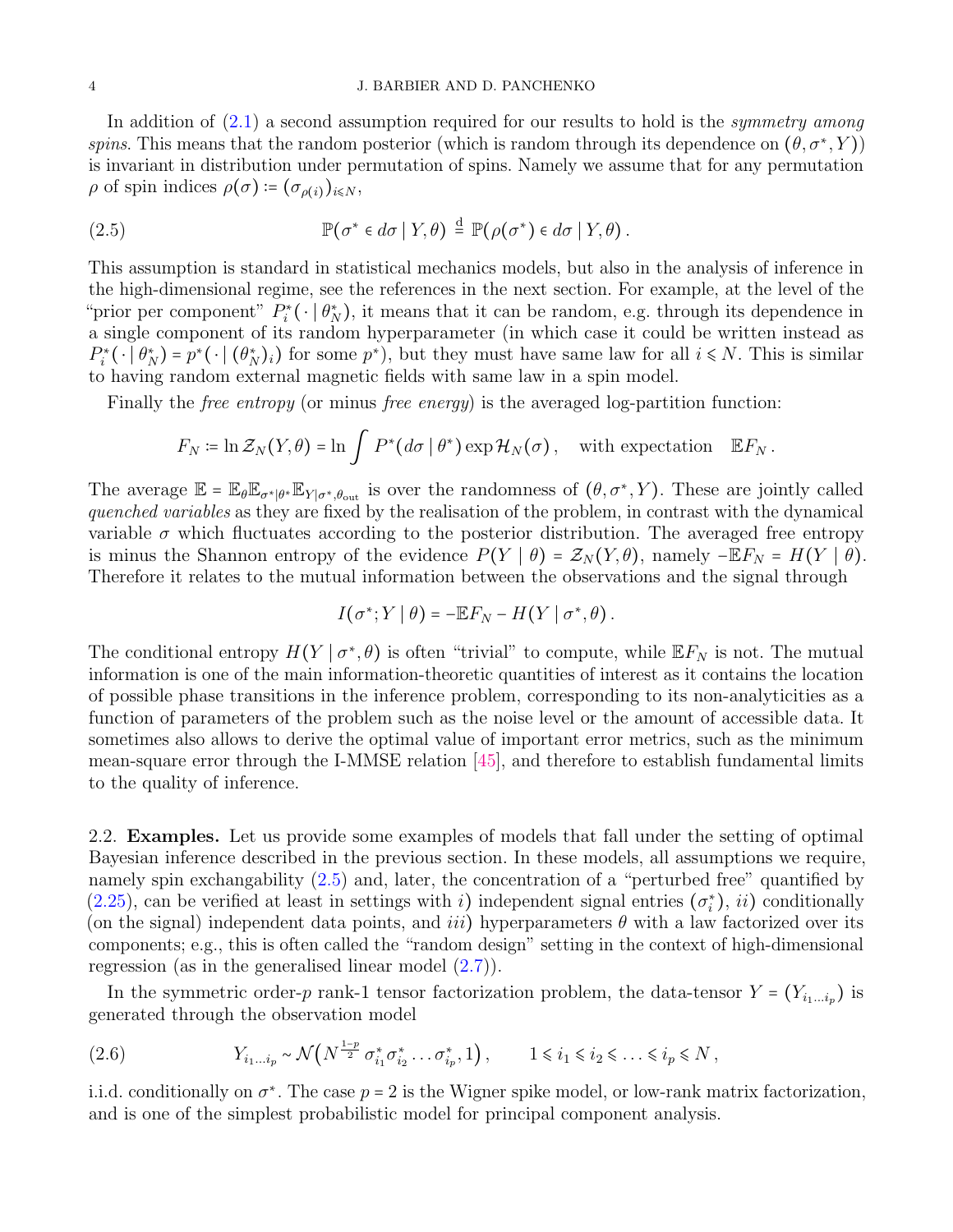Another model is the following generalized linear model:

<span id="page-4-0"></span>(2.7) 
$$
Y_{\mu} \sim p_{\text{out}} \left( \cdot \Big| \sum_{i \leq N} \theta_{\mu i}^{\text{out}} \sigma_i^* \right), \qquad 1 \leq \mu \leq M.
$$

The M observations are i.i.d. given  $\mathbb{R}^{M\times N}$   $\ni \theta_{\text{out}} = (\theta_{\mu}^{\text{out}})_{\mu \leq M}$  and  $\sigma^*$ ; this is the reason for the notation  $p_{\text{out}}$  instead of  $P_{\text{out}}$ , the latter representing the full likelihood while the former is the conditional distribution of a single data point, i.e.,  $P_{\text{out}}(\cdot | \theta_{\text{out}} \sigma^*) = \otimes_{\mu \leq M} p_{\text{out}}(\cdot | \theta_{\mu}^{\text{out}} \cdot \sigma^*)$ . particular simple deterministic case is

<span id="page-4-1"></span>(2.8) 
$$
Y_{\mu} = \text{sign} \sum_{i \leq N} \theta_{\mu i}^{\text{out}} \sigma_i^*, \qquad 1 \leq \mu \leq M.
$$

This model is the known as the perceptron neural network, see [\[15\]](#page-32-2). Here  $(\sigma_i^*)_{i \le N}$  can be interpreted as the weights of a single neuron, and  $(\theta_{\mu}^{\text{out}})$  are N-dimensional data points used to generate the labels  $(Y_\mu)$ . The teacher-student scenario in which our results apply corresponds to the following: the teacher network [\(2.8\)](#page-4-1) (or [\(2.7\)](#page-4-0) in general) generates Y from the data  $\theta_{\text{out}}$ . The pairs  $(Y_{\mu}, \theta_{\mu}^{\text{out}})_{\mu \leq M}$ are then used in order to train (i.e., learn the weights of) a student network with exactly the same architecture.

A richer example is a multi-layer version of the GLM above:

(2.9) 
$$
\begin{cases} X_{i_L}^{(L)} \sim p_{\text{out}}^{(L)} \left( \cdot \middle| \sum_{j \le N_{L-1}} \theta_{i_L j}^{(L)} X_j^{(L-1)} \right), & 1 \le i_L \le N_L, \\ X_{i_{L-1}}^{(L-1)} \sim p_{\text{out}}^{(L-1)} \left( \cdot \middle| \sum_{j \le N_{L-2}} \theta_{i_{L-1} j}^{(L-1)} X_j^{(L-2)} \right), & 1 \le i_{L-1} \le N_{L-1}, \\ \vdots & \vdots \\ X_{i_1}^{(1)} \sim p_{\text{out}}^{(1)} \left( \cdot \middle| \sum_{j \le N} \theta_{i_1 j}^{(1)} \sigma_j^* \right), & 1 \le i_1 \le N_1. \end{cases}
$$

with an input  $\sigma^*$  with independent entries. In this model  $(X^{(\ell)})_{\ell=1}^{L-1}$  represent intermediate hidden variables, the visible variable  $X^{(L)} = Y$  is the data, and  $\theta_{\text{out}} = (\theta^{(\ell)})_{\ell \leq L}$  with  $\theta^{(\ell)}$  is the weight matrix at the  $\ell$ -th layer. Note that in the single layer version  $(2.7)$ ,  $\theta_{\text{out}}$  was instead interpreted as data points and  $\sigma^*$  was the weight vector to learn. Also  $N_\ell = \Theta(N)$  for  $\ell = 1, \ldots, L$ . This scaling for the variables sizes is often assumed in order not to make the inference of  $\sigma^*$  from Y impossible nor trivial. This multi-layer GLM has been studied by various authors [\[56,](#page-33-19) [85,](#page-34-25) [36,](#page-32-23) [40,](#page-33-20) [77\]](#page-34-26).

Another example could be another combination of complex statistical models such as, e.g., the following symmetric matrix factorization problem where the hidden low-rank representation X of the matrix is itself generated from a generalized linear model over a more primitive signal  $\sigma^*$ :

(2.10) 
$$
\begin{cases} Y_{ij} = (\lambda/N)^{1/2} X_i X_j + Z_{ij}, & 1 \le i \le j \le N, \\ X_i \sim p_{\text{out}} \left( \begin{array}{c} \cdot \mid \sum_{j \le N} \theta_{ij}^{\text{out}} \sigma_j^* \right), & 1 \le i \le N. \end{array} \right. \end{cases}
$$

Such model has recently been studied in [\[7\]](#page-31-11).

2.3. The Ising spins case: perturbed model and multioverlaps concentration. The case of Ising spins  $\sigma_i^* \in \Sigma = \{-1, 1\}$  is simpler and we will consider it first before going to soft spins  $\sigma_i^* \in [-1,1]$  in Section [2.4.](#page-9-0) For binary spins we can parametrise the prior in terms of "external" magnetic fields" and write the concrete representation of the product measure  $(2.1)$  as

(2.11) 
$$
P^*(\sigma^* | \theta^*) \sim \exp \sum_{i \leq N} \theta_i^* \sigma_i^*,
$$

where ∼ means here equality up to a normalization constant.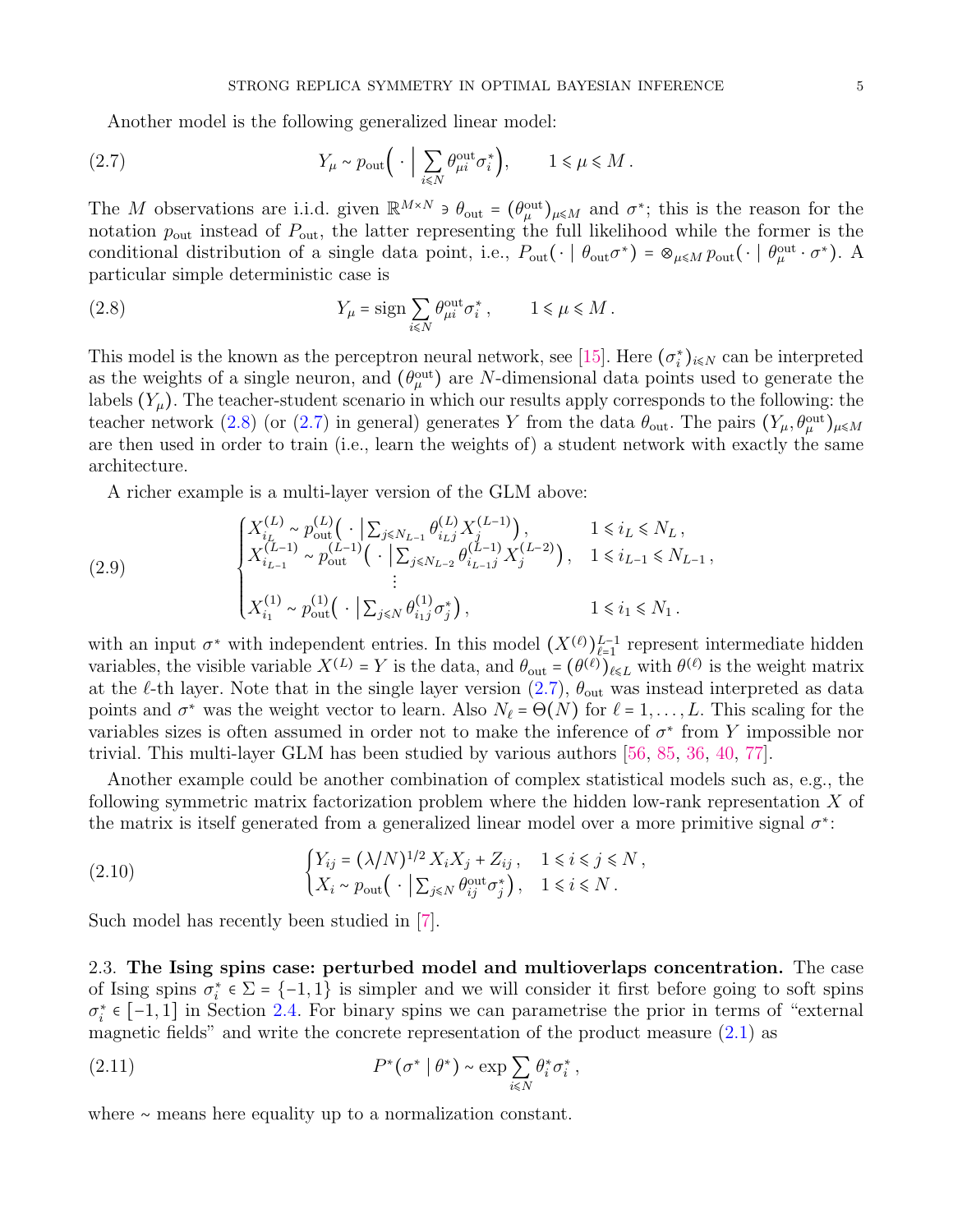Perturbed model. Computing the mutual information crucially relies on understanding the structural properties of the Gibbs measure  $G_N$ , which may be a daunting task without a bit of help. One of the most important ideas that have emerged in the study of such systems (and related spin glass models) is that one can often slightly modify the model in a way that does not affect the free entropy per variable in the thermodynamic  $N \to +\infty$  limit but, at the same time, enforces "good structural properties" of the *perturbed Gibbs measure*. This idea is not new: for example in the fully connected ferromagnetic Ising model without external magnetic field, the non-physical 0 magnetisation solution of the mean-field free entropy potential function present below the critical temperature due to the up-down symmetry is supressed by introducing a small external magnetic field that "selects" a physical solution with non-vanishing magnetisation. This field is then removed after taking the thermodynamic limit, yielding the correct result for the free entropy at zero field.

In the context of spin glasses things are more subtle as (exponentially abundant) solutions to the mean-field equations are not related to such simple symmetries that can be "broken by hand". But yet "good structural properties" can be obtained thanks to perturbations (usually of the mixed p-spin type) that, e.g., translate into the so-called Aizenman-Contucci identities [\[2\]](#page-31-10) and Ghirlanda-Guerra identities [\[42,](#page-33-17) [66\]](#page-34-23), and then ultrametricity [\[5,](#page-31-12) [65,](#page-34-27) [67\]](#page-34-28), two crucial ingredients in the proof of the free energy formula for the Sherrington-Kirkpatrick model in [\[71\]](#page-34-29) (although the original proof by Talagrand [\[93\]](#page-34-19) found a way around this). In the context of high-dimensional Bayesian inference, an idea developed in  $[55, 52, 49]$  $[55, 52, 49]$  $[55, 52, 49]$  $[55, 52, 49]$  $[55, 52, 49]$  (see also  $[62, 29]$  $[62, 29]$  $[62, 29]$  for later modifications) is to add a noisy side gaussian channel with signal-to-noise ratio  $\lambda_0$ :

$$
Y^{\text{gauss}} \sim \mathcal{N}\left(\sqrt{\lambda_0 \varepsilon_N} \sigma^*, \mathbf{I}_N\right)
$$
, or equivalently  $Y^{\text{gauss}} = \sqrt{\lambda_0 \varepsilon_N} \sigma^* + Z$ 

where  $Z \sim \mathcal{N}(0, I_N)$ . This "side-information" modifies the posterior and results in an extra term in the Hamiltonian of the form (here  $\cdot$  is the usual inner product between vectors)

<span id="page-5-1"></span>
$$
(2.12) \qquad \mathcal{H}_N^{\text{gauss}}(\sigma,\lambda_0) = \mathcal{H}_N^{\text{gauss}}(\sigma,\lambda_0,Y^{\text{gauss}}(\sigma^*,Z),\varepsilon_N) \coloneqq \lambda_0 \varepsilon_N \sigma^* \cdot \sigma + \sqrt{\lambda_0 \varepsilon_N} Z \cdot \sigma - \frac{1}{2} \lambda_0 \varepsilon_N \|\sigma\|^2,
$$

which corresponds to only keeping the  $\sigma$ -dependent terms in  $-\frac{1}{2}$  $\frac{1}{2}$  ||Ygauss – √  $\overline{\lambda_0 \varepsilon_N} \sigma_{2}^2$  (note that the last term could be simplified too as  $\|\sigma\|^2 = N$  for binary spins, but for the soft spins case it must be included). Here the perturbation parameter  $\lambda_0 \in [1/2, 1]$  and

<span id="page-5-0"></span>(2.13) 
$$
1 \ge \varepsilon_N \to 0
$$
 and  $N \varepsilon_N \to +\infty$ .

The first condition implies that this Hamiltonian does not affect the free entropy per variable in the large N limit and, under some assumptions on the model that we will state shortly, the usual two-replicas overlap (see definition below) concentrates on average over  $\lambda_0 \sim \mathcal{U}[1/2, 1]$ . The second condition enforces the perturbation to be "strong enough" to force overlap concentration.

However, our aim will be to show that one can force *all* multioverlaps to concentrate. To this end, in the binary spin case  $\sigma_i \in \{-1, 1\}$ , we introduce a novel type of side-information coming from an "exponential channel", namely the extra observations are drawn according an exponential distribution whose mean depends on the signal. To be precise, let  $s_N$  be a positive sequence verifying

<span id="page-5-2"></span>(2.14) 
$$
\frac{s_N}{N} \to 0 \quad \text{and} \quad \frac{s_N}{\sqrt{N}} \to +\infty.
$$

These conditions have the same purpose as the previous conditions [\(2.13\)](#page-5-0) for  $\varepsilon_N$ . Given this sequence draw i.i.d. Poisson numbers  $\pi_k \sim \text{Poiss}(s_N)$  as well as i.i.d. random indices  $i_{jk} \sim \mathcal{U}\{1,\ldots,N\}$  for  $j \leq \pi_k$  and  $k \geq 1$ . Denote the exponential probability density function of mean  $\gamma$  as  $Exp(\gamma)$ ,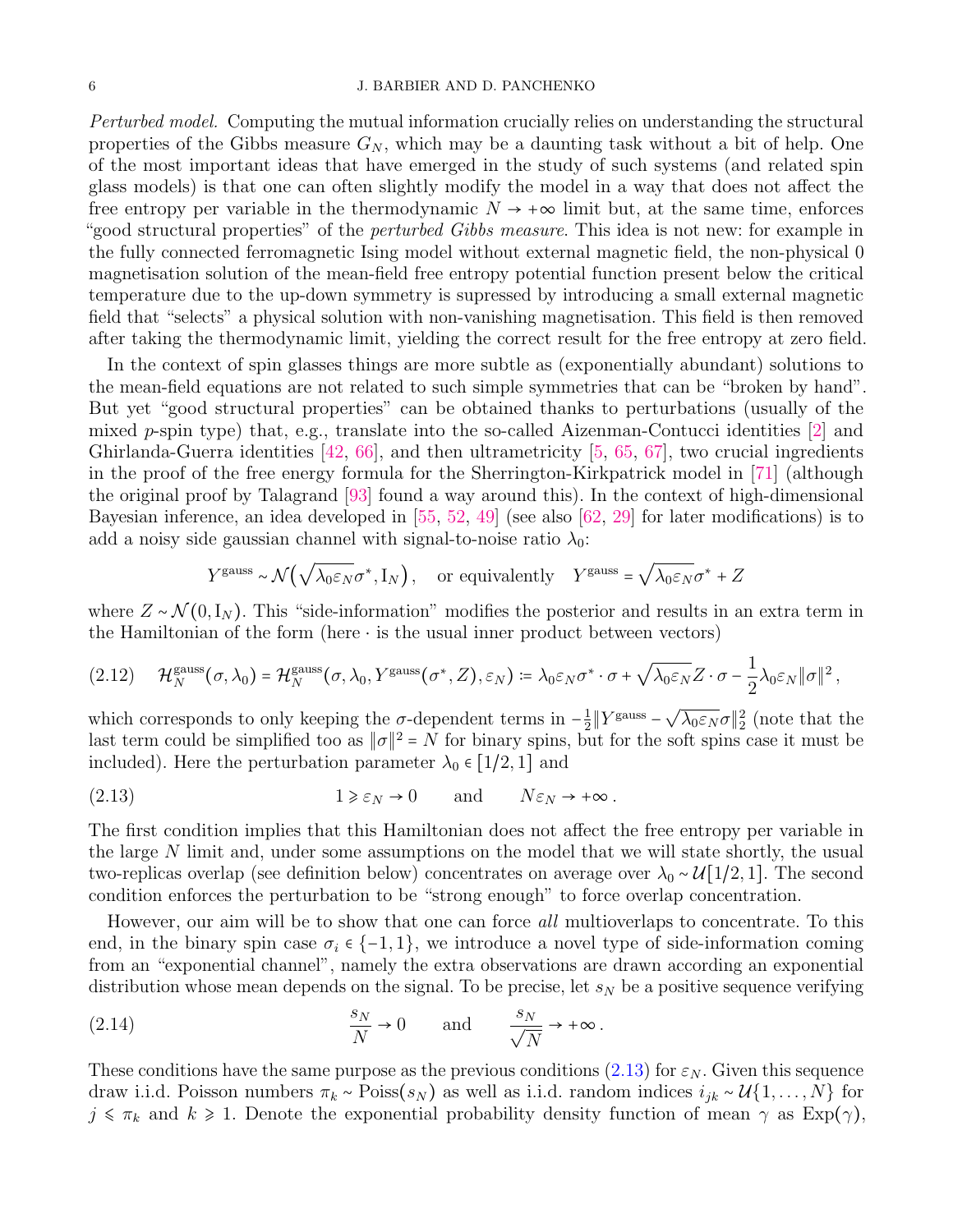namely the density of  $X \sim \text{Exp}(\gamma)$  is  $\gamma \exp\{-\gamma x\}$  for  $x \ge 0$ . The side-information  $Y^{\exp} = (Y_{jk}^{\exp})$  are, conditionally on  $\sigma^*$ , i.i.d. observations

<span id="page-6-3"></span>(2.15) 
$$
Y_{jk}^{\exp} \sim \text{Exp}(1 + \lambda_k \sigma_{i_{jk}}^*) \quad \text{for} \quad j \leq \pi_k, \ k \geq 1.
$$

Here  $\lambda = (\lambda_k)_{k\geqslant0}$  where  $\lambda_k \sim \mathcal{U}[2^{-k-1}, 2^{-k}]$  will be our "averaging perturbation parameters" and control the signal strength. Note the following scaling property of exponentially distributed random variables: if  $X \sim \text{Exp}(\gamma)$  then  $X = a/\gamma$  for some  $a \sim \text{Exp}(1)$ . This allows to introduce exponentially distributed i.i.d. "noise variables"  $\xi = (\xi_{jk})$  that will sometimes be more convenient to work with than the actual observations:

(2.16) 
$$
Y_{jk}^{\exp} = \frac{\xi_{jk}}{1 + \lambda_k \sigma_{i_{jk}}^*} \quad \text{with} \quad \xi_{jk} \sim \text{Exp}(1) \quad \text{for} \quad j \leq \pi_k, \ k \geq 1.
$$

These obervations yield another extra perturbation term in the Hamiltonian that takes the form

<span id="page-6-0"></span>
$$
(2.17) \qquad \mathcal{H}_N^{\exp}(\sigma,\lambda) = \mathcal{H}_N^{\exp}(\sigma,\lambda,Y^{\exp}(\sigma^*,\xi),\pi,(i_{jk})) \coloneqq \sum_{k\geqslant 1} \sum_{j\leqslant \pi_k} \left( \ln(1+\lambda_k \sigma_{i_{jk}}) - \frac{\lambda_k \xi_{jk} \sigma_{i_{jk}}}{1+\lambda_k \sigma_{i_{jk}}^*} \right),
$$

which corresponds to the log-likelihood of the exponential observations re-expressed in terms of the signal and noise (up to irrelevant  $\sigma$ -independent terms that simplify with the normalisation).

Denote the set of all data and hyperparameters  $S_N = \{W, \theta, \varepsilon_N, \lambda, \pi, (i_{ik}), s_N\}$  for the perturbed inference problem, where  $W = (Y, Y^{\text{gauss}}, Y^{\text{exp}})$  is the whole accessible data and recall  $\theta = (\theta^*, \theta_{\text{out}})$ . Our proof will crucially rely on a set of important identities, called "Nishimori identities", that are only valid in the Bayes *optimal* setting where  $S_N$  is assumed to be known, so that the posterior used for inference is the correct one. The notation E will be used for an average with respect to the quenched random variables  $(\sigma^*, W, \theta, \pi, (i_{jk}))$  appearing in the ensuing expression, or equivalently when working with the independent noise variables, with respect to  $(\sigma^*, Y, Z, \xi, \theta, \pi, (i_{jk}))$ . The perturbation parameters are always considered fixed if not explicitly averaged over using  $\mathbb{E}_{\lambda}$ .

<span id="page-6-4"></span>Together [\(2.12\)](#page-5-1) and [\(2.17\)](#page-6-0) result in a perturbed model with the Hamiltonian

(2.18) 
$$
\mathcal{H}_N^{\text{pert}}(\sigma,\lambda) \coloneqq \mathcal{H}_N(\sigma) + \mathcal{H}_N^{\text{gauss}}(\sigma,\lambda_0) + \mathcal{H}_N^{\text{exp}}(\sigma,\lambda).
$$

The associated Gibbs measure for the perturbed inference model, which is a proper Bayes optimal posterior distribution, reads

$$
(2.19) \ \ G_N^{\text{pert}}(\sigma,\lambda)=\mathbb{P}_{\lambda}(\sigma^*=\sigma\mid \mathcal{S}_N):=\frac{1}{\mathcal{Z}_N^{\text{pert}}(\mathcal{S}_N)}\exp\left\{\sum_{i\leq N}\theta^*_i\sigma_i+\mathcal{H}_N^{\text{pert}}(\sigma,\lambda)\right\}\quad \text{for}\quad \sigma\in\{-1,1\}^N\,.
$$

The random perturbed posterior measure still verifies the spin symmetry, or symmetry among sites, i.e., for any permutation  $\rho$  of spin indices

<span id="page-6-1"></span>(2.20) 
$$
G_N^{\text{pert}}(\sigma,\lambda) \stackrel{\text{d}}{=} G_N^{\text{pert}}(\rho(\sigma),\lambda).
$$

We will use the notation  $\sigma^{\ell}$ ,  $\ell \geq 1$ , for conditionally i.i.d. samples from  $G_N^{\text{pert}}$  $N^{\text{pert}}(\cdot,\lambda)$ , also called "replicas". As usual in statistical mechanics we denote with a bracket  $\langle \cdot \rangle$  the average with respect to the product measure  $G_N^{\text{pert}}$  $N^{\text{pert}}(\cdot,\lambda)^{\otimes \infty}$  acting on replicas,

<span id="page-6-2"></span>(2.21) 
$$
\left\langle A((\sigma^{\ell})_{\ell \in C}) \right\rangle := \sum_{(\sigma^{\ell})_{\ell \in C}} A((\sigma^{\ell})_{\ell \in C}) \prod_{\ell \in C} G_{N}^{\text{pert}}(\sigma^{\ell}, \lambda)
$$

for a generic finite set of replica indices  $\mathcal{C}$ . The above sum is over the hypercube  $\{-1,1\}^{N\times|\mathcal{C}|}$ . We will sometimes make the dependence on  $\lambda$  explicit in the notation and write  $\langle \cdot \rangle_{\lambda}$ .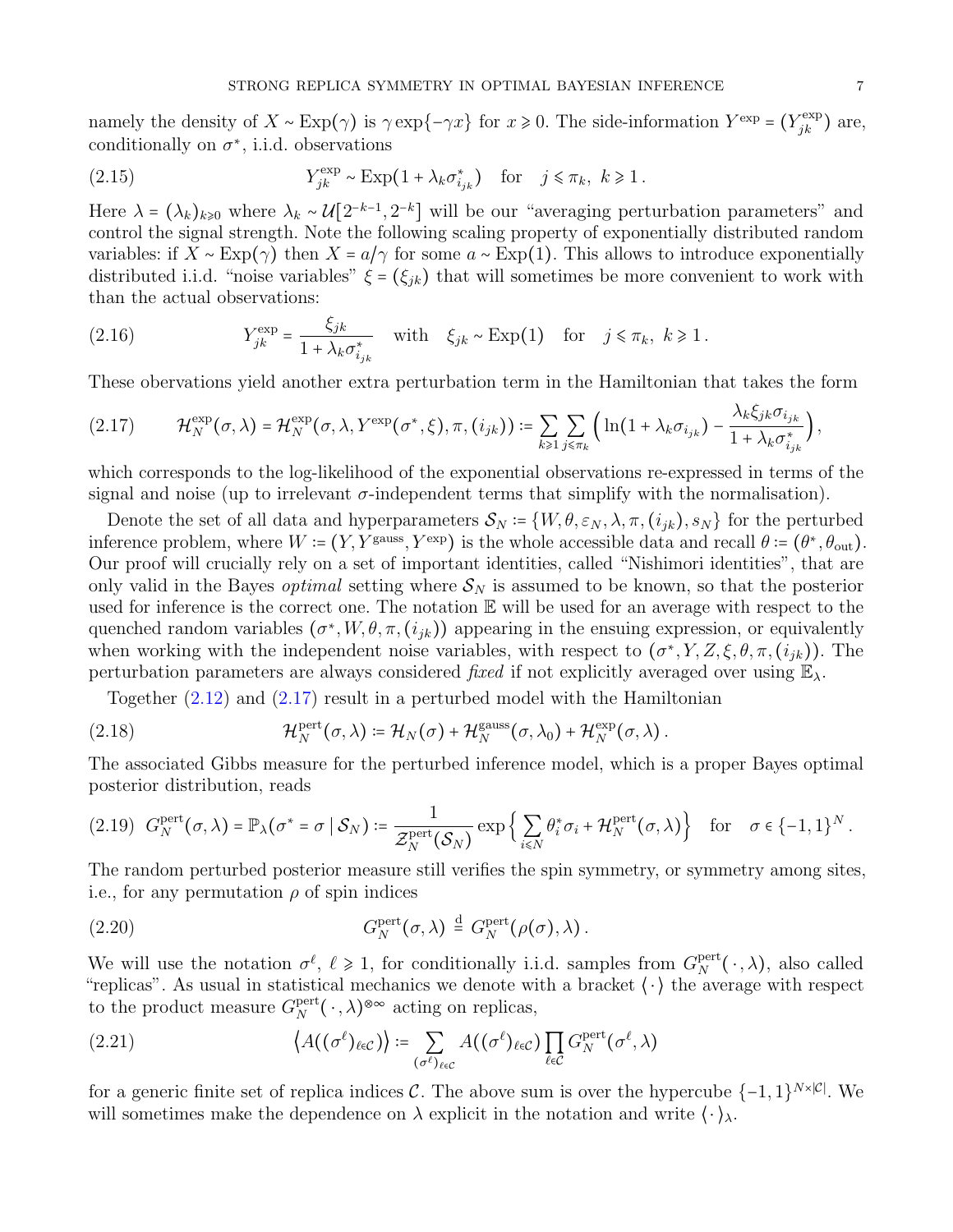<span id="page-7-7"></span>Finally the average free entropy is

$$
(2.22) \t\t \mathbb{E} F_N^{\text{pert}}(\lambda) \coloneqq \mathbb{E} \ln \mathcal{Z}_N^{\text{pert}} = \mathbb{E} \ln \sum_{\sigma \in \{-1,1\}^N} \exp \left\{ \sum_{i \leq N} \theta_i^* \sigma_i + \mathcal{H}_N^{\text{pert}}(\sigma, \lambda) \right\}.
$$

It is not affected by the perturbation terms, that are smaller order (see the Appendix for a proof):

<span id="page-7-4"></span>(2.23) 
$$
\frac{1}{N}|\mathbb{E}F_N^{\text{pert}}(\lambda) - \mathbb{E}F_N| \leq \frac{\varepsilon_N}{2} + \frac{6s_N}{N} \to 0.
$$

Main results for Ising spins. The main quantities of interest are the *multioverlaps*, which generalise the usual two-replicas (Edwards-Anderson) overlap order parameter in spin glasses:

(2.24) 
$$
R_{\ell_1,\ldots,\ell_n} \coloneqq \frac{1}{N} \sum_{i \leq N} \sigma_i^{\ell_1} \ldots \sigma_i^{\ell_n}.
$$

When a single replica appears in some expression and no confusion can arise we simply denote it

<span id="page-7-3"></span>
$$
\sigma=\sigma^1.
$$

Before discussing multioverlaps we recall the following by now classical result (proven in the next section for completeness). We use the compact notation  $\mathbb{E}(\cdots)^2 = \mathbb{E}[(\cdots)^2] \geq (\mathbb{E}(\cdots))^2$ . Let

<span id="page-7-0"></span>(2.25) 
$$
Nv_N \coloneqq \sup \left\{ \mathbb{E} \big(F_N^{\text{pert}}(\lambda) - \mathbb{E} F_N^{\text{pert}}(\lambda) \big)^2 : \lambda_k \in \left[2^{-k-1}, 2^{-k}\right] \text{ for } k \geq 0 \right\}.
$$

In situations where the same types of assumptions are assumed as in the present paper (mainly the spin exchangability  $(2.5)$ , such as in all the references mentioned in Section [2.2\)](#page-3-1),  $v<sub>N</sub>$  can be upper bounded by a constant independent of N. The following holds (here it is not important that the spins are binary, only bounded suffices; in the case of soft spins the Gibbs average  $\langle \cdot \rangle$  corresponds to the measure defined below by  $(2.42)$ .

<span id="page-7-6"></span>**Theorem 2.1** (Overlap concentration for bounded spins). Suppose that supp $(P^*) \subseteq [-1,1]^N$ . Let  $\lambda_0 \sim \mathcal{U}[1/2, 1]$ . There exists an absolute constant  $C > 0$  such that

(2.26) 
$$
\mathbb{E}_{\lambda_0} \mathbb{E}\big\langle (R_{1,2} - \mathbb{E}\langle R_{1,2}\rangle)^2 \big\rangle \leq \frac{C}{\varepsilon_N} \Big(\frac{v_N}{N\varepsilon_N} + \frac{1}{N}\Big)^{1/3}.
$$

The upper bound here is uniform in  $\lambda$ . Denoting by  $\mathbb{E}_{\lambda}$  the expectation in  $\lambda$  when all  $\lambda_k \sim$  $\mathcal{U}[2^{-k-1}, 2^{-k}]$  for  $k \geq 0$  are independent of each others and choosing, given  $(v_N)$ , an appropriate sequence  $(\varepsilon_N)$  verifying  $(2.13)$ , we obtain

<span id="page-7-1"></span>(2.27) 
$$
\lim_{N \to +\infty} \mathbb{E}_{\lambda} \mathbb{E} \left( (R_{1,2} - \mathbb{E} \langle R_{1,2} \rangle)^2 \right) = 0.
$$

This overlap concentration is forced by the perturbation term  $\mathcal{H}_N^{\text{gauss}}$  $_N^{\text{gauss}}(\sigma, \lambda_0)$  and, once we have it, the concentration of all other multioverlaps will be forced by the perturbation term  $\mathcal{H}_N^{\text{exp}}$  $_N^{\exp}(\sigma,\lambda).$ More precisely, this perturbation will be used to prove in Theorem [3.3](#page-15-0) below the analogue of the Franz-de Sanctis identities [\[31\]](#page-32-21), and then we will use them to derive the following.

<span id="page-7-2"></span>**Theorem 2.2** (Multioverlap concentration for binary spins). Suppose that [\(2.27\)](#page-7-1) holds, the prior factorises as  $(2.1)$ , and the symmetry between spins  $(2.20)$  holds. Under  $(2.13)$ ,  $(2.14)$  we have

<span id="page-7-5"></span>(2.28) 
$$
\lim_{N \to +\infty} \mathbb{E}_{\lambda} \mathbb{E}\left((R_{1,\dots,n} - \mathbb{E}\langle R_{1,\dots,n}\rangle)^2\right) = 0 \text{ for all } n \ge 1.
$$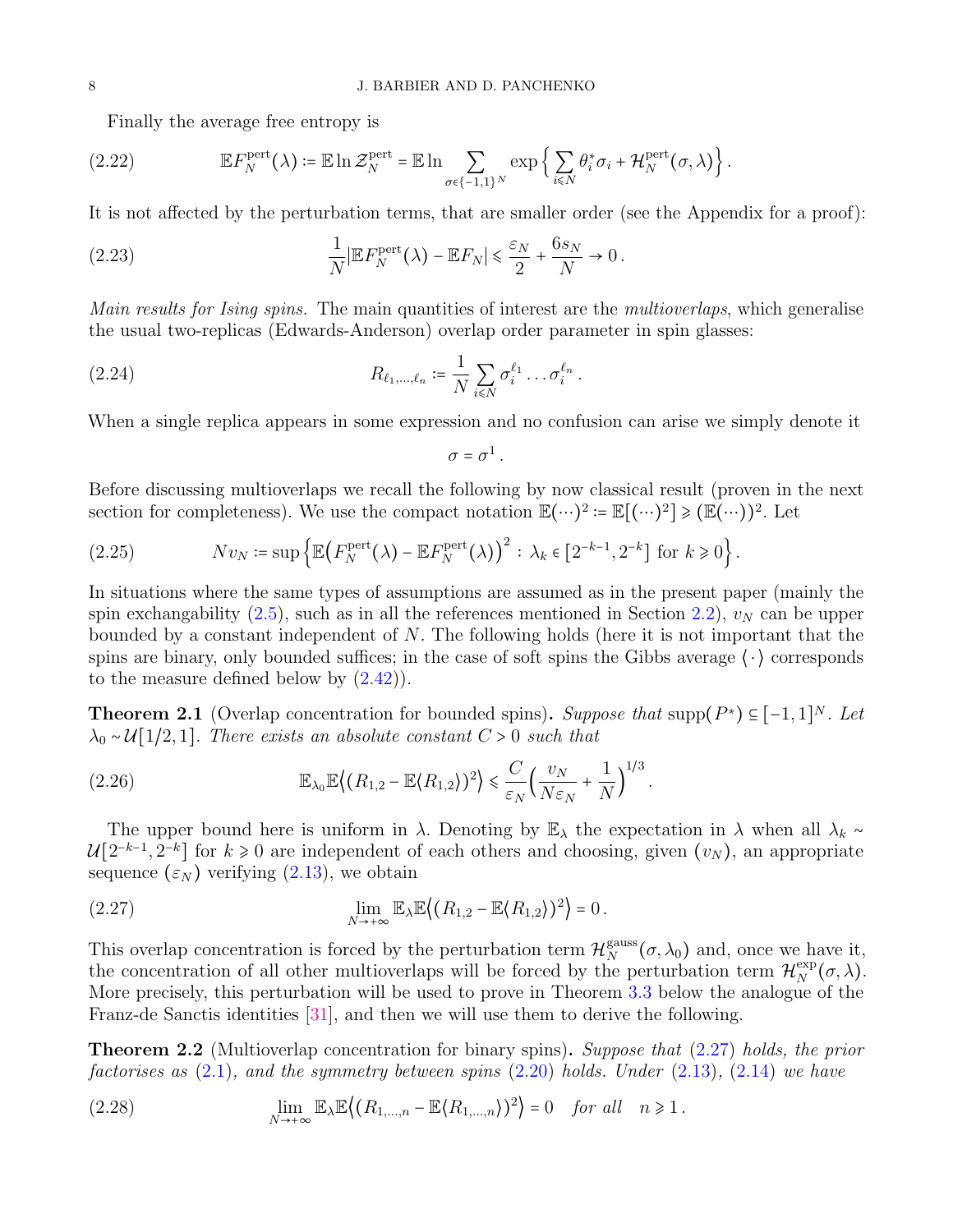Asymptotically, multioverlaps contain all information about finite dimensional distributions of the array  $(\sigma_i^{\ell})_{i \le N,\ell \ge 1}$  under the *quenched Gibbs measure*  $\mathbb{E}[G_N^{\text{pert}}]$  $N^{\text{pert}}(\cdot,\lambda)^{\otimes \infty}$ . Indeed if one writes a generic joint moment of this measure

$$
\mathbb{E}\Big\langle \prod_{(i,\ell)\in\mathcal{C}} \sigma_i^{\ell} \Big\rangle,
$$

where this time C is any finite set of pairs  $(i, \ell)$  of spin/replica indices (with possible repetitions), then it can be re-expressed straightforwardly as a function of the multioverlaps. For example,

<span id="page-8-0"></span>(2.30) 
$$
\mathbb{E}\Big\{R_{1,2,4}(R_{2,3})^2\ldots\Big\} = \mathbb{E}\Big\{N^{-1}\sum_{i\leq N}\sigma_i^1\sigma_i^2\sigma_i^4 \times N^{-1}\sum_{j\leq N}\sigma_j^2\sigma_j^3 \times N^{-1}\sum_{k\leq N}\sigma_k^2\sigma_k^3\ldots\Big\}
$$

$$
= \mathbb{E}\Big\{\sigma_1^1\sigma_1^2\sigma_1^4\sigma_2^2\sigma_2^3\sigma_3^2\sigma_3^3\ldots\Big\} + \mathcal{O}(N^{-1}),
$$

by symmetry between sites/spins. Therefore controlling the multioverlaps gives precise structural information about the quenched Gibbs measure of the model.

Concretely, this result implies two things: firstly, a simple representation of asymptotic measures, and secondly, a strong decoupling phenomenon: in average w.r.t. the perturbation pameters  $\lambda$ , any finite number of spins are asymptotically independent of each others under  $\mathbb{E}\langle \cdot \rangle$ . Precise statements are given below, and proven in Section [5.](#page-28-0)

Corollary 2.3 (Asymptotic spin distribution). Under the hypotheses of Theorem [2.2,](#page-7-2) there exist a sequence of perturbation paramaters  $\lambda^N$  such that for every subsequence  $(N_j)_{j\geqslant 1}$  along which the replicated system  $(\sigma_i^{\ell})_{i,\ell \geq 1}$  converges in distribution and at the same time  $\lambda^{N_j}$  converges with limit  $\lambda$ , there exists a probability measure  $\zeta_{\lambda}$  over the set of Borel probability measures on {-1,1} such that, for all  $i \geq 1$ , the spin variables  $(\sigma_i^{\ell})_{\ell \geq 1}$  converge jointly in distribution towards independent samples from  $\mu_i$ , where the  $(\mu_i)_{i\geqslant 1}$  (which can be parametrized by their mean  $(m_i)_{i\geqslant i}, m_i \in [-1,1]$ ) are i.i.d. measures distributed according to  $\zeta_{\lambda}$ .

Measure  $\zeta_{\lambda}$  is not necessarily unique and may a priori depend on the subsequence  $(N_i)_{i\geq 1}$ . The second consequence of Theorem [2.2](#page-7-2) is the following strong asymptotic independence.

**Corollary 2.4** (Strong asymptotic spin independence). Under the hypotheses of Theorem [2.2,](#page-7-2) for every  $k \geq 1$  and any collection  $h_1, \ldots, h_k : \{-1, 1\} \to \mathbb{R}$  of continuous functions, we have that

<span id="page-8-1"></span>(2.31) 
$$
\mathbb{E}_{\lambda} \Big| \mathbb{E} \Big\langle \prod_{j=1}^{k} h_j(\sigma_j) \Big\rangle - \prod_{j=1}^{k} \mathbb{E} \Big\langle h_j(\sigma_j) \Big\rangle \Big| \xrightarrow{N \to +\infty} 0.
$$

In the above statement, by spin permutation symmetry (hypothesis  $(2.20)$ ), we fix without loss of generality the spin indices to be the first  $k$  ones but this choice is arbitrary.

It is important to realize that such strong control of the asympotic law(s) of the replicated system are possible to obtain because *all* multioverlaps have been shown to concentrate with respect to all the randomness in the model. Simply controlling the more standard two-replicas overlap would not be enough to get these corollaries in general. In particular, in models defined by sparse graphical structures, such as sparse graph codes for error correction [\[87\]](#page-34-8) or community detection and sparse stochastic block models [\[1\]](#page-31-5), the asympotic finite marginals of the spins cannot be "simply" parametrized by few scalar parameters (linked to the usual overlap) as in models with a dense underlying graphical structure (like the ones described in Section [2.2\)](#page-3-1). Our results may therefore end up being particularly useful in the context of these sparse models.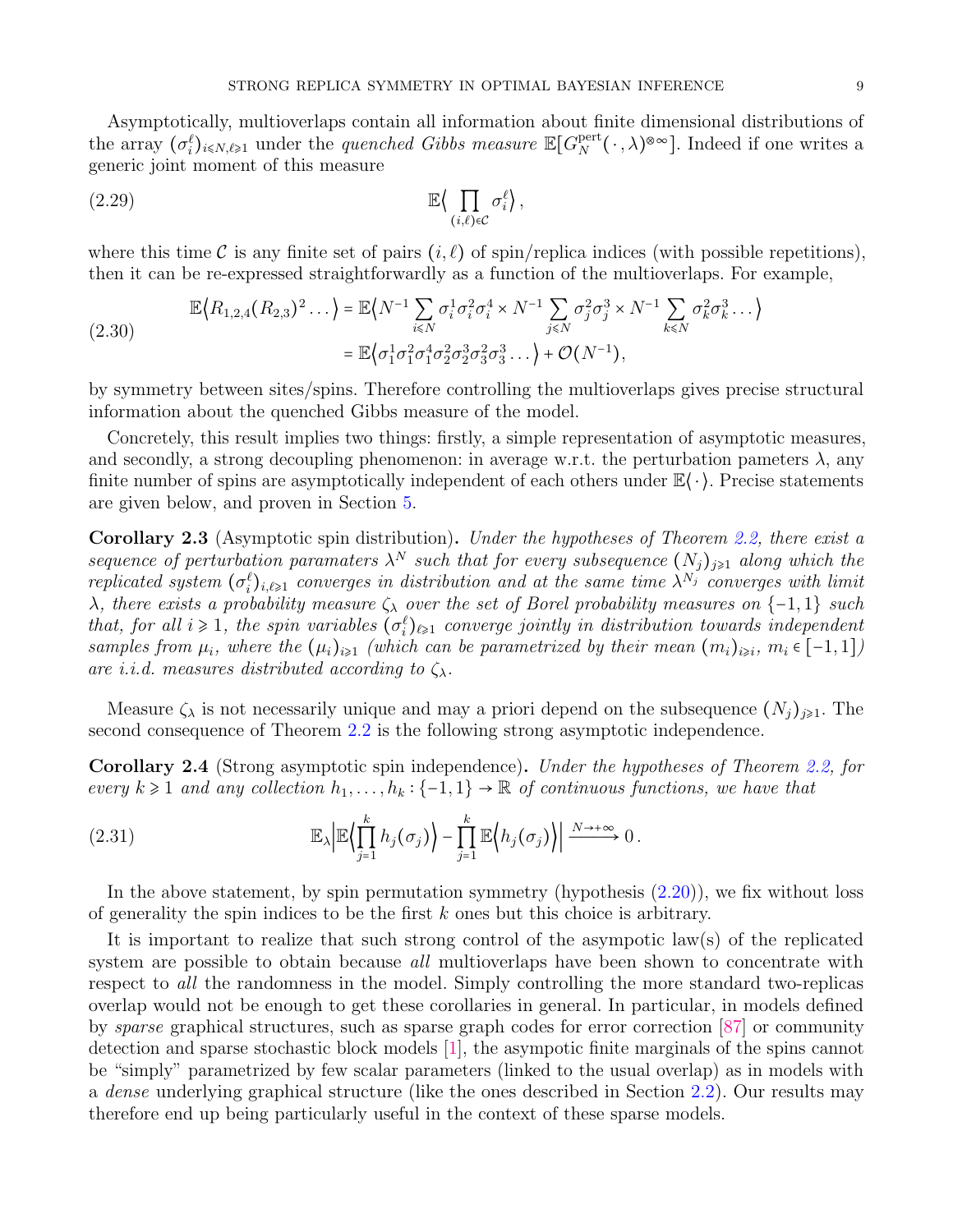### 10 J. BARBIER AND D. PANCHENKO

The Nishimory identity. Many proofs crucially rely on the Nishimori property of optimal Bayesian inference models. It is a simple consequence of the fact that sampling  $(\sigma^*, W)$  according to their joint law is equivalent to first sampling the data  $W = (Y, Y^{\text{gauss}}, Y^{\text{exp}})$  according to its marginal, and then sampling  $\sigma^*$  according to the conditional distribution which, in the Bayesian optimal setting, is the posterior distribution. This simple fact implies that, for any function  $f$  of multiple replicas  $(\sigma^{\ell})$ , the data and the signal  $\sigma^*$ , we have

<span id="page-9-2"></span>(2.32) 
$$
\mathbb{E}_{\sigma^*} \mathbb{E}_{W|\sigma^*} \left\{ f(\sigma^*, \sigma^2, \ldots, \sigma^n, W) \right\} = \mathbb{E}_W \left\{ f(\sigma^1, \sigma^2, \ldots, \sigma^n, W) \right\},
$$

where  $\mathbb{E}_{\sigma^*}$  is the expectation w.r.t.  $\sigma^*$  only, and  $\mathbb{E}_{W|\sigma^*}$  the one w.r.t. W conditional on  $\sigma^*$ . Recall that the bracket is the expectation with respect to the product posterior measure acting on the conditionally independent replicas. Inside expectations involving both the data (and the signal if explicitely appearing in  $f$ ) and the (product) posterior measure, one replica can therefore be "replaced" by the planted signal, and vice-versa. This key replica/signal symmetry is at the origin of the strong replica symmetry in optimal Bayesian inference. Averaging over all  $(\sigma^*, W, \theta, \pi, (i_{jk}))$ or equivalently  $(\sigma^*, Y, Z, \xi, \theta, \pi, (i_{jk})),$ 

<span id="page-9-3"></span>(2.33) 
$$
\mathbb{E}\left\{f(\sigma^*, \sigma^2, \ldots, \sigma^n, W)\right\} = \mathbb{E}\left\{f(\sigma^1, \sigma^2, \ldots, \sigma^n, W)\right\}.
$$

<span id="page-9-0"></span>2.4. Soft bounded spins: perturbed model and multioverlaps concentration. Next, we consider a more general case of bounded spins, for certainty,  $\sigma^* \in [-1,1]^N$ . Note that, because in the binary spins case  $\sigma^* \in \{-1,1\}^N$  we have  $(\sigma_i^{\ell})^p = 1$  or  $\sigma_i^{\ell}$  depending on the parity of  $p \in \mathbb{N}$ , then only multioverlaps [\(2.24\)](#page-7-3) with  $\ell_1 \neq \ldots \neq \ell_n$  appear when computing the joint moments of the quenched Gibbs measure as in  $(2.30)$ . This is why in Theorem [2.2](#page-7-2) the replica indices  $1, \ldots, n$  that appear are different and this is sufficient. If instead  $\sigma^* \in [-1,1]^N$  (or any other alphabet) then richer multioverlaps with generic replica indices  $\ell_1, \ldots, \ell_n$  may appear. Equivalently the multioverlaps to control are, therefore,

(2.34) 
$$
R_{\ell_1,...,\ell_n}^{(k_1,...,k_n)} \coloneqq \frac{1}{N} \sum_{i \leq N} (\sigma_i^{\ell_1})^{k_1} \dots (\sigma_i^{\ell_n})^{k_n}
$$

with again  $\ell_1 \neq \ldots \neq \ell_n$ , and each replica index  $\ell_j$  comes with an integer power  $k_j \geq 1$ . Allowing same replica indices would be redundant as, e.g.,  $R_{1,1,2}^{(2,1,4)}$  would be the same as  $R_{1,2}^{(3,4)}$  $_{1,2}^{(3,4)}.$ 

Perturbed model. As a result of the increased richness of the multioverlaps definition, we will first need to control generalised overlaps

(2.35) 
$$
R_{1,2}^{(k)} \coloneqq \frac{1}{N} \sum_{i \leq N} (\sigma_i^1 \sigma_i^2)^k
$$

for all  $k \geq 1$ . In order to do that, we add noisy side gaussian channels

<span id="page-9-4"></span>
$$
Y_{ik}^{\text{gauss}} = \sqrt{\lambda_{0k} \varepsilon_N} (\sigma_i^*)^k + Z_{ik} \quad \text{for all} \quad i \le N \quad \text{and} \quad k \ge 1
$$

with  $Z = (Z_{ik})$  with entries  $Z_{ik}$  being i.i.d. standard gaussians. These modify the posterior and result in an extra term in the Hamiltonian:

<span id="page-9-1"></span>
$$
(2.36) \qquad \mathcal{H}_N^{\text{gauss}}(\sigma,\lambda_0) \coloneqq \sum_{k\geqslant 1}\sum_{i\leqslant N}\Bigl(\lambda_{0k}\varepsilon_N(\sigma_i^*\sigma_i)^k + \sqrt{\lambda_{0k}\varepsilon_N}Z_{ik}(\sigma_i)^k - \frac{1}{2}\lambda_{0k}\varepsilon_N(\sigma_i)^{2k}\Bigr).
$$

We will take  $\lambda_0 = (\lambda_{0k})_{k \geq 1}$  with  $\lambda_{0k} \in [2^{-k-1}, 2^{-k}]$ , which ensures that the above is well defined.

The analogue of the exponential channel perturbation [\(2.17\)](#page-6-0) is defined in exactly the same way as before, only a spin  $\sigma_i$  is replaced by some polynomial  $P_I(\sigma_i)$  and index k is replaced by some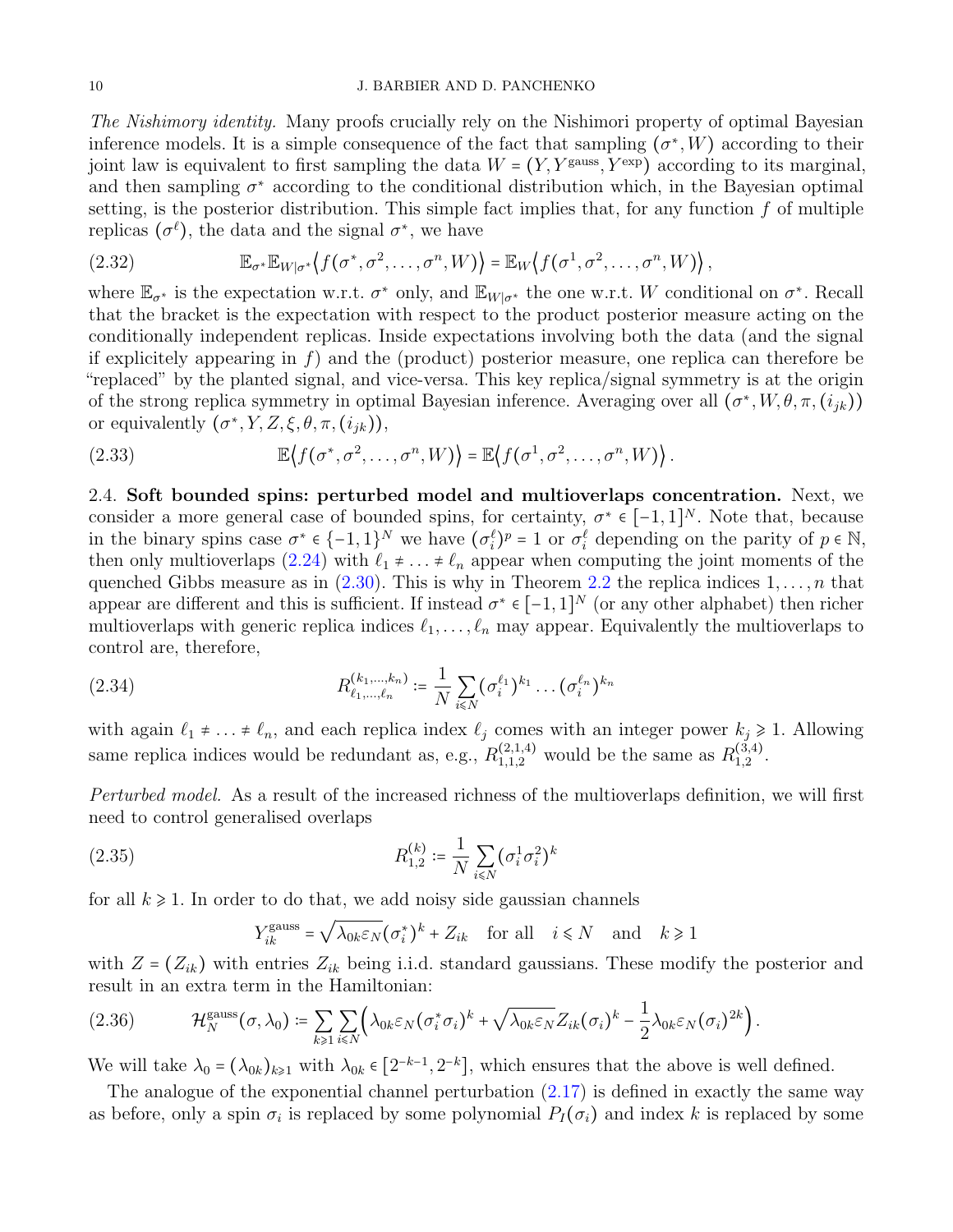multi-index I. Namely, let us consider multi-index I consisting of an integer  $m \geq 1$  and m dyadic numbers

(2.37) 
$$
a_p \in \{2^{-k} : k \ge 1\}
$$
 for  $p \in \{0, ..., m-1\}$ .

This is a countable collection I, so we can enumerate it by an injection  $\iota : \mathcal{I} \to \mathbb{N}_{\geqslant 0}$ . For  $I \in \mathcal{I}$ , let

(2.38) 
$$
P_I(x) \coloneqq 2^{-\iota(I) - m} \sum_{p=0}^{m-1} a_p x^p, \quad x \in [-1, 1]
$$

be a bounded polynomial of one spin, with values in  $[-m2^{-\iota(I)}-m, m2^{-\iota(I)}-m] \subseteq [-1/2, 1/2]$ . As before we introduce i.i.d. Poisson numbers  $\pi = (\pi_I)_{I \in \mathcal{I}}$  with  $\pi_I \sim \text{Poiss}(s_N)$  as well as random indices  $i_{jI}$  which are independently drawn from  $\mathcal{U}\{1,\ldots,N\}$  for  $j \leq \pi_I$  and  $I \in \mathcal{I}$ . The exponential side observations are

$$
Y_{jI}^{\exp} = \frac{\xi_{jI}}{1 + \lambda_I P_I(\sigma_{i_{jI}}^*)} \quad \text{for} \quad j \le \pi_I \quad \text{and} \quad I \in \mathcal{I}
$$

with i.i.d. noise  $\xi = (\xi_{jI})$  with  $\xi_{jI} \sim \text{Exp}(1)$ , and where each parameter  $\lambda_I \in [1/2, 1]$ . Then instead of [\(2.17\)](#page-6-0), and letting  $\lambda_{\mathcal{I}} = (\lambda_I)_{I \in \mathcal{I}}$ , these side observations yield the perturbation Hamiltonian

<span id="page-10-1"></span>(2.39) 
$$
\mathcal{H}_N^{\text{exp}}(\sigma,\lambda_{\mathcal{I}}) \coloneqq \sum_{I \in \mathcal{I}} \sum_{j \leqslant \pi_I} \Big( \ln \big( 1 + \lambda_I P_I(\sigma_{i_{jI}}) \big) - \frac{\lambda_I \xi_{jI} P_I(\sigma_{i_{jI}})}{1 + \lambda_I P_I(\sigma_{i_{jI}}^*)} \Big).
$$

Here  $\lambda = (\lambda_0, \lambda_{\mathcal{I}})$ . All together, [\(2.36\)](#page-9-1) and [\(2.39\)](#page-10-1) result in a perturbed inference model with Hamiltonian given by

(2.40) 
$$
\mathcal{H}_N^{\text{pert}}(\sigma,\lambda) \coloneqq \mathcal{H}_N(\sigma) + \mathcal{H}_N^{\text{gauss}}(\sigma,\lambda_0) + \mathcal{H}_N^{\text{exp}}(\sigma,\lambda_\mathcal{I}).
$$

As the results and proofs in the Ising and soft bounded spins cases are well separated, we allow ourselves to use similarly to  $(2.21)$  the notation  $\langle \cdot \rangle$  or  $\langle \cdot \rangle$ , for the expectation with respect to the posterior Gibbs measure proportional to  $\exp{\mathcal{H}_N^{\text{pert}}}$  $_N^{\mathrm{pert}}(\sigma,\lambda)$ :

(2.41) 
$$
G_N^{\text{pert}}(\sigma,\lambda) = \mathbb{P}_{\lambda}(\sigma^* \in d\sigma \mid \mathcal{S}_N) := \frac{1}{\mathcal{Z}_N^{\text{pert}}(\mathcal{S}_N)} \Big(\prod_{i \leq N} P^*(d\sigma_i \mid \theta^*)\Big) \exp \mathcal{H}_N^{\text{pert}}(\sigma,\lambda)
$$

where now  $S_N = \{W, \theta, \varepsilon_N, \lambda, \pi, (i_{jI}), s_N\}$  with  $W = (Y, (Y_{ik}^{\text{gauss}}), (Y_{jI}^{\text{exp}}))$ , and with Gibbs average

<span id="page-10-0"></span>(2.42) 
$$
\left\langle A((\sigma^{\ell})_{\ell \in C}) \right\rangle \coloneqq \int A((\sigma^{\ell})_{\ell \in C}) \prod_{\ell \in C} G_N^{\text{pert}}(d\sigma^{\ell}, \lambda).
$$

The integral is over the bounded domain  $[-1,1]^{N \times |\mathcal{C}|}$ . The measure  $G_N^{\text{pert}}$  $N^{\text{pert}}(\cdot,\lambda)$  is the posterior distribution for a Bayesian optimal inference model, and therefore the Nishimori identity [\(2.32\)](#page-9-2) remains valid with the new definition of the Gibbs average, and also  $(2.33)$  with an average  $\mathbb E$  over  $(\sigma^*, W, \theta, \pi, (i_{jI}))$  or equivalently  $(\sigma^*, Y, Z, \xi, \theta, \pi, (i_{jI})).$ 

Let the average free entropy of the pertubed model

$$
\mathbb{E} F_N^{\text{pert}}(\lambda) \coloneqq \mathbb{E} \ln \mathcal{Z}_N^{\text{pert}} = \mathbb{E} \ln \int P^*(d\sigma \mid \theta^*) \, \exp \mathcal{H}_N^{\text{pert}}(\sigma, \lambda) \,,
$$

with, similarly as before,

$$
(2.43) \quad Nv_N \coloneqq \sup \left\{ \mathbb{E} \big( F_N^{\text{pert}}(\lambda) - \mathbb{E} F_N^{\text{pert}}(\lambda) \big)^2 \, : \, \lambda_{0k} \in \left[ 2^{-k-1}, 2^{-k} \right] \text{ for } k \geq 1, \, \lambda_I \in \left[ 1, 2 \right] \text{ for } I \in \mathcal{I} \right\}.
$$

We denote  $\mathbb{E}_{\lambda}$  the expectation in  $\lambda$  when  $\lambda_{0k} \sim \mathcal{U}[2^{-k-1}, 2^{-k}]$  for  $k \geq 1$  and all  $\lambda_I \sim \mathcal{U}[1/2, 1]$  for I  $\epsilon$  I. As in the binary case with  $(2.23)$ , the perturbations are of a lower order with respect to the original Hamiltonian and, therefore, leave the free energy asymptotically invariant.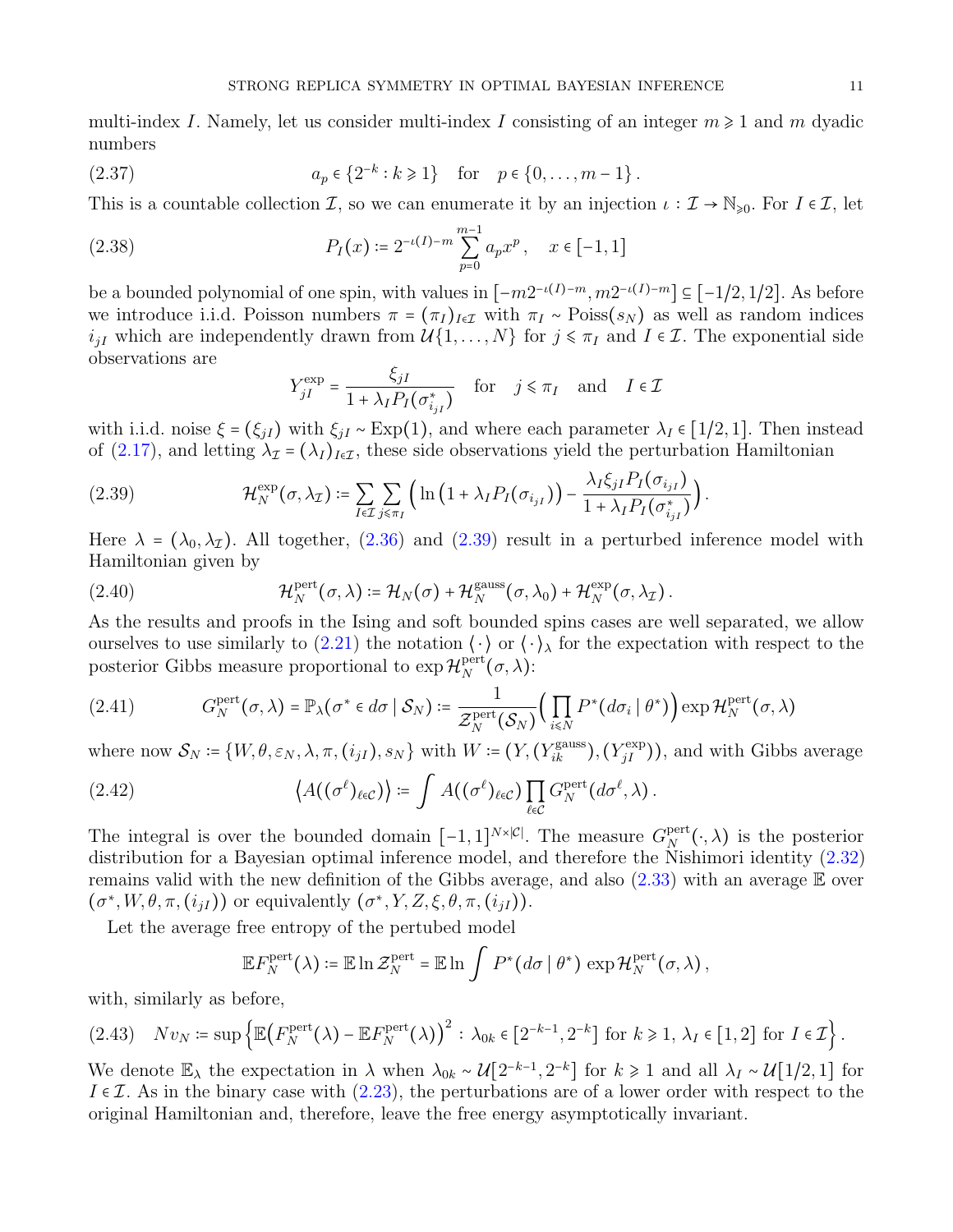Main results for bounded spins. The following holds.

<span id="page-11-3"></span>**Theorem 2.5** (Generalised overlap concentration for bounded spins). Suppose that supp $(P^*) \subseteq$  $[-1,1]^N$ . Let  $\lambda_{0k} \sim \mathcal{U}[2^{-k-1},2^{-k}]$ . There exists an absolute constant  $C > 0$  such that

$$
(2.44) \qquad \mathbb{E}_{\lambda_{0k}} \mathbb{E}\left((R_{1,2}^{(k)} - \mathbb{E}(R_{1,2}^{(k)})^2) \right) \leq \frac{C2^k}{\varepsilon_N} \Big(\frac{v_N 2^k}{N \varepsilon_N} + \frac{1}{N}\Big)^{1/3} \quad \text{for all} \quad k \geq 1.
$$

This implies that, when the sequence  $v_N$  does not grow too fast so that the above upper bound vanishes,

<span id="page-11-0"></span>(2.45) 
$$
\lim_{N \to +\infty} \mathbb{E}_{\lambda} \mathbb{E}\left\langle (R_{1,2}^{(k)} - \mathbb{E}\langle R_{1,2}^{(k)} \rangle)^2 \right\rangle = 0 \text{ for all } k \ge 1.
$$

The concentration of all other multioverlaps will be forced by the perturbation term [\(2.39\)](#page-10-1) coming from side exponential channels. Again, more precisely, this perturbation will be used to prove in Theorem [4.1](#page-26-0) below the analogue of the Franz-de Sanctis identities, and then we will use the identities to derive the following.

<span id="page-11-1"></span>**Theorem 2.6** (Multioverlap concentration for bounded spins). Suppose that [\(2.45\)](#page-11-0) holds, the prior factorises as  $(2.1)$ , and the symmetry between spins  $(2.20)$  holds. Under  $(2.13)$ ,  $(2.14)$  we have

<span id="page-11-4"></span>
$$
(2.46) \qquad \lim_{N\to+\infty} \mathbb{E}_{\lambda} \mathbb{E}\left((R_{1,\ldots,n}^{(k_1,\ldots,k_n)} - \mathbb{E}\langle R_{1,\ldots,n}^{(k_1,\ldots,k_n)} \rangle)^2\right) = 0 \quad \text{for all} \quad n \geq 1 \quad \text{and} \quad k_1,\ldots,k_n \geq 1.
$$

Again, the asymptotic meaning of this will be that there exists  $\zeta_{\lambda} \in Pr(Pr[-1, 1])$  such that, given i.i.d.  $\mu_i \in \Pr[-1, 1]$  from  $\zeta_{\lambda}$ , the spins  $(\sigma_i^{\ell})_{\ell \geq 1}$  are i.i.d. from  $\mu_i$ .

<span id="page-11-2"></span>**Corollary 2.7** (Asymptotic spin distribution). Under the hypotheses of Theorem [2.6,](#page-11-1) there exist a sequence  $\lambda^N$  such that for every subsequence  $(N_j)_{j\geqslant 1}$  along which the replicated system  $(\sigma_i^{\ell})_{i,\ell\geqslant 1}$ converges in distribution and at the same time  $\lambda^{N_j}$  converges to a certain limit  $\lambda$ , there exists a probability measure  $\zeta_{\lambda}$  over the set of Borel probability measures on [−1, 1] such that, for all  $i \geq 1$ , the spin variables  $(\sigma_i^{\ell})_{\ell \geq 1}$  converge jointly in distribution towards independent samples from  $\mu_i$ , where the  $(\mu_i)_{i\geqslant 1}$  are i.i.d. random measures distributed according to  $\zeta_\lambda$ .

<span id="page-11-5"></span>Corollary 2.8 (Asymptotic decoupling). Under the hypotheses of Theorem [2.6](#page-11-1) the decoupling [\(2.31\)](#page-8-1) holds for every  $k \ge 1$  and any collection  $h_1, \ldots, h_k : [-1, 1] \to \mathbb{R}$  of continuous functions.

2.5. Outline of the paper. In the next Section [3,](#page-12-0) we will consider the case of binary spins and we will divide the proof into several subsections. We will first prove that the magnetisation concentrates by the Nishimori identity, and then recall a well-known proof of the overlap concentration based on the Nishimori identities and gaussian perturbation. After that, we will consider the case of general multioverlaps. We will start with a rigorous proof of the Franz-de Sanctis identities [\[31\]](#page-32-21) (in our setting) based on the exponential perturbation we introduced above. Then we will pass to the limit and rephrase everything in terms of the Aldous-Hoover representation. Finally, we will derive a consequence of the Franz-de Sanctis identities in this asymptotic language and show that it forces all multioverlaps to concentrate as long as the standard two-replicas overlap concentrates. In Section [4,](#page-25-0) we will go over similar steps for general soft spins. There is some extra complexity in the Aldous-Hoover representation in this case, which is the reason why we present the case of binary spins first, namely, to illustrate the main ideas without unnecessary technicalities.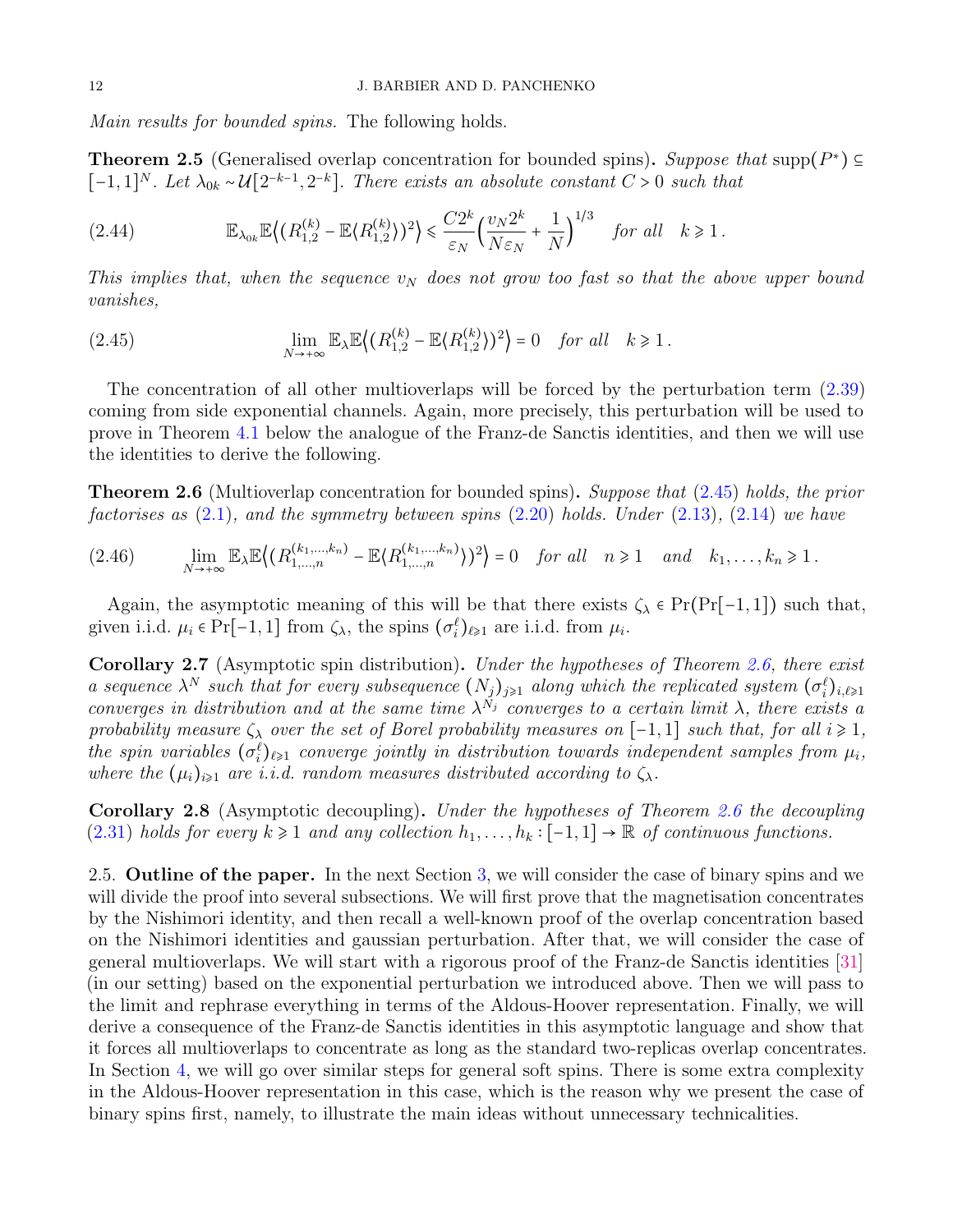### STRONG REPLICA SYMMETRY IN OPTIMAL BAYESIAN INFERENCE 13

# 3. The case of Ising spins: proof of Theorem [2.2](#page-7-2)

<span id="page-12-0"></span>In this section we prove our main concentration theorem for the simpler binary spins case, whose proof already contains all the necessary ingredients for later generalisation to soft spins. In fact, in the case of soft spins almost all proofs will be identical by replacing a spin  $\sigma_i$  by a generalised spin given by a polynomial  $P(\sigma_i)$ , so these proofs will not be repeated later on. We write these proofs for binary spins only to simplify notation, and we note that the binary nature of spins will never really be used until Section [3.5](#page-21-0) dealing with the asymptotic Aldous-Hoover representation. Only this part will be somewhat different in the case of soft spins and the corresponding modifications will then be explained. The proof will proceed by contradiction, assuming that  $(2.28)$  does not go to zero along some subsequence. Then, along a further subsubsequence, we will make sure that good properties hold in the limit (such as the Franz-de Sanctis identities) and imply that the multioverlaps must concentrate, leading to a contradiction.

We start by considering the magnetisation and the usual overlap before moving to the novelty, namely the treatment of the higher order multioverlaps.

<span id="page-12-4"></span>3.1. **Magnetisation**,  $n = 1$ . Proving concentration of the magnetisation  $R_1 := N^{-1} \sum_{i \le N} \sigma_i$  is very simple and follows directly from the Nishimori identity. Denote  $R_* \coloneqq N^{-1} \sum_{i \leq N} \sigma_i^*$ . Then the Nishimori identity [\(2.33\)](#page-9-3) implies

$$
\mathbb{E}\langle R_1\rangle=\mathbb{E}R_*\,,\qquad \mathbb{E}\langle R_1^2\rangle=\mathbb{E}R_*^2\,.
$$

Under the assumption  $(2.1)$  of factorisation of the prior the entries of  $\sigma^* \sim P^*$  are independent. As their variance is bounded by 1,

$$
\text{Var}(R_1) = \mathbb{E}\big\langle (R_1 - \mathbb{E}\langle R_1 \rangle)^2 \big\rangle = \mathbb{E}(R_* - \mathbb{E}R_*)^2 \leq 1/N.
$$

Taking the average over  $\lambda$  of this inequality proves Theorem [2.2](#page-7-2) for  $n = 1$ .

<span id="page-12-3"></span>3.2. Overlap,  $n = 2$ : proof of Theorem [2.1.](#page-7-6) The proof given here is now standard (see, e.g., [\[18,](#page-32-10) [15\]](#page-32-2)). We directly prove the result for soft spins, with certainty  $\sigma_i, \sigma_i^* \in [-1,1]$ , as it makes essentially no difference.

For this section it is convenient to introduce  $\lambda_{0,N} = \varepsilon_N \lambda_0 \in [\varepsilon_N/2, \varepsilon_N]$ . Let

<span id="page-12-5"></span>(3.1) 
$$
\mathcal{H}' \coloneqq \frac{d\mathcal{H}_N^{\text{gauss}}(\sigma, \lambda_0)}{d\lambda_{0,N}} = \sigma \cdot \sigma^* + \frac{\sigma \cdot Z}{2\sqrt{\lambda_{0,N}}} - \frac{\|\sigma\|^2}{2}.
$$

The overlap fluctuations are upper bounded by those of  $\mathcal{L} = \mathcal{H}'/N$ , which are easier to control, as

<span id="page-12-1"></span>(3.2) 
$$
\mathbb{E}\left\langle (R_{1,2}-\mathbb{E}\langle R_{1,2})^2 \rangle \leq 4 \mathbb{E}\left\langle (L-\mathbb{E}\langle L \rangle)^2 \right\rangle.
$$

A detailed derivation of this inequality can be found in the Appendix and involves only elementary algebra using the Nishimori identity and integrations by parts with respect to the gaussian noise Z. Recall definition [\(2.22\)](#page-7-7) for the free energy. We have the following identities: for any given realisation of the quenched disorder

<span id="page-12-2"></span>(3.3) 
$$
\frac{dF_N^{\text{pert}}}{d\lambda_{0,N}} = \langle \mathcal{H}' \rangle, \text{ and } \frac{d^2 F_N^{\text{pert}}}{d\lambda_{0,N}^2} = \left\{ (\mathcal{H}' - \langle \mathcal{H}' \rangle)^2 \right\} - \frac{\langle \sigma \rangle \cdot Z}{4\lambda_{0,N}^{3/2}}.
$$

The gaussian integration by part formula  $\mathbb{E}[Zg(Z)] = \mathbb{E}g'(Z)$  for g bounded and  $Z \sim \mathcal{N}(0, 1)$  yields

<span id="page-12-6"></span>(3.4) 
$$
\frac{1}{\sqrt{\lambda_{0,N}}}\mathbb{E}[(\sigma)\cdot Z] = \mathbb{E}(\|\sigma\|^2) - \mathbb{E}\|\langle \sigma \rangle\|^2.
$$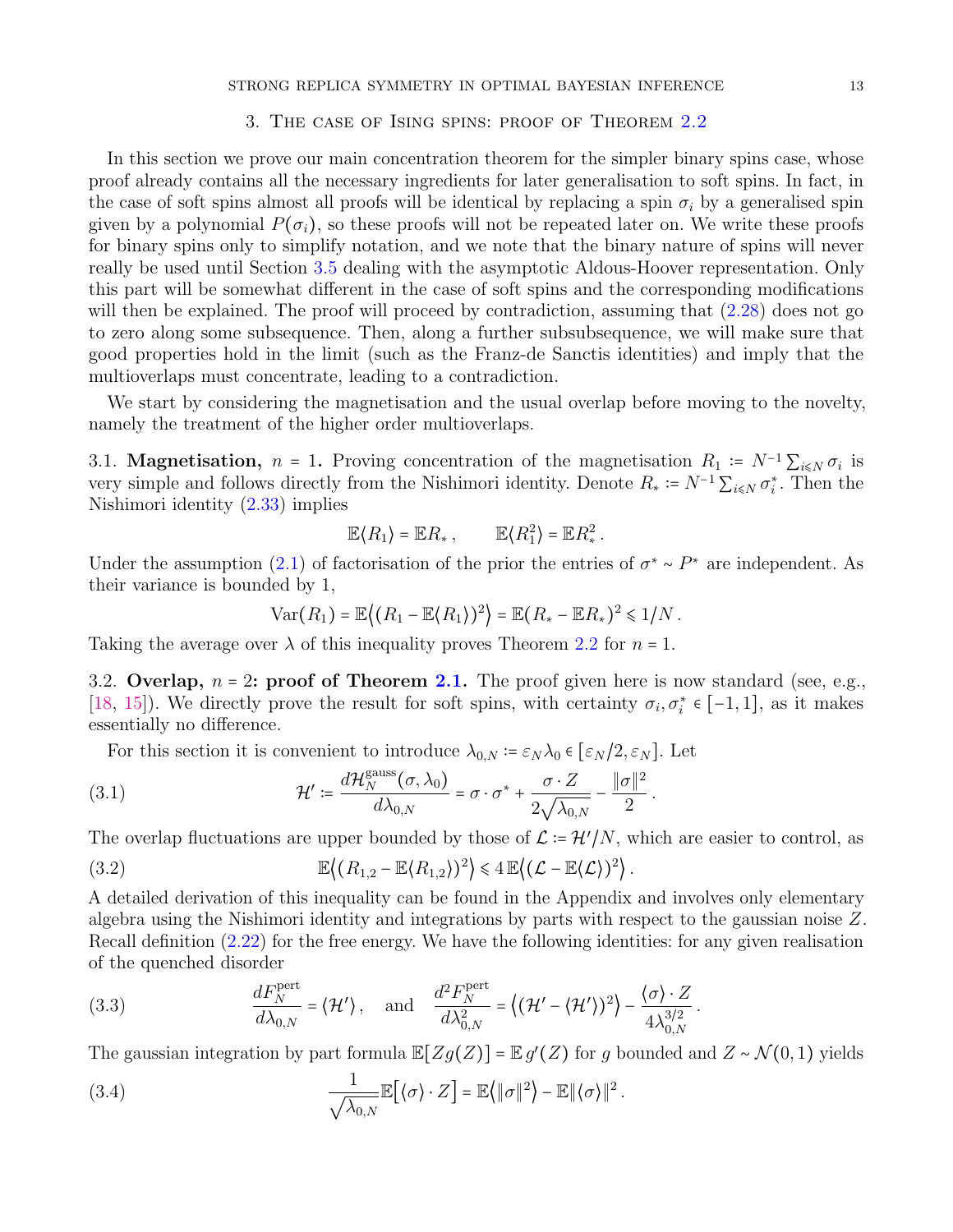Averaging these identities (all domination conditions to exchange expectation and derivatives are met) and using again the Nishimori identity and gaussian integration by parts we find

<span id="page-13-0"></span>
$$
(3.5) \quad \frac{d\mathbb{E} F_N^{\text{pert}}}{d\lambda_{0,N}} = \mathbb{E} \langle \mathcal{H}' \rangle = \frac{N}{2} \mathbb{E} \langle R_{1,2} \rangle \,, \quad \text{and} \quad \frac{d^2\mathbb{E} F_N^{\text{pert}}}{d\lambda_{0,N}^2} = \mathbb{E} \Big( \langle \mathcal{H}' - \langle \mathcal{H}' \rangle \rangle^2 \Big) - \frac{1}{4\lambda_{0,N}} \mathbb{E} \Big\{ \|\sigma - \langle \sigma \rangle \|^2 \Big\} \,.
$$

The first derivative above can also be obtained by linking the free energy and mutual information  $I(\sigma^*; W \mid \theta, \lambda, \pi, (i_{jk}), \varepsilon_N, s_N)$  =  $- \mathbb{E} F_N^{\text{pert}}$  $N^{\text{pert}}(\lambda)$  + C for some C independent of  $\lambda_0$ , followed by a direct application of the I-MMSE relation [\[45\]](#page-33-18). The concentration of the overlap Theorem [2.1](#page-7-6) is then a direct consequence of the following result (combined with Fubini's Theorem) and [\(3.2\)](#page-12-1):

<span id="page-13-4"></span>**Proposition 3.1** (Fluctuations of  $\mathcal{L}$ ). Let  $\lambda_0 \sim \mathcal{U}[1/2, 1]$ . If  $v_N / (N \varepsilon_N) \to 0$  then there exists an absolute constant  $C > 0$  such that

$$
\mathbb{E}_{\lambda_0}\mathbb{E}\big\{\big(\mathcal{L}-\mathbb{E}\langle\mathcal{L}\rangle\big)^2\big\}\leqslant \frac{C}{\varepsilon_N}\Big(\frac{v_N}{N\varepsilon_N}+\frac{1}{N}\Big)^{1/3}.
$$

Proof. The proof of this proposition is broken in two parts, using the decomposition

$$
\mathbb{E}\big\{(\mathcal{L}-\mathbb{E}\langle\mathcal{L}\rangle)^2\big\}=\mathbb{E}\big\{(\mathcal{L}-\langle\mathcal{L}\rangle)^2\big\}+\mathbb{E}(\langle\mathcal{L}\rangle-\mathbb{E}\langle\mathcal{L}\rangle)^2\,.
$$

The first type of fluctuations are with respect to the posterior distribution (or "thermal fluctuations"), while the second fluctuations are "quenched fluctuations" with respect to the quenched randomness. We start with the first type, and prove, for  $\lambda_0 \sim \mathcal{U}[1/2, 1]$ ,

<span id="page-13-1"></span>(3.6) 
$$
\mathbb{E}_{\lambda_0} \mathbb{E}\left\{ (\mathcal{L} - \langle \mathcal{L} \rangle)^2 \right\} \leq \frac{4 + \ln 2}{2N \varepsilon_N}.
$$

By  $(3.5)$  we have

$$
\int_{\varepsilon_N/2}^{\varepsilon_N} d\lambda_{0,N} \mathbb{E}\left\{(\mathcal{H}' - \langle \mathcal{H}' \rangle)^2\right\} \leq \int_{\varepsilon_N/2}^{\varepsilon_N} d\lambda_{0,N} \Big(\frac{N}{4\lambda_{0,N}} + \frac{d^2 \mathbb{E} F_N^{\text{pert}}}{d\lambda_{0,N}^2}\Big) = \frac{d \mathbb{E} F_N^{\text{pert}}}{d\lambda_{0,N}} \Big|_{\lambda_{0,N} = \varepsilon_N/2}^{\lambda_{0,N} = \varepsilon_N} + \frac{N \ln 2}{4} \, .
$$

By  $(3.5)$  the difference of derivatives is certainly smaller in absolute value than N. By changing back to  $\lambda_0 = \lambda_{0,N}/\varepsilon_N$  and dividing by 1/2 to construct the average over  $\lambda_0$  then by  $N^2$  gives [\(3.6\)](#page-13-1).

Next we prove

(3.7) 
$$
\mathbb{E}_{\lambda_0} \mathbb{E}(\langle \mathcal{L} \rangle - \mathbb{E} \langle \mathcal{L} \rangle)^2 \leq \frac{C}{\varepsilon_N} \Big(\frac{v_N}{N \varepsilon_N} + \frac{1}{N}\Big)^{1/3}.
$$

The proof is based on convexity arguments, so we need first to introduce proper  $\lambda_{0,N}$ -convex versions of the free entropy (and its expectation). Consider the following functions of  $\lambda_{0,N}$ :

<span id="page-13-2"></span>
$$
(3.8) \quad \widetilde{F}(\lambda_{0,N}) \coloneqq \frac{1}{N} \big(F_N^{\text{pert}}(\lambda_{0,N}) - \sqrt{\lambda_{0,N}} \sum_{i \leq N} |Z_i|\big)\,, \quad \mathbb{E} \widetilde{F}(\lambda_{0,N}) \coloneqq \frac{1}{N} \mathbb{E} F_N^{\text{pert}}(\lambda_{0,N}) - \sqrt{\lambda_{0,N}} \mathbb{E} |Z_1|\,.
$$

Because of [\(3.3\)](#page-12-2) we see that the second derivative of  $\widetilde{F}(\lambda_{0,N})$  is non-negative so that it is convex. Evidently  $E\widetilde{F}(\lambda_{0,N})$  is convex too. Convexity then allows to use the following standard lemma:

<span id="page-13-3"></span>**Lemma 3.2** (A bound for convex functions). Let  $G(x)$  and  $q(x)$  be convex functions. Let  $\delta > 0$ and define  $C_{\delta}^{-}(x) := g'(x) - g'(x - \delta) \ge 0$  and  $C_{\delta}^{+}(x) := g'(x + \delta) - g'(x) \ge 0$ . Then

$$
|G'(x)-g'(x)| \leq \delta^{-1} \sum_{u \in \{x-\delta, x, x+\delta\}} |G(u)-g(u)| + C_{\delta}^+(x) + C_{\delta}^-(x).
$$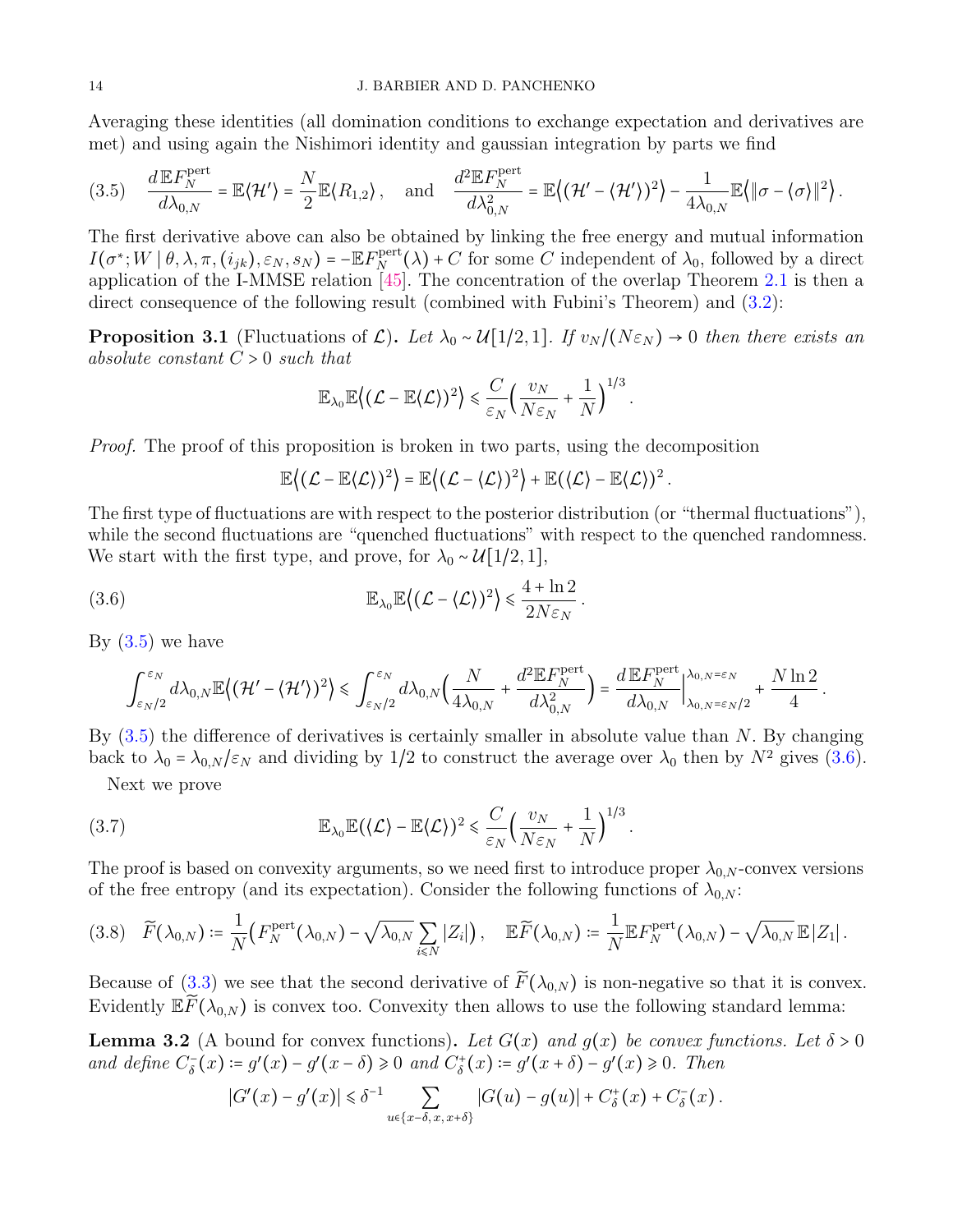First, from [\(3.8\)](#page-13-2), and letting  $A_N = N^{-1} \sum_{i \le N} (|Z_i| - \mathbb{E}|Z_1|)$ , we have

<span id="page-14-0"></span>(3.9) 
$$
\widetilde{F}(\lambda_{0,N}) - \mathbb{E}\widetilde{F}(\lambda_{0,N}) = \frac{1}{N}\big(F_N^{\text{pert}}(\lambda_{0,N}) - \mathbb{E}F_N^{\text{pert}}(\lambda_{0,N})\big) - \sqrt{\lambda_{0,N}}A_N.
$$

Second, from [\(3.3\)](#page-12-2), [\(3.5\)](#page-13-0) we obtain for the  $\lambda_{0,N}$ -derivatives

<span id="page-14-1"></span>(3.10) 
$$
\widetilde{F}'(\lambda_{0,N}) - \mathbb{E}\widetilde{F}'(\lambda_{0,N}) = \langle \mathcal{L} \rangle - \mathbb{E}\langle \mathcal{L} \rangle - \frac{A_N}{2\sqrt{\lambda_{0,N}}}.
$$

From  $(3.9)$  and  $(3.10)$  it is then easy to show that Lemma  $3.2$  implies

<span id="page-14-2"></span>
$$
(3.11) \quad |\langle \mathcal{L} \rangle - \mathbb{E}\langle \mathcal{L} \rangle| \le \delta^{-1} \sum_{u \in \mathcal{U}} \left( \frac{|F_N^{\text{pert}}(u) - \mathbb{E} F_N^{\text{pert}}(u)|}{N} + |A_N| \sqrt{u} \right) + C_{\delta}^+(\lambda_{0,N}) + C_{\delta}^-(\lambda_{0,N}) + \frac{|A_N|}{2\sqrt{\lambda_{0,N}}}
$$

where  $\mathcal{U} \coloneqq \{ \lambda_{0,N} - \delta, \lambda_{0,N}, \lambda_{0,N} + \delta \}$  and

$$
C_{\delta}^{-}(\lambda_{0,N})\coloneqq \mathbb{E}\widetilde{F}'(\lambda_{0,N})-\mathbb{E}\widetilde{F}'(\lambda_{0,N}-\delta)\geq 0\,,\qquad C_{\delta}^{+}(\lambda_{0,N})\coloneqq \mathbb{E}\widetilde{F}'(\lambda_{0,N}+\delta)-\mathbb{E}\widetilde{F}'(\lambda_{0,N})\geq 0\,.
$$

Note that  $\delta$  will be chosen later on strictly smaller than  $\varepsilon_N/2$  so that  $\lambda_{0,N} - \delta$  remains positive. Remark that by independence of the noise variables  $\mathbb{E} A_N^2 \le 1/N$ . We square the identity  $(3.11)$  and take its expectation. Then using  $(\sum_{i \leq p} v_i)^2 \leq p \sum_{i \leq p} v_i^2$  as well as definition  $(2.25)$ ,

<span id="page-14-4"></span>
$$
(3.12) \qquad \frac{1}{9}\mathbb{E}(\langle \mathcal{L}\rangle - \mathbb{E}\langle \mathcal{L}\rangle)^2 \leq \frac{3}{N\delta^2}(v_N + \varepsilon_N + \delta) + C_{\delta}^+(\lambda_{0,N})^2 + C_{\delta}^-(\lambda_{0,N})^2 + \frac{1}{2N\lambda_{0,N}}.
$$

By  $(3.5)$  and  $(3.8)$  we have

<span id="page-14-3"></span>(3.13) 
$$
|\mathbb{E}\widetilde{F}'(\lambda_{0,N})| \le \frac{1}{2}\left(1 + \frac{1}{\sqrt{\lambda_{0,N}}}\right)
$$
 and thus  $|C^{\pm}_{\delta}(\lambda_{0,N})| \le 1 + \frac{1}{\sqrt{\epsilon_N/2 - \delta}}$ ,

because  $|C^{\pm}_{\delta}(\lambda_{0,N})| = |\mathbb{E} \widetilde{F}'(\lambda_{0,N} \pm \delta) - \mathbb{E} \widetilde{F}'(\lambda_{0,N})|$ . We reach

$$
\int_{\varepsilon_N/2}^{\varepsilon_N} d\lambda_{0,N} \left\{ C_\delta^+(\lambda_{0,N})^2 + C_\delta^-(\lambda_{0,N})^2 \right\} \leq \left( 1 + \frac{1}{\sqrt{\varepsilon_N/2 - \delta}} \right) \int_{\varepsilon_N/2}^{\varepsilon_N} d\lambda_{0,N} \left\{ C_\delta^+(\lambda_{0,N}) + C_\delta^-(\lambda_{0,N}) \right\}
$$

$$
= \left( 1 + \frac{1}{\sqrt{\varepsilon_N/2 - \delta}} \right) \left[ \left( \mathbb{E} \widetilde{F}(\varepsilon_N/2 + \delta) - \mathbb{E} \widetilde{F}(\varepsilon_N/2 - \delta) \right) + \left( \mathbb{E} \widetilde{F}(\varepsilon_N - \delta) - \mathbb{E} \widetilde{F}(\varepsilon_N + \delta) \right) \right].
$$

The mean value theorem and [\(3.13\)](#page-14-3) imply

$$
|\mathbb{E}\widetilde{F}(\lambda_{0,N}-\delta)-\mathbb{E}\widetilde{F}(\lambda_{0,N}+\delta)|\leq \delta\Big(1+\frac{1}{\sqrt{\varepsilon_N/2-\delta}}\Big)
$$

for  $\lambda_{0,N} \in [\varepsilon_N/2, \varepsilon_N]$ . Therefore, setting  $\delta = \delta_N$  such that  $1 > \delta_N/\varepsilon_N \to 0$  and recalling  $\varepsilon_N < 1$ ,

$$
\int_{\varepsilon_N/2}^{\varepsilon_N} d\lambda_{0,N} \left\{ C_\delta^+(\lambda_{0,N})^2 + C_\delta^-(\lambda_{0,N})^2 \right\} \leq 2\delta_N \left( 1 + \frac{1}{\sqrt{\varepsilon_N/2 - \delta_N}} \right)^2 \leq 4\delta_N \frac{\varepsilon_N/2 - \delta_N + 1}{\varepsilon_N/2 - \delta_N} \leq \frac{8\delta_N}{\varepsilon_N/2 - \delta_N}.
$$

Thus, integrating [\(3.12\)](#page-14-4) yields

$$
\int_{\varepsilon_N/2}^{\varepsilon_N} d\lambda_{0,N} \ \mathbb{E}(\langle \mathcal{L} \rangle - \mathbb{E} \langle \mathcal{L} \rangle)^2 \leq \frac{27 \varepsilon_N}{2N \delta_N^2} \big( v_N + 2 \varepsilon_N \big) + \frac{144 \delta_N}{\varepsilon_N} + \frac{9 \ln 2}{4N} + O \Big( \frac{\delta_N^2}{\varepsilon_N^2} \Big) \,.
$$

Finally we optimise the bound choosing  $\delta_N^3 = \Theta(\epsilon_N^2(v_N + \epsilon_N)/N)$ . Then one can verify, recalling that  $N\varepsilon_N \to +\infty$ , that the condition  $\delta_N/\varepsilon_N \to 0$  is indeed verified. The dominating term  $\delta_N/\varepsilon_N$ gives the result (once re-expressing the bound in terms of  $\lambda_0 = \lambda_{0,N}/\varepsilon_N$ ).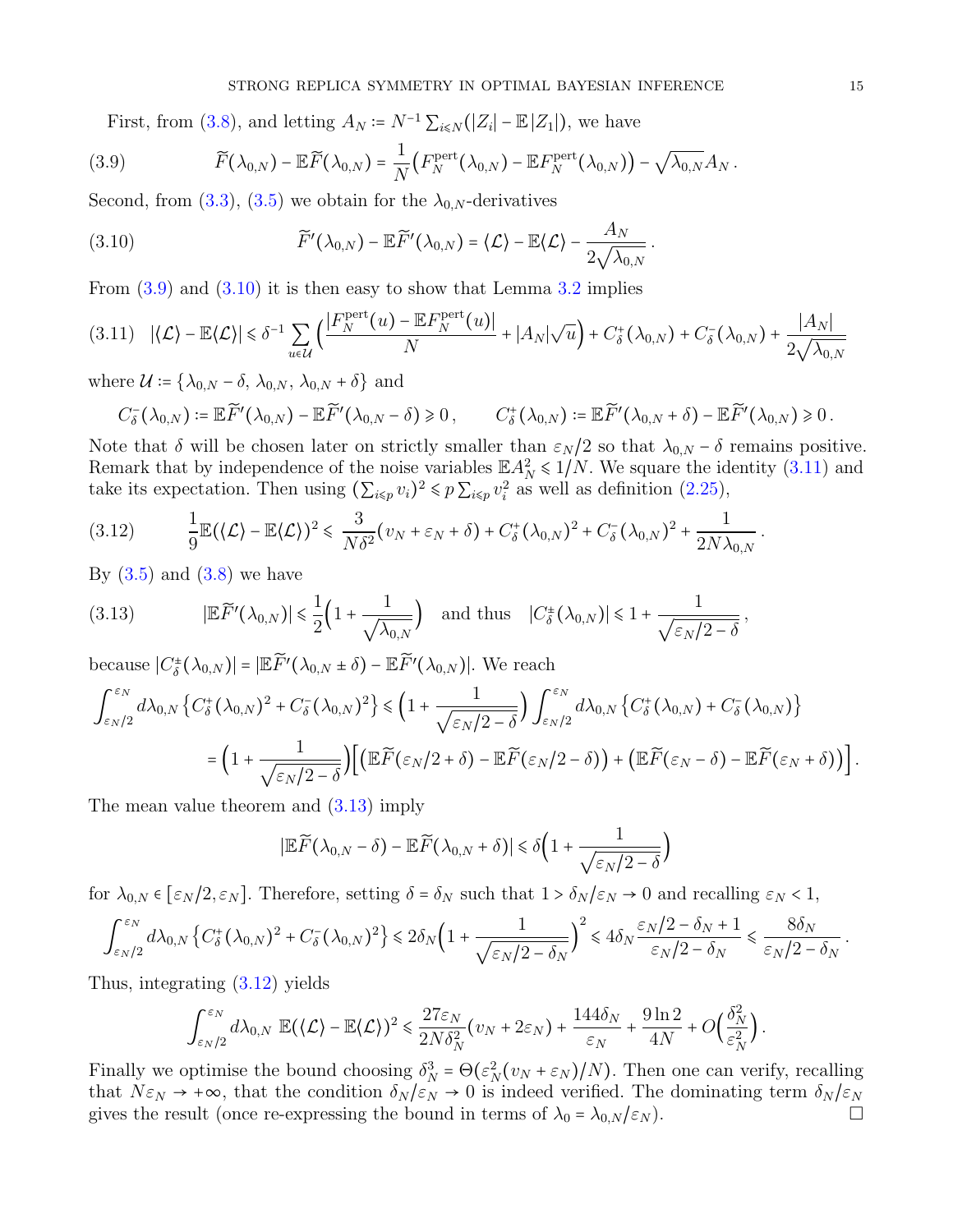3.3. **Multioverlaps,**  $n \ge 3$ . The proof of multioverlap concentration [\(2.28\)](#page-7-5) for all  $n \ge 3$  is based on a new version of the Franz-de Sanctis identities from [\[31\]](#page-32-21), adapted to the context of inference, and based on the exponential channel  $(2.15)$  which is a novelty of the present contribution<sup>[2](#page-15-1)</sup>.

<span id="page-15-0"></span>**Theorem 3.3** (Franz-de Sanctis identities in inference). Assume [\(2.1\)](#page-2-0) and [\(2.20\)](#page-6-1) hold and  $s_N \leq N$ . Let i be a uniform index (averaged over by  $\mathbb{E}_i$  included in  $\mathbb E$  below), and define

<span id="page-15-9"></span>(3.14) 
$$
\theta_{ik}^{\ell} \coloneqq \ln(1 + \lambda_k \sigma_i^{\ell}) - \lambda_k y_{ik} \sigma_i^{\ell}, \quad y_{ik} \coloneqq \frac{\xi}{1 + \lambda_k \sigma_i^*}, \quad \text{and} \quad d_{ik}^{\ell} \coloneqq \frac{y_{ik} \sigma_i^{\ell}}{1 + \lambda_k \sigma_i^*}
$$

with  $\xi \sim \text{Exp}(1)$  independently of everything else. Then, for any  $k \geq 1$  and any function  $f_n$  of finitely many spins on n replicas and of the signal  $\sigma^*$  such that  $|f_n| \leq 1$ ,

.

<span id="page-15-8"></span>
$$
(3.15) \qquad \mathbb{E}_{\lambda} \left| \mathbb{E} \frac{\left\langle f_n d_{ik}^1 e^{\sum_{\ell \le n} \theta_{ik}^{\ell}} \right\rangle}{\left\langle e^{\theta_{ik}} \right\rangle^n} - \mathbb{E} \left\langle f_n \right\rangle \mathbb{E} \frac{\left\langle d_{ik} e^{\theta_{ik}} \right\rangle}{\left\langle e^{\theta_{ik}} \right\rangle} \right| \leq \left\{ \frac{2 \times 10^3 + 2^{k+6}}{s_N} + 4 \times 10^4 \times \left( \frac{v_N N}{s_N^2} \right)^{1/3} \right\}^{1/2}
$$

Let us denote

<span id="page-15-6"></span>
$$
(3.16) \t\mathcal{H}'_k \coloneqq \frac{d\mathcal{H}_N^{\text{exp}}(\sigma,\lambda)}{d\lambda_k} = \sum_{j \leq \pi_k} \sigma_{i_{jk}} \left( \frac{1}{1 + \lambda_k \sigma_{i_{jk}}} - \frac{\xi_{jk}}{(1 + \lambda_k \sigma_{i_{jk}}^*)^2} \right), \text{ and } \mathcal{L}_k \coloneqq \frac{\mathcal{H}'_k}{s_N}.
$$

Define also

<span id="page-15-7"></span>(3.17) 
$$
\widetilde{\mathcal{L}}_k \coloneqq \frac{1}{s_N} \sum_{j \leq \pi_k} \frac{\sigma_{i_{jk}} \xi_{jk}}{(1 + \lambda_k \sigma_{i_{jk}}^*)^2}.
$$

The Franz-de Sanctis identities are a corollary of the following key result.

<span id="page-15-4"></span>**Proposition 3.4** (Fluctuations of  $\mathcal{L}_k$  and  $\widetilde{\mathcal{L}}_k$ ). Recall [\(2.25\)](#page-7-0). We have

(3.18) 
$$
\mathbb{E}_{\lambda_k} \mathbb{E}\left\{ (\mathcal{L}_k - \mathbb{E}\langle \mathcal{L}_k \rangle)^2 \right\} \leq \frac{2 \times 10^3 + 2^{k+6}}{s_N} + 2 \times 10^4 \times (s_N^{-2}(v_N N + s_N))^{1/3}.
$$

In the case where  $v_N \leq v$  for some constant  $v > 0$  and recalling condition [\(2.14\)](#page-5-2) this gives

(3.19) 
$$
\mathbb{E}_{\lambda_k} \mathbb{E}\left\{ (\mathcal{L}_k - \mathbb{E}\langle \mathcal{L}_k \rangle)^2 \right\} \leq \frac{2 \times 10^3 + 2^{k+6}}{s_N} + 4 \times 10^4 \times \left(\frac{vN}{s_N^2}\right)^{1/3}.
$$

As a consequence, and still in the case  $v_N \leq v$ ,

<span id="page-15-5"></span>(3.20) 
$$
\mathbb{E}_{\lambda_k} \mathbb{E}\left\{ (\widetilde{\mathcal{L}}_k - \mathbb{E}\langle \widetilde{\mathcal{L}}_k \rangle)^2 \right\} \leq \frac{2 \times 10^3 + 2^{k+6} + 40}{s_N} + 4 \times 10^4 \times \left(\frac{vN}{s_N^2}\right)^{1/3}.
$$

*Proof.* The proof mirrors the strategy used for proving Theorem [2.1,](#page-7-6) found in section [3.2.](#page-12-3) We start with the "thermal concentration", namely concentration with respect to the (perturbed) posterior distribution. We will prove

<span id="page-15-2"></span>(3.21) 
$$
\mathbb{E}_{\lambda_k} \mathbb{E}\left\{(\mathcal{H}_k' - \langle \mathcal{H}_k'\rangle)^2\right\} \leq 2^{k+6} s_N.
$$

The proof starts from the identities (exchanging expectation and derivative can be done):

<span id="page-15-3"></span>(3.22) 
$$
\frac{dF_N^{\text{pert}}}{d\lambda_k} = \langle \mathcal{H}'_k \rangle, \qquad \frac{d\mathbb{E}F_N^{\text{pert}}}{d\lambda_k} = \mathbb{E} \langle \mathcal{H}'_k \rangle,
$$

<span id="page-15-1"></span><sup>&</sup>lt;sup>2</sup>The similarity with the Franz-de Sanctis identities from [\[31\]](#page-32-21) comes from the fact that we consider a Poisson number of such side-observations  $Y_{jk}^{\text{exp}}$ , whose numbers are controlled by  $(\pi_k)$  which are Poisson distributed. In their paper Franz and de Sanctis also introduce a Poisson number of perturbations but which are of the  $p$ -spin form, that is a canonical perturbation in spin glass literature.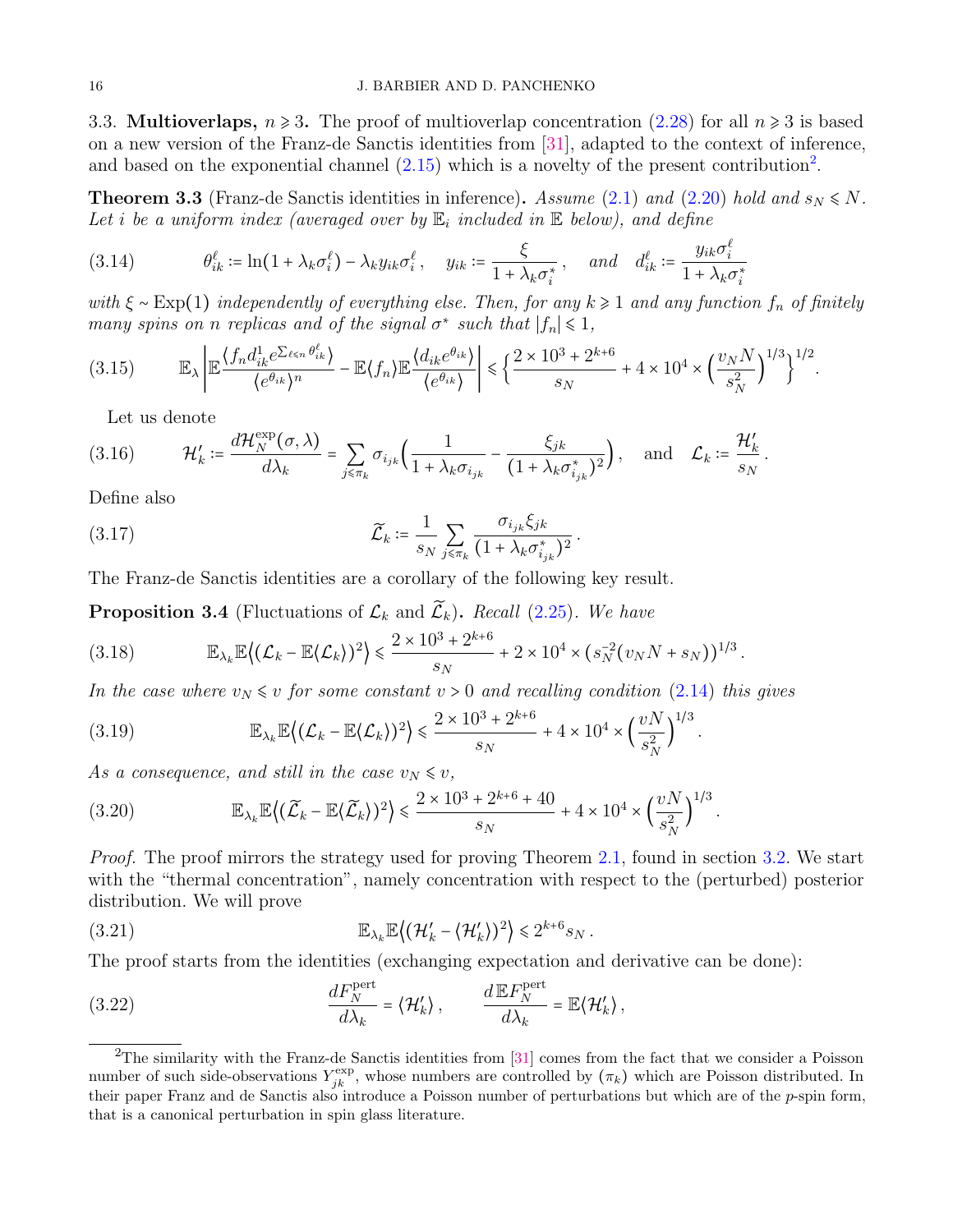and for the second derivative

<span id="page-16-0"></span>(3.23) 
$$
\frac{d^2 F_N^{\text{pert}}}{d\lambda_k^2} = \left\{ (\mathcal{H}_k' - \langle \mathcal{H}_k' \rangle)^2 \right\} + \left\langle \mathcal{H}_k'' \right\rangle, \qquad \frac{d^2 \mathbb{E} F_N^{\text{pert}}}{d\lambda_k^2} = \mathbb{E} \left\{ (\mathcal{H}_k' - \langle \mathcal{H}_k' \rangle)^2 \right\} + \mathbb{E} \left\langle \mathcal{H}_k'' \right\rangle,
$$

where

<span id="page-16-2"></span>
$$
(3.24) \t\mathcal{H}_k'' := \frac{d^2 \mathcal{H}_k}{d\lambda_k^2} = \sum_{j \leq \pi_k} \left( -\frac{1}{\left(1 + \lambda_k \sigma_{i_{jk}}\right)^2} + 2 \frac{\sigma_{i_{jk}} \sigma_{i_{jk}}^* \xi_{jk}}{\left(1 + \lambda_k \sigma_{i_{jk}}^*\right)^3} \right) \t\text{ with } |\mathbb{E} \langle \mathcal{H}_k'' \rangle| \leq 20 s_N \,.
$$

We used  $\lambda_k \le 1/2$ , that the spins are such that  $|\sigma_{i_{jk}}| \le 1$  and  $\mathbb{E}\xi_{jk} = 1$ . Therefore from [\(3.23\)](#page-16-0) we get

<span id="page-16-1"></span>(3.25) 
$$
\mathbb{E}_{\lambda_k} \mathbb{E}\left\{ (\mathcal{H}_k' - \langle \mathcal{H}_k' \rangle)^2 \right\} \leq 2^{k+1} \frac{d \mathbb{E} F_N^{\text{pert}}}{d \lambda_k} \Big|_{\lambda_k = 2^{-k-1}}^{2^{-k}} + 20 s_N.
$$

Note that

<span id="page-16-5"></span>(3.26) 
$$
\left|\frac{d E F_N^{\text{pert}}}{d \lambda_k}\right| = \left|\mathbb{E}(\mathcal{H}_k')\right| \leq 6s_N
$$

which implies the identity  $(3.21)$  when combined with  $(3.25)$ .

We also need to control the fluctuations with respect to the quenched randomness. We prove:

<span id="page-16-8"></span>
$$
(3.27) \qquad \mathbb{E}_{\lambda_k} \mathbb{E}\left\{ (\langle \mathcal{H}'_k \rangle - \mathbb{E}\langle \mathcal{H}'_k \rangle )^2 \right\} \leq 2 \times 10^3 \times s_N + 2 \times 10^4 \times (s_N^4 (v_N N + s_N))^{1/3}.
$$

As before, let us define proper functions which are convex in  $\lambda_k$  for a given k (which are this time extensive):

<span id="page-16-6"></span>
$$
(3.28) \quad \widetilde{F}(\lambda_k) \coloneqq F_N^{\text{pert}} + \sum_{j \leq \pi_k} \left( 8\lambda_k^2 \xi_{jk} - \ln(1 - \lambda_k) \right) \quad \text{and} \quad \mathbb{E} \widetilde{F}(\lambda_k) = \mathbb{E} F_N^{\text{pert}} + s_N \left( 8\lambda_k^2 - \ln(1 - \lambda_k) \right).
$$

In particular

<span id="page-16-3"></span>
$$
(3.29) \quad \widetilde{F} - \mathbb{E}\widetilde{F} := F_N^{\text{pert}} - \mathbb{E}F_N^{\text{pert}} + A_N, \quad A_N := \sum_{j \leq \pi_k} \left( 8\lambda_k^2 \xi_{jk} - \ln(1 - \lambda_k) \right) - s_N \left( 8\lambda_k^2 - \ln(1 - \lambda_k) \right).
$$

From [\(3.23\)](#page-16-0) and [\(3.24\)](#page-16-2) one can easily see that these functions are convex in  $\lambda_k$ . Applying lemma [3.2](#page-13-3) to  $\lambda_k \mapsto \widetilde{F}$  and  $\lambda_k \mapsto \mathbb{E}\widetilde{F}$ , and using identities [\(3.22\)](#page-15-3) and [\(3.29\)](#page-16-3), yields (we slightly abuse notation and use  $\lambda_k$  for both the variable and a specific value)

$$
(3.30) \qquad |\mathbb{E}\langle\mathcal{H}'_k\rangle - \langle\mathcal{H}'_k\rangle| \leq \left|\frac{dA_N}{d\lambda_k}\right| + \delta^{-1} \sum_{u \in \mathcal{U}}\left(|\widetilde{F}(u) - \mathbb{E}\widetilde{F}(u)| + |A(\lambda_k = u)|\right) + C_{\delta}^+(\lambda_k) + C_{\delta}^-(\lambda_k)
$$

where  $\mathcal{U} \coloneqq \{ \lambda_k - \delta, \lambda_k, \lambda_k + \delta \}$  and

<span id="page-16-7"></span>
$$
(3.31) \t C\delta-(\lambdak) := \mathbb{E} \widetilde{F}'(\lambdak) - \mathbb{E} \widetilde{F}'(\lambdak - \delta) \geq 0, \t C\delta+(\lambdak) := \mathbb{E} \widetilde{F}'(\lambdak + \delta) - \mathbb{E} \widetilde{F}'(\lambdak) \geq 0.
$$

Here the prime symbol ' means  $\lambda_k$ -derivative. Then  $(\sum_{i \leq p} v_i)^2 \leq p \sum_{i \leq p} v_i^2$  implies, when also taking the quenched expectation, that the above inequality becomes

<span id="page-16-4"></span>
$$
(3.32) \qquad \frac{1}{9}\mathbb{E}(\langle \mathcal{H}'_k \rangle - \mathbb{E}(\mathcal{H}'_k))^2 \leq \mathbb{E}\Big(\frac{dA_N}{d\lambda_k}\Big)^2 + 3\delta^{-2}(Nv_N + \sup_{\lambda_k} \mathbb{E}A_N^2) + \mathbb{E}\Big[C_\delta^+(\lambda_k)^2 + C_\delta^-(\lambda_k)^2\Big].
$$

Denote  $a = \sum_{j \leq \pi_k} (8\lambda_k^2 \xi_{jk} - \ln(1 - \lambda_k))$ . Using the law of total variance we start by controlling

$$
\mathbb{E}A_N^2 = \text{Var}(a) = \mathbb{E}_{\pi_k} \text{Var}_{(\xi_{jk})}(a) + \text{Var}(\mathbb{E}_{(\xi_{jk})}a) = 64\lambda_k^4 s_N + \left(8\lambda_k^2 - \ln(1 - \lambda_k)\right)^2 s_N \le 13s_N
$$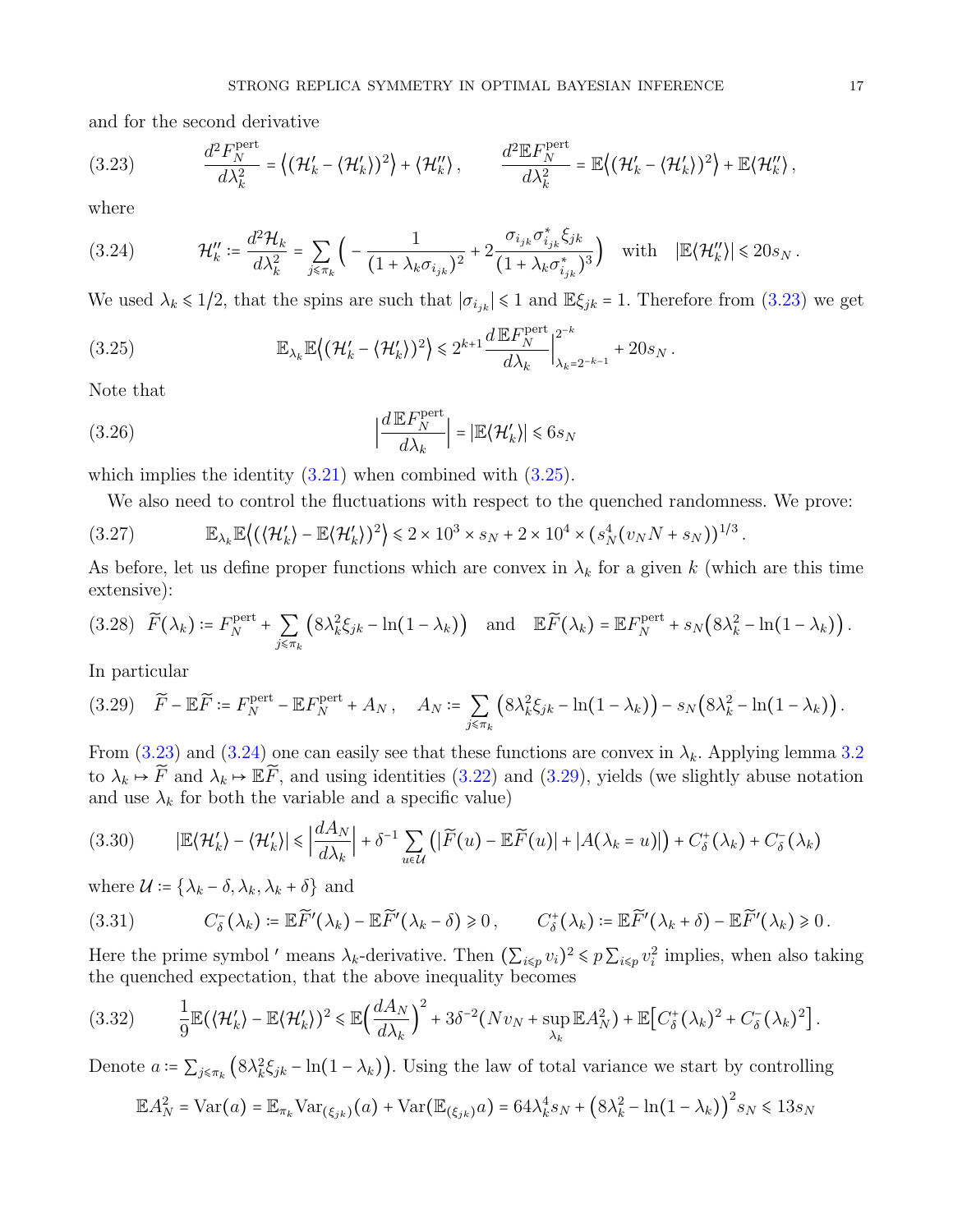using that the noise variables  $\xi_{jk}$  are i.i.d. of variance 1 and  $\lambda_k \leq 1/2$ . For the next term we proceed similarly. Define  $a' \coloneqq \sum_{j \leq \pi_k} \left( 16 \lambda_k \xi_{jk} + \frac{1}{1 - \lambda_k} \right)$  $\frac{1}{1-\lambda_k}$ ) which is the  $\lambda_k$ -derivative of a. Then

$$
\mathbb{E}\Big(\frac{dA_N}{d\lambda_k}\Big)^2 = \text{Var}\big(a'\big) = \mathbb{E}_{\pi_k}\text{Var}_{(\xi_{jk})}\big(a'\big) + \text{Var}\big(\mathbb{E}_{(\xi_{jk})}a'\big) = 256\lambda_k^2 s_N + \left(16\lambda_k + \frac{1}{1-\lambda_k}\right)^2 s_N \le 164s_N\,.
$$

Now consider the last term in  $(3.32)$ . First note, using  $(3.26)$  and definitions  $(3.28)$  and  $(3.31)$ ,

(3.33) 
$$
|C_{\delta}^{\pm}(\lambda_k)| \leq 2|\mathbb{E}\widetilde{F}'(\lambda_k)| \leq 2(6s_N + 10s_N) = 32s_N.
$$

We will soon consider the  $\lambda_k$ -expectation of the inequality [\(3.32\)](#page-16-4). For this particular term it gives (using Fubini)

(3.34) 
$$
\mathbb{E}_{\lambda_k} \mathbb{E}\big[C_{\delta}^+(\lambda_k)^2 + C_{\delta}^-(\lambda_k)^2\big] \leq 32s_N \mathbb{E} \mathbb{E}_{\lambda_k}\big[C_{\delta}^+(\lambda_k) + C_{\delta}^-(\lambda_k)\big].
$$

By definition [\(3.31\)](#page-16-7), and as  $\lambda_k \sim \mathcal{U}[2^{-k-1}, 2^{-k}],$ 

$$
\mathbb{E}_{\lambda_k} \big[ C_{\delta}^{\dagger}(\lambda_k) + C_{\delta}^{\dagger}(\lambda_k) \big] = \frac{1}{2} \Big[ \big( \mathbb{E} \widetilde{F} (2^{-k} + \delta) - \mathbb{E} \widetilde{F} (2^{-k} - \delta) \big) + \big( \mathbb{E} \widetilde{F} f (2^{-k-1} - \delta) - \mathbb{E} \widetilde{F} (2^{-k-1} + \delta) \big) \Big] \times \frac{1}{2} \times 4 \times 2\delta \times 16 s_N = 64 \delta s_N
$$

using again  $\left|\mathbb{E}\widetilde{F}'\right| \leq 16s_N$ . Therefore

(3.35) 
$$
\mathbb{E}_{\lambda_k} \mathbb{E}\big[C_{\delta}^+(\lambda_k)^2 + C_{\delta}^-(\lambda_k)^2\big] \leq 2^{11} \delta s_N^2.
$$

Gathering all our results in  $(3.32)$  that we average over  $\lambda_k$  yields

(3.36) 
$$
\mathbb{E}_{\lambda_k} \mathbb{E} \left( \left\langle \mathcal{H}'_k \right\rangle - \mathbb{E} \left\langle \mathcal{H}'_k \right\rangle \right)^2 \leq 1496 s_N + 27 \delta^{-2} \left( N v_N + 13 s_N \right) + 18432 \delta s_N^2.
$$

The bound is optimised choosing  $\delta = \delta_N$  with  $\delta_N^3 = \Theta(s_N^{-2}(Nv_N + s_N))$  which finally yields the inequality [\(3.27\)](#page-16-8). Combining the thermal [\(3.21\)](#page-15-2) and quenched (3.27) bounds, and dividing by  $s_N^2$ , ends the proof of the first part of Proposition [3.4.](#page-15-4)

In order to deduce the concentration result for  $\widetilde{\mathcal{L}}_k$  notice that by the Nishimori identity the first term entering  $\mathcal{L}_k$  concentrates automatically: letting  $g(\sigma, \pi_k) \coloneqq \sum_{j \leq \pi_k} \sigma_{i_{jk}}/(1 + \lambda_k \sigma_{i_{jk}})$  we have

(3.37) 
$$
\mathbb{E}\left\langle (g(\sigma)-\mathbb{E}\langle g(\sigma)\rangle)^2 \right\rangle = \mathbb{E}\left(g(\sigma^*)-\mathbb{E}g(\sigma^*)\right)^2 = \text{Var}(g(\sigma^*,\pi_k)).
$$

By the law of total variance this gives

(3.38) 
$$
Var(g(\sigma^*, \pi_k)) = \mathbb{E}_{\pi_k} Var_{\sigma^*}(g(\sigma^*, \pi_k)) + Var(\mathbb{E}_{\sigma^*}g(\sigma^*, \pi_k)) \leq 4s_N + 4s_N
$$

using that  $|\sigma_{i_{jk}}^*/(1 + \lambda_k \sigma_{i_{jk}}^*)| \leq 2$  because  $\lambda_k \leq 1/2$ , and  $\mathbb{E} \pi_k = \text{Var}(\pi_k) = s_N$ . Therefore

$$
\mathbb{E}_{\lambda_k} \text{Var}(\widetilde{\mathcal{L}}_k) \leq \mathbb{E}_{\lambda_k} \text{Var}(\mathcal{L}_k) + \frac{8}{s_N} + \frac{2}{s_N^2} \left| \text{Cov}\left(g(\sigma, \pi_k), -\sum_{j \leq \pi_k} \frac{\sigma_{i_{jk}} \xi_{jk}}{(1 + \lambda_k \sigma_{i_{jk}}^*)^2}\right) \right|
$$
  

$$
\leq \mathbb{E}_{\lambda_k} \text{Var}(\mathcal{L}_k) + \frac{8}{s_N} + \frac{2}{s_N^2} \left\{ 8s_N \text{Var}\left(\sum_{j \leq \pi_k} \frac{\sigma_{i_{jk}} \xi_{jk}}{(1 + \lambda_k \sigma_{i_{jk}}^*)^2}\right) \right\}^{1/2}
$$

using  $|\text{Cov}(a, b)| \leq [\text{Var}(a) \text{Var}(b)]^{1/2}$  and again  $\text{Var}(g(\sigma, \pi_k)) = \text{Var}(g(\sigma^*, \pi_k)) \leq 8s_N$ . By similar computations as before based on the law of total variance one gets that

$$
\text{Var}\bigg(\sum_{j\leqslant \pi_k}\frac{\sigma_{i_{jk}}\xi_{jk}}{\big(1+\lambda_k\sigma_{i_{jk}}^*\big)^2}\bigg) \leqslant 16\,\text{Var}\bigg(\sum_{j\leqslant \pi_k}\xi_{jk}\bigg)\leqslant 32s_N\,.
$$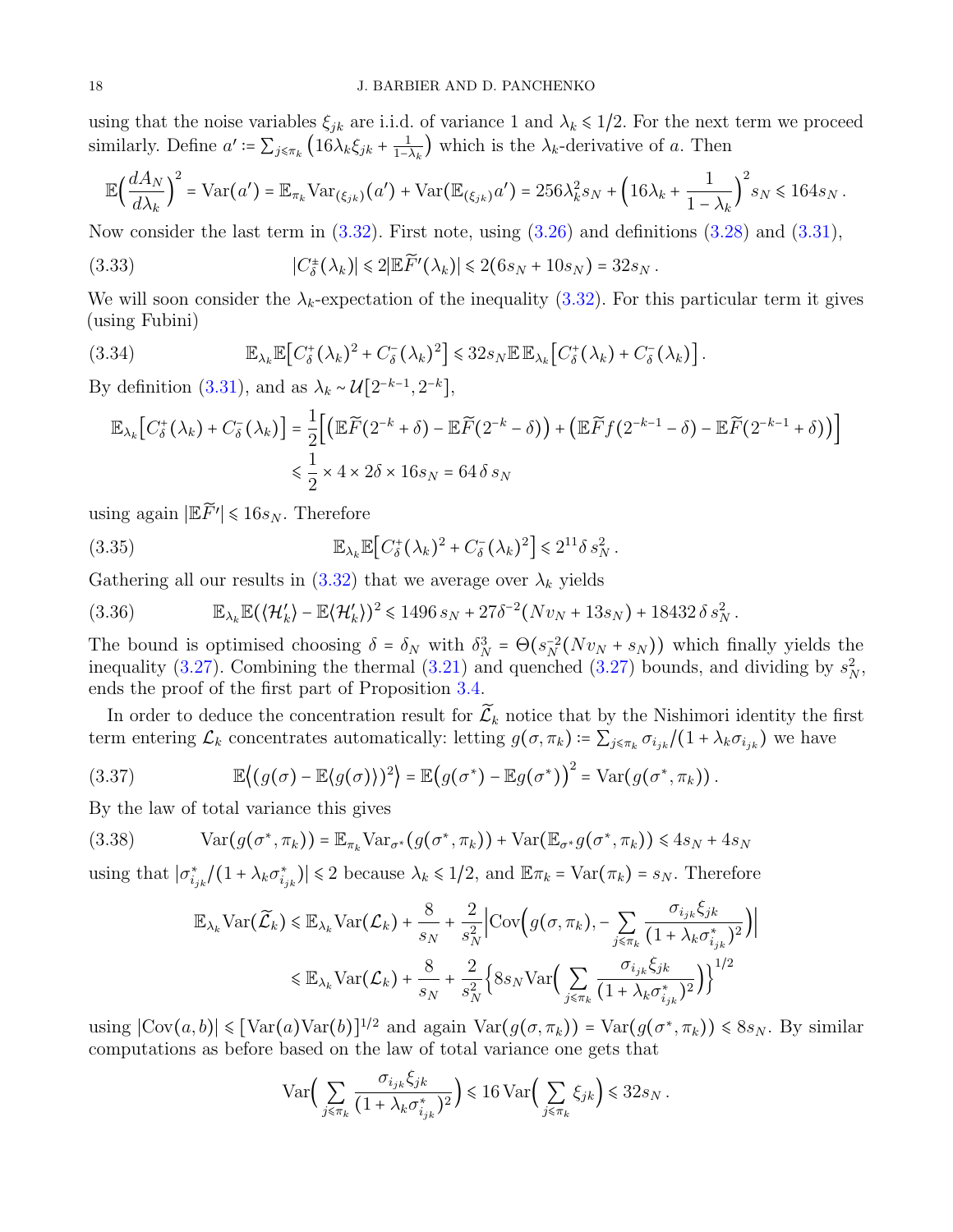Combining everything we reach

$$
\mathbb{E}_{\lambda_k} \text{Var}(\widetilde{\mathcal{L}}_k) \leq \mathbb{E}_{\lambda_k} \text{Var}(\mathcal{L}_k) + \frac{8}{s_N} + \frac{2}{s_N^2} \sqrt{256 s_N^2} = \mathbb{E}_{\lambda_k} \text{Var}(\mathcal{L}_k) + \frac{40}{s_N}
$$

which is the result  $(3.20)$ .

We are now in position to prove Theorem [3.3](#page-15-0) based on Proposition [3.4.](#page-15-4)

Proof of Theorem [3.3.](#page-15-0) Recall definitions  $(3.16)$  and  $(3.17)$ . We will emphasise the dependence in the first replica  $\sigma = \sigma^1$  by writting explicitly  $\tilde{\mathcal{L}}_k(\sigma^1)$ . By Proposition [3.4](#page-15-4) and Cauchy-Schwarz, for any  $k \geq 1$  we have

$$
(3.39) \qquad \mathbb{E}_{\lambda} \big| \mathbb{E} \langle f_n \widetilde{\mathcal{L}}_k(\sigma^1) \rangle - \mathbb{E} \langle f_n \rangle \mathbb{E} \langle \widetilde{\mathcal{L}}_k(\sigma) \rangle \big| \leq \Big\{ \frac{2 \times 10^3 + 2^{k+6} + 40}{s_N} + 4 \times 10^4 \times \Big( \frac{vN}{s_N^2} \Big)^{1/3} \Big\}^{1/2}.
$$

Recalling the definitions of the quantities entering the Franz-de Sanctis identities

<span id="page-18-1"></span>(3.40) 
$$
\theta_{ik}^{\ell} \coloneqq \ln(1 + \lambda_k \sigma_i^{\ell}) - \lambda_k y_{ik} \sigma_i^{\ell}, \quad y_{ik} \coloneqq \frac{\xi}{1 + \lambda_k \sigma_i^*}, \quad \text{and} \quad d_{ik}^{\ell} \coloneqq \frac{y_{ik} \sigma_i^{\ell}}{1 + \lambda_k \sigma_i^*}
$$

with  $\xi \sim \text{Exp}(1)$  independent of everything, it remains to show that

<span id="page-18-3"></span>(3.41) 
$$
\mathbb{E}\left\{f_n\widetilde{\mathcal{L}}_k(\sigma^1)\right\}=\mathbb{E}\frac{\left\{f_nd_{ik}^1e^{\sum_{\ell\leq n}\theta_{ik}^\ell}\right\}}{\left\{e^{\theta_{ik}}\right\}^n} \text{ as well as } \mathbb{E}\left\{\widetilde{\mathcal{L}}_k(\sigma)\right\}=\mathbb{E}\frac{\left\{d_{ik}e^{\theta_{ik}}\right\}}{\left\{e^{\theta_{ik}}\right\}}.
$$

The Poisson number  $\pi_k \sim \text{Poiss}(s_N)$  appearing in  $\widetilde{\mathcal{L}}_k$  is independent of everything. Summing over events  $\{r : \pi_k = r \geq 0\}$  (for a given index  $k \geq 1$ ),

$$
\mathbb{E}\langle f_n \widetilde{\mathcal{L}}_k(\sigma^1) \rangle = \frac{1}{s_N} \sum_{r \ge 0} \frac{s_N^r}{r!} e^{-s_N} \mathbb{E}\Big\langle f_n \sum_{j \le r} \frac{\sigma_{i_{jk}}^1 \xi_{jk}}{(1 + \lambda_k \sigma_{i_{jk}}^*)^2} \Big\rangle_{\pi_k = r}
$$
\n
$$
= \frac{1}{s_N} \sum_{r \ge 1} \frac{s_N^r}{r!} e^{-s_N} \mathbb{E}\Big\langle f_n \sum_{j \le r} \frac{\sigma_{i_{jk}}^1 \xi_{jk}}{(1 + \lambda_k \sigma_{i_{jk}}^*)^2} \Big\rangle_{\pi_k = r}
$$
\n
$$
= \frac{1}{s_N} \sum_{r \ge 1} \frac{s_N^r}{r!} e^{-s_N} r \mathbb{E}\Big\langle f_n \frac{\sigma_{i_{1k}}^1 \xi_{1k}}{(1 + \lambda_k \sigma_{i_{1k}}^*)^2} \Big\rangle_{\pi_k = r}
$$
\n
$$
= \sum_{r \ge 1} \frac{s_N^{r-1}}{(r-1)!} e^{-s_N} \mathbb{E}\Big\langle f_n \frac{\sigma_{i_{1k}}^1 \xi_{1k}}{(1 + \lambda_k \sigma_{i_{1k}}^*)^2} \Big\rangle_{\pi_k = r}.
$$
\n(3.42)

<span id="page-18-0"></span>The first equality is by definition, writting explicitely the average over the poisson number  $\pi_k$ , while the third equality is by symmetry under the expectation.

Recall the definition of the exponential perturbation [\(2.17\)](#page-6-0), that can be re-written  $\mathcal{H}_N^{\text{exp}}$  $N^{\exp}(\sigma, \lambda) =$  $\sum_{k\geq 1} \mathcal{H}_k(\sigma)$  with the obvious definition for  $\mathcal{H}_k(\sigma)$ . For fixed  $\pi_k = r$  the latter can be decomposed as

<span id="page-18-2"></span>
$$
(3.43) \qquad \mathcal{H}_k(\sigma^\ell) = \sum_{j \leq r} \Big( \ln(1 + \lambda_k \sigma_{i_{jk}}^\ell) - \frac{\lambda_k \xi_{jk} \sigma_{i_{jk}}^\ell}{1 + \lambda_k \sigma_{i_{jk}}^*} \Big) = \Theta_{1k}^\ell + \sum_{2 \leq j \leq r} \Theta_{jk}^\ell =: \Theta_{1k}^\ell + \widetilde{\mathcal{H}}_k^{r-1}(\sigma^\ell)
$$

where

$$
\Theta_{jk}^{\ell} := \ln(1 + \lambda_k \sigma_{i_{jk}}^{\ell}) - \frac{\lambda_k \xi_{jk} \sigma_{i_{jk}}^{\ell}}{1 + \lambda_k \sigma_{i_{jk}}^{*}}, \qquad \widetilde{\mathcal{H}}_k^{r-1}(\sigma^{\ell}) := \sum_{2 \leq j \leq r} \left( \ln(1 + \lambda_k \sigma_{i_{jk}}^{\ell}) - \frac{\lambda_k \xi_{jk} \sigma_{i_{jk}}^{\ell}}{1 + \lambda_k \sigma_{i_{jk}}^{*}} \right).
$$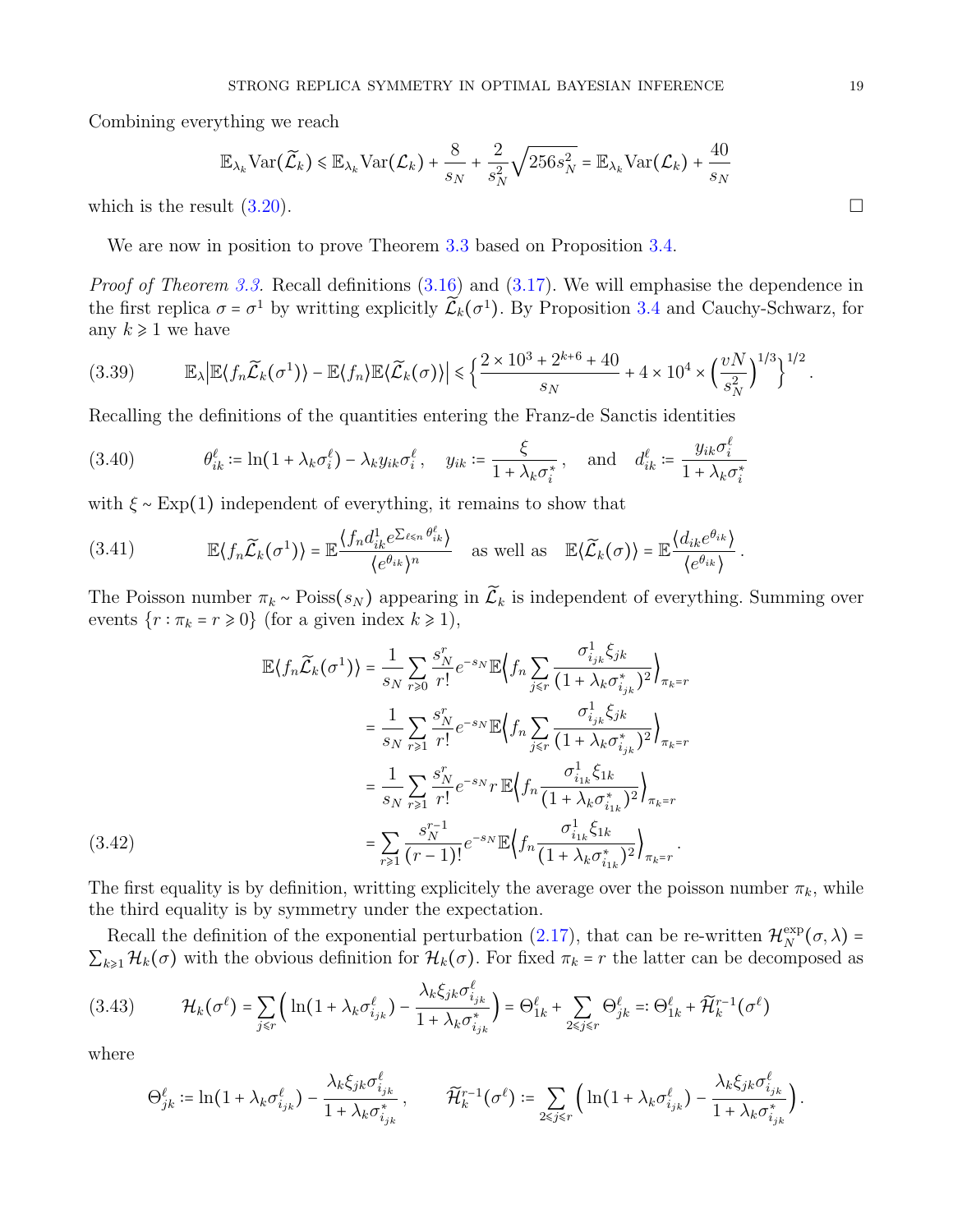The terms  $\mathcal{H}_k(\sigma^\ell)$  still appear for all replicas  $\sigma^1,\ldots,\sigma^n$  in the Gibbs average  $\langle\,\cdot\,\rangle_{\pi_k=r}$  in  $(3.42)$ . Denote also  $D_{1k}^1 \coloneqq \sigma_{i_{1k}}^1 \xi_{1k}/(1+\lambda_k \sigma_{i_{1k}}^*)^2$  and, similarly to [\(2.18\)](#page-6-4), the "partially perturbed" Hamiltonian

$$
\mathcal{H}_N^{\mathrm{g}}(\sigma) \coloneqq \mathcal{H}_N(\sigma) + \mathcal{H}_N^{\mathrm{gauss}}(\sigma, \lambda_0),
$$

namely only perturbed by the gaussian channel. Explicitly, the term entering [\(3.42\)](#page-18-0) then reads after a basic manipulation (the sum  $\sum_{\sigma^1 \cdots \sigma^n}$  is over  $\{-1,1\}^{N \times n}$ )

$$
\mathbb{E}\langle f_n D_{1k}^1 \rangle_{\pi_k = r} = \mathbb{E}\Big(\prod_{2 \leq j \leq r} \mathbb{E}_{i_{jk}} \mathbb{E}_{\xi_{jk}}\Big) \mathbb{E}_{i_{1k}} \mathbb{E}_{\xi_{1k}} \Big[\frac{\sum_{\sigma^{1} \cdots \sigma^{n}} e^{\sum_{\ell \leq n} (\mathcal{H}_{N}^g(\sigma^{\ell}) + \widetilde{\mathcal{H}}_{k}^{r-1}(\sigma^{\ell}))} f_n D_{1k}^1 e^{\sum_{\ell \leq n} \Theta_{1k}^{\ell}}}{\sum_{\sigma^{1} \cdots \sigma^{n}} e^{\sum_{\ell \leq n} (\mathcal{H}_{N}^g(\sigma^{\ell}) + \widetilde{\mathcal{H}}_{k}^{r-1}(\sigma^{\ell}))}} \times \Big(\frac{\sum_{\sigma^{1} \cdots \sigma^{n}} e^{\sum_{\ell \leq n} (\mathcal{H}_{N}^g(\sigma^{\ell}) + \widetilde{\mathcal{H}}_{k}^{r-1}(\sigma^{\ell}))} e^{\sum_{\ell \leq n} \Theta_{1k}^{\ell}}}{\sum_{\sigma^{1} \cdots \sigma^{n}} e^{\sum_{\ell \leq n} (\mathcal{H}_{N}^g(\sigma^{\ell}) + \widetilde{\mathcal{H}}_{k}^{r-1}(\sigma^{\ell}))}}\Big)^{-1}\Big].
$$

In the above identity we have explicitly written the quenched expectation with respect to the exponential noise and random spin indices indexed by k and whose number is given by  $\pi_k = r$ . The rest of the quenched disorder is averaged all together by E. We have separated the  $(\Theta_{1k}^{\ell})_{\ell \leq n}$ explicitly. We now denote the Gibbs average with  $\mathcal{H}_k(\sigma^\ell)$  replaced by  $\widetilde{\mathcal{H}}_k^{r-1}(\sigma^\ell)$  for all replicas as  $\langle \cdot \rangle'_{\pi_k = r}$ . Then for  $\pi_k = r \geq 1$  we obtain

<span id="page-19-0"></span>(3.44) 
$$
\mathbb{E}\langle f_n D_{1k}^1 \rangle_{\pi_k = r} = \mathbb{E} \mathbb{E}_{i_{1k}} \mathbb{E}_{\xi_{1k}} \frac{\langle f_n D_{1k}^1 e^{\sum_{\ell \leq n} \Theta_{1k}^\ell} \rangle'_{\pi_k = r}}{(\langle e^{\Theta_{1k}} \rangle'_{\pi_k = r})^n}.
$$

Note that the random variables  $i_{1k} \sim \mathcal{U}\{1 \ldots, N\}$  and  $\xi_{1k} \sim \text{Exp}(1)$  only enter the functions  $D_{1k}^1$  and  $(\Theta_{1k}^{\ell})_{\ell \leq n}$  that have been isolated and therefore the Gibbs average  $\langle \cdot \rangle'_{\pi_k=r}$  is independent of all these. We emphasise this fact by renaming this index, noise variable and functions in the right-hand side of  $(3.44)$  as  $i_{1k} \rightarrow i$ ,  $\xi_{1k} \rightarrow \xi$ ,  $\Theta_{1k}^{\ell} \rightarrow \theta_{ik}^{\ell} = \ln(1 + \lambda_k \sigma_i^{\ell}) - \lambda_k \sigma_i^{\ell} \xi / (1 + \lambda_k \sigma_i^*)$  and  $D_{1k}^1 \rightarrow d_{ik}^1 = \sigma_i^1 \xi / (1 + \lambda_k \sigma_i^*)^2$ where  $\xi \sim \text{Exp}(1)$  and  $i \sim \mathcal{U}(1, \ldots, N)$  are independent of everything else; these match definitions [\(3.40\)](#page-18-1). With these new variables the last equality becomes simply

$$
\mathbb{E}\langle f_n D_{1k}^1 \rangle_{\pi_k = r} = \mathbb{E}\frac{\langle f_n d_{ik}^1 e^{\sum_{\ell \le n} \theta_{ik}^\ell} \rangle'_{\pi_k = r}}{(\langle e^{\theta_{ik}} \rangle'_{\pi_k = r})^n}
$$

where in the right-hand side the symbol  $E$  includes the expectation with respect to the independent  $\xi$  and i in addition of the quenched disorder appearing in the bracket  $\langle \cdot \rangle'_{\pi_k=r}$ . Making the change of variables  $m = r - 1$ , the sum in  $(3.42)$  becomes

$$
\mathbb{E}\langle f_n\widetilde{\mathcal{L}}_k(\sigma^1)\rangle = \sum_{m\geqslant 0}\frac{s_N^m}{m!}e^{-s_N}\mathbb{E}\frac{\langle f_n d_{ik}^1e^{\sum_{\ell\leqslant n}\theta_{ik}^\ell}\rangle'_{\pi_k=m+1}}{(\langle e^{\theta_{ik}}\rangle'_{\pi_k=m+1})^n}.
$$

Because now in the Gibbs average  $\pi_k = m + 1$ , the terms  $\widetilde{\mathcal{H}}_k^m(\sigma^1), \ldots, \widetilde{\mathcal{H}}_k^m(\sigma^n)$  in  $\langle \cdot \rangle'_{\pi_k = m + 1}$  become, respectively, copies of  $\mathcal{H}_k(\sigma^1), \ldots, \mathcal{H}_k(\sigma^n)$  as seen from  $(3.43)$ . Therefore  $\mathcal{H}_N^g$  $N_K^{\rm g}(\sigma^\ell)+\widetilde{\mathcal{H}}_k^m(\sigma^\ell)$  defining the measure  $\langle \cdot \rangle'_{\pi_k=m+1}$  is equal in distribution, when  $m \sim \text{Poiss}(s_N)$ , to the perturbed Hamiltonian  ${\cal H}_N^{\rm pert}$  $N^{\text{pert}}(\sigma^{\ell},\lambda)$  given by [\(2.18\)](#page-6-4) that defines the original measure  $\langle \cdot \rangle_{\pi_k}$  with  $\pi_k \sim \text{Poiss}(s_N)$ . This proves the first equation in [\(3.41\)](#page-18-3). The second equation follows from the first replacing  $f_n$  by 1.

<span id="page-19-2"></span>3.4. **Passing to the limit.** Suppose there exists a subsequence  $(N_j)_{j\geq 1}$  along which  $(2.28)$  fails for some  $n \geqslant 3$ , namely,

<span id="page-19-1"></span>(3.45) 
$$
\mathbb{E}_{\lambda} \mathbb{E}\left((R_{1,\ldots,n}-\mathbb{E}\langle R_{1,\ldots,n}\rangle)^2\right) \geq \delta > 0.
$$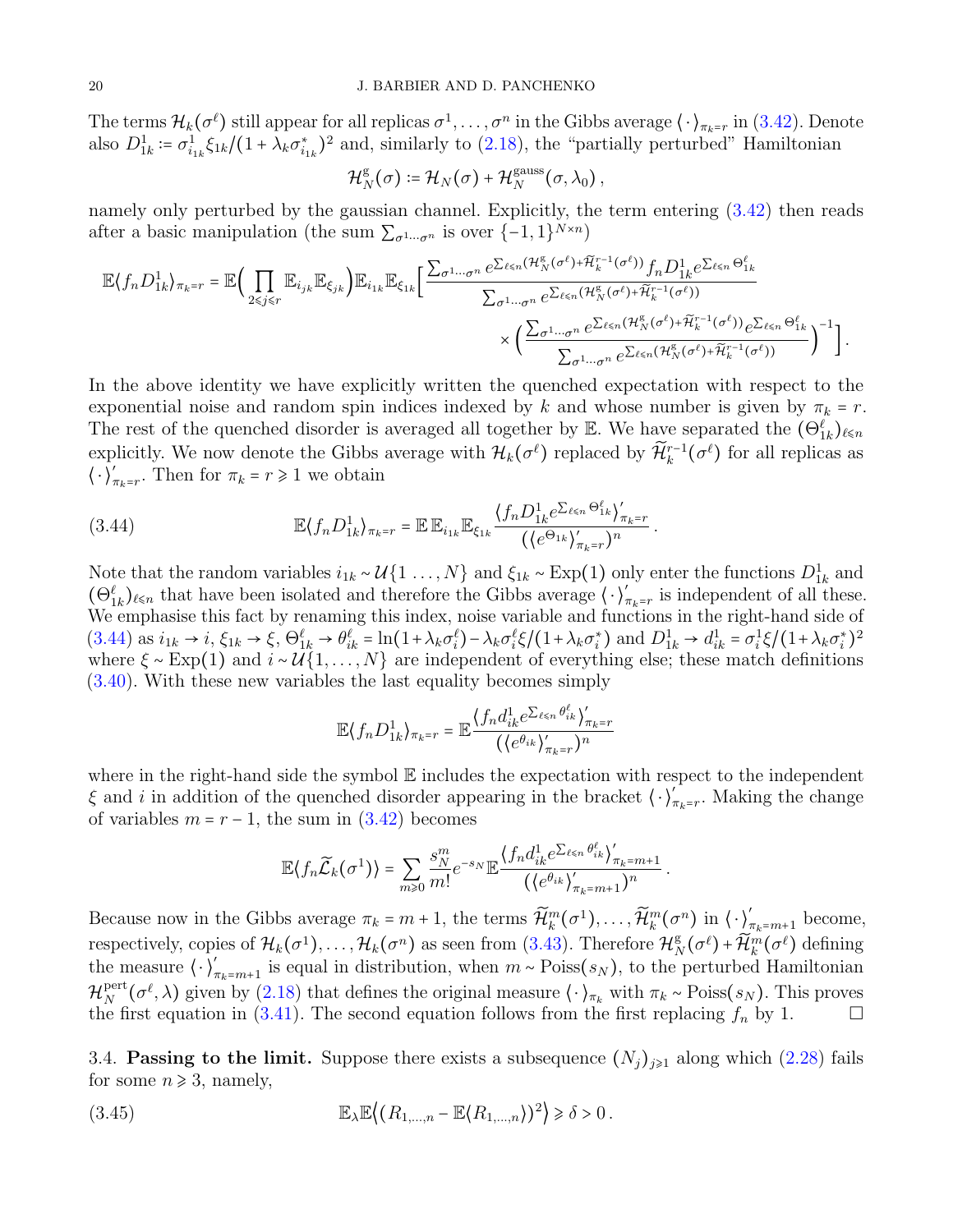Since for a given function  $f_n$  the set of its allowed arguments as well as  $k \geq 1$  are countable, the equations [\(2.27\)](#page-7-1), [\(3.15\)](#page-15-8) and [\(3.45\)](#page-19-1) imply that we can choose some  $\lambda = \lambda^N = (\lambda_k^N)_{k \geq 0}$  varying with N, with  $\lambda_k^N \in [2^{-k-1}, 2^{-k}]$ , such that, along the same subsequence  $(N_j)_{j \geq 1}$ ,

<span id="page-20-1"></span>(3.46) 
$$
\mathbb{E}\left\langle (R_{1,\ldots,n}-\mathbb{E}\langle R_{1,\ldots,n}\rangle)^2 \right\rangle \geq \frac{\delta}{2} > 0,
$$

and

<span id="page-20-0"></span>
$$
(3.47) \qquad \mathbb{E}\left((R_{1,2}-\mathbb{E}\langle R_{1,2}\rangle)^2\right) \to 0, \qquad \left|\mathbb{E}\frac{\langle f_n d_{ik}^1 e^{\sum_{\ell=n} \theta_{ik}^\ell}}{\langle e^{\theta_{ik}}\rangle^n} - \mathbb{E}\langle f_n \rangle \mathbb{E}\frac{\langle d_{ik} e^{\theta_{ik}}\rangle}{\langle e^{\theta_{ik}}\rangle}\right| \to 0
$$

with definitions [\(3.14\)](#page-15-9), and this jointly for all possible arguments of  $f_n$  and  $k \ge 1$ , with these specific parameters  $\lambda = \lambda^N$ . The Gibbs measure  $\langle \cdot \rangle$  is also for the Hamiltonian with these parameters  $\lambda^N$ .

Let us prove the existence of such  $\lambda^N$ . Let the multioverlap variance  $\text{Var}(R_{1,\dots,n}) = \mathbb{E}((R_{1,\dots,n}-1))$  $\mathbb{E}\langle R_{1,\ldots,n}\rangle\big)^2$  ≤ 1. We have  $(1(\cdot))$  is the indicator):

$$
\mathbb{E}_{\lambda} \mathbf{1}(\text{Var}(R_{1,\ldots,n}) \ge \delta/2) + \delta/2
$$
\n
$$
\ge \mathbb{E}_{\lambda} \mathbf{1}(\text{Var}(R_{1,\ldots,n}) \ge \delta/2) + (\delta/2) \mathbb{E}_{\lambda} \mathbf{1}(\text{Var}(R_{1,\ldots,n}) < \delta/2)
$$
\n
$$
\ge \mathbb{E}_{\lambda}[\text{Var}(R_{1,\ldots,n}) \mathbf{1}(\text{Var}(R_{1,\ldots,n}) \ge \delta/2)] + \mathbb{E}_{\lambda}[\text{Var}(R_{1,\ldots,n}) \mathbf{1}(\text{Var}(R_{1,\ldots,n}) < \delta/2)] \ge \delta
$$

by [\(3.45\)](#page-19-1) for the last inequality, so that

$$
\mathbb{P}_{\lambda}(\text{Var}(R_{1,\dots,n}) \geq \delta/2) \geq \delta/2 > 0
$$

uniformly in  $(N_j)_{j\geq 1}$ . The pairs  $(f_n, k)$  (where by  $f_n$  we mean the function  $f_n$  with a given set of arguments) can be injectively indexed by integers  $j \ge 1$ . Then denote  $FdS_j$  a bounded term of the form of what is appearing between the absolute values in  $(3.15)$  for some specific  $(f_n, k)$ . Then let

$$
\left|\mathrm{FdS}\right| \coloneqq \sum_{j\geq 1} 2^{-j}\left|\mathrm{FdS}_j\right|.
$$

From [\(2.27\)](#page-7-1), [\(3.15\)](#page-15-8) the Markov inequality implies

$$
\mathbb{P}_{\lambda}(\text{Var}(R_{1,2}) \leq \varepsilon) \geq 1 - \frac{\mathbb{E}_{\lambda} \text{Var}(R_{1,2})}{\varepsilon}, \qquad \mathbb{P}_{\lambda}(|\text{FdS}| \leq \varepsilon) \geq 1 - \frac{\mathbb{E}_{\lambda} |\text{FdS}|}{\varepsilon}.
$$

As long as

$$
\mathbb{P}_{\lambda}(\text{Var}(R_{1,\ldots,n}) \ge \delta/2) + \mathbb{P}_{\lambda}(\text{Var}(R_{1,2}) \le \varepsilon) + \mathbb{P}_{\lambda}(|\text{FdS}| \le \varepsilon) \ge \frac{\delta}{2} + 2 - \frac{\mathbb{E}_{\lambda}\text{Var}(R_{1,2})}{\varepsilon} - \frac{\mathbb{E}_{\lambda}|\text{FdS}|}{\varepsilon}
$$

is also greater or equal than  $2 + \delta/4$ , namely whenever  $\varepsilon \geq 4(\mathbb{E}_{\lambda} \text{Var}(R_{1,2}) + \mathbb{E}_{\lambda} |F \text{dS}|)/\delta =: C^N$  (with  $C^N \rightarrow 0$  by [\(2.27\)](#page-7-1), [\(3.15\)](#page-15-8) when appropriately choosing  $s_N$ ), then the following condition is satisfied

(3.48) 
$$
\mathbb{P}_{\lambda}\big(\{\text{Var}(R_{1,\ldots,n})\geq \delta/2\}\cap \{\text{Var}(R_{1,2})\leq \varepsilon\}\cap \{|\text{FdS}|\leq \varepsilon\}\big)\geq \frac{\delta}{4}.
$$

Therefore, choosing an appropriate sequence  $\varepsilon = \varepsilon^N \to 0$  along  $(N_j)_{j\geq 1}$ , with  $\varepsilon^N \geq C^N$ , proves the existence of  $\lambda^N = (\lambda_k^N)_{k \geq 0}$ .

By the Nishimori identity applied to the functions

$$
(\sigma^*, \sigma^1, \sigma^2, \dots, \sigma^n, W) \mapsto \frac{f_n d_{ik}^1 e^{\sum_{\ell \leq n} \theta_{ik}^{\ell}}}{\langle e^{\theta_{ik}} \rangle^n}, \quad (\sigma^*, \sigma^1, \sigma^2, \dots, \sigma^n) \mapsto f_n \quad \text{and} \quad (\sigma^*, \sigma^1, W) \mapsto \frac{d_{ik} e^{\theta_{ik}}}{\langle e^{\theta_{ik}} \rangle},
$$

we can replace the quenched signal  $\sigma^*$  in all the integrands in the second equation in [\(3.47\)](#page-20-0) by another replica (note that the denominators  $\langle e^{\theta_{ik}} \rangle$  are just functions of the data W and therefore remain unchanged by the application of the Nishimori identity). For convenience of notation, we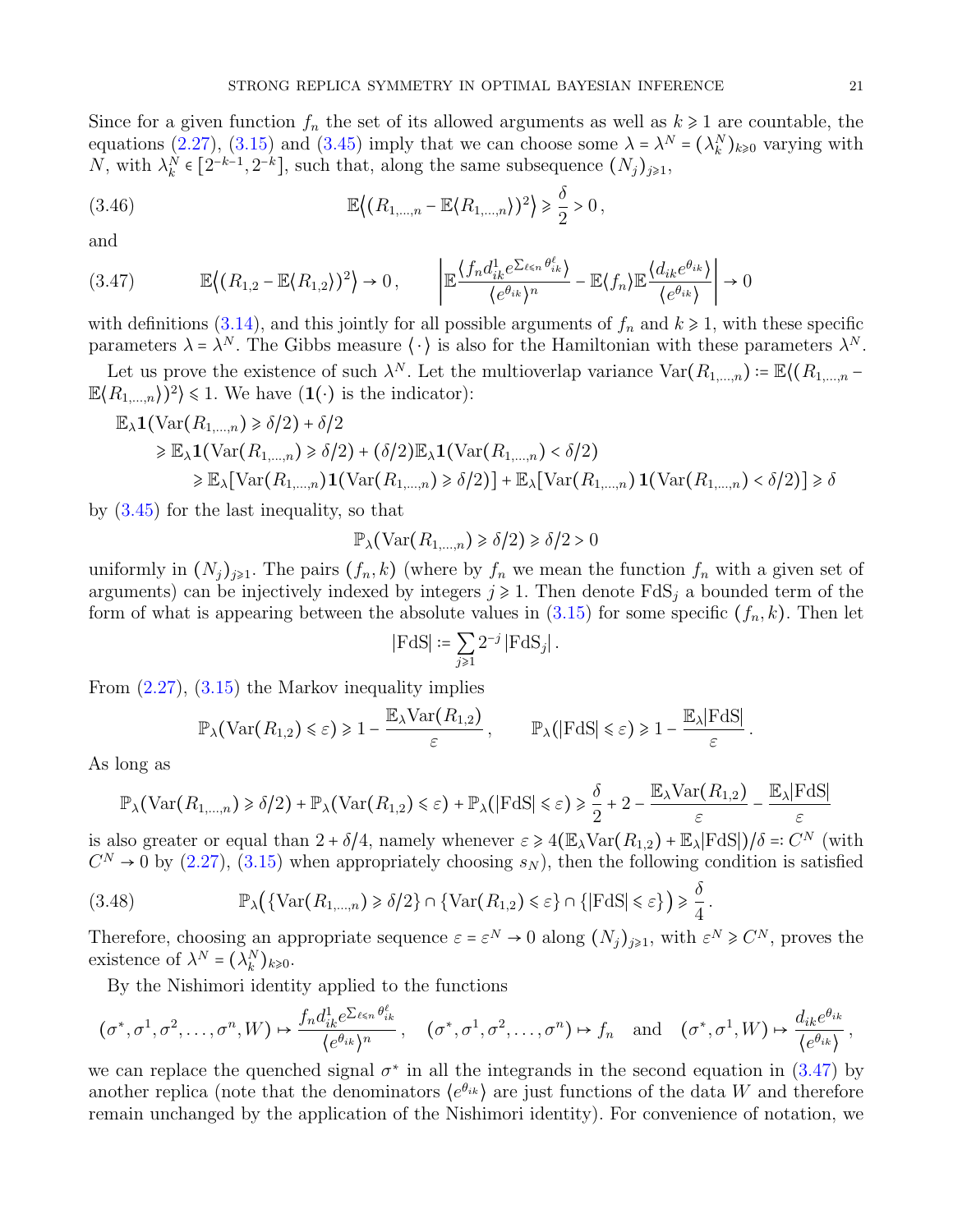will denote this new replica by  $\sigma^{\circ}$  to distinguish from the disorder  $\sigma^*$  and at the same time not to occupy any specific index. Then, the second equation in [\(3.47\)](#page-20-0) can be written as

(3.49) 
$$
\left| \mathbb{E} \mathbb{E}_{\diamond} \frac{\langle f_n d_{ik}^1 e^{\sum_{\ell \le n} \theta_{ik}^{\ell}} \rangle}{\langle e^{\theta_{ik}} \rangle^n} - \mathbb{E} \mathbb{E}_{\diamond} \langle f_n \rangle \mathbb{E} \mathbb{E}_{\diamond} \frac{\langle d_{ik} e^{\theta_{ik}} \rangle}{\langle e^{\theta_{ik}} \rangle} \right| \to 0,
$$

where  $\mathbb{E}_{\diamond}$  denotes the Gibbs average  $\langle \cdot \rangle$  with respect to the replica  $\sigma^{\diamond}$  only,  $\langle \cdot \rangle$  denotes the Gibbs average with respect to all other "standard" replicas,  $f_n$  is a function of finitely many spins on n replicas and on  $\sigma^{\circ}$ ,  $\xi \sim \text{Exp}(1)$ , and

$$
\theta_{ik}^{\ell} = \ln(1 + \lambda_k \sigma_i^{\ell}) - \lambda_k y_{ik} \sigma_i^{\ell}, \quad y_{ik} = \frac{\xi}{1 + \lambda_k \sigma_i^{\diamond}}, \quad d_{ik}^{\ell} = \frac{y_{ik} \sigma_i^{\ell}}{1 + \lambda_k \sigma_i^{\diamond}},
$$

with  $\lambda_k = \lambda_k^N$  for all  $k \geq 0$ .

Then we extract a further subsequence  $(N_{j_a})_{a\geq 1}$  of  $(N_j)_{j\geq 1}$  along which  $\lambda_k^N \to \lambda_k \in [2^{-k-1}, 2^{-k}]$ for all  $k \ge 0$  (by Cantor's diagonalisation). Below, we will work with the set  $\Lambda := {\lambda_k : k \ge 1}$ .

Finally, we can choose a further subsequence along which the distribution of the array  $(\sigma_i^{\ell})$ under the quenched Gibbs measure  $\mathbb{E}[G_N^{\text{pert}}]$  $N^{\text{pert}}(\cdot,\lambda)^{\otimes \infty}$  converges in the sense of finite dimensional distributions (by Prohorov's Theorem, since the space  $\{-1,1\}^{\mathbb{N}^2}$  equipped with its product topology and the discrete metric is compact).

<span id="page-21-0"></span>3.5. Aldous-Hoover representation in the limit. In this latter subsequential thermodynamic limit along which the quenched Gibbs measure of  $(\sigma_i^{\ell})$  converges, the distribution of spins will inherit the symmetry between sites and replicas from the model,

$$
(3.50) \qquad \qquad (\sigma_i^{\ell})_{i,\ell \geq 1} \stackrel{\text{d}}{=} \left(\sigma_{\rho_1(i)}^{\rho_2(\ell)}\right)_{i,\ell \geq 1}
$$

for any permutations  $\rho_1$  and  $\rho_2$  of finitely many indices. By the Aldous-Hoover representation [\[4,](#page-31-13) [46\]](#page-33-25) (see also Section 1.4 in [\[68\]](#page-34-5)), such symmetry implies that

(3.51) 
$$
(\sigma_i^{\ell})_{i,\ell \geq 1} \stackrel{d}{=} (\sigma(w, u_{\ell}, v_i, x_{i,\ell}))_{i,\ell \geq 1}
$$

for some function  $\sigma:[0,1]^4 \to \{-1,1\}$  (that may a priori depend on the form of  $f_n$  and the subsequential limit selected in the previous section in case there are mutliple subsequential limits for the quenched Gibbs measure), and where w,  $(u_\ell)$ ,  $(v_i)$  and  $(x_{i,\ell})$  are i.i.d. uniform  $\mathcal{U}[0, 1]$  random variables. This means that, along the above subsequence, for any finite subset  $C \subseteq \mathbb{N}^2$ ,

<span id="page-21-1"></span>
$$
\mathbb{E}\Big\langle \prod_{(i,\ell)\in\mathcal{C}} \sigma_i^{\ell} \Big\rangle \to \mathbb{E} \prod_{(i,\ell)\in\mathcal{C}} \sigma(w,u_{\ell},v_i,x_{i,\ell}),
$$

where in the limit,  $\langle \cdot \rangle$  becomes the expectation in the random variables that depend on the replica indices, namely, the expectation in  $(u_\ell)$  and  $(x_{i,\ell})$  (see Appendix). Moreover, given representation  $(3.51)$ , if we denote

(3.52) 
$$
\overline{\sigma}(w, u, v) \coloneqq \int_0^1 \sigma(w, u, v, x) dx
$$

then the asymptotic analogue of the multioverlaps is given by

<span id="page-21-2"></span>(3.53) 
$$
R_{\ell_1,...,\ell_n} \to R_{\ell_1,...,\ell_n}^{\infty}(w,(u_{\ell_j})_{j \leq n}) \coloneqq \int_0^1 \prod_{j \leq n} \overline{\sigma}(w,u_{\ell_j},v) dv,
$$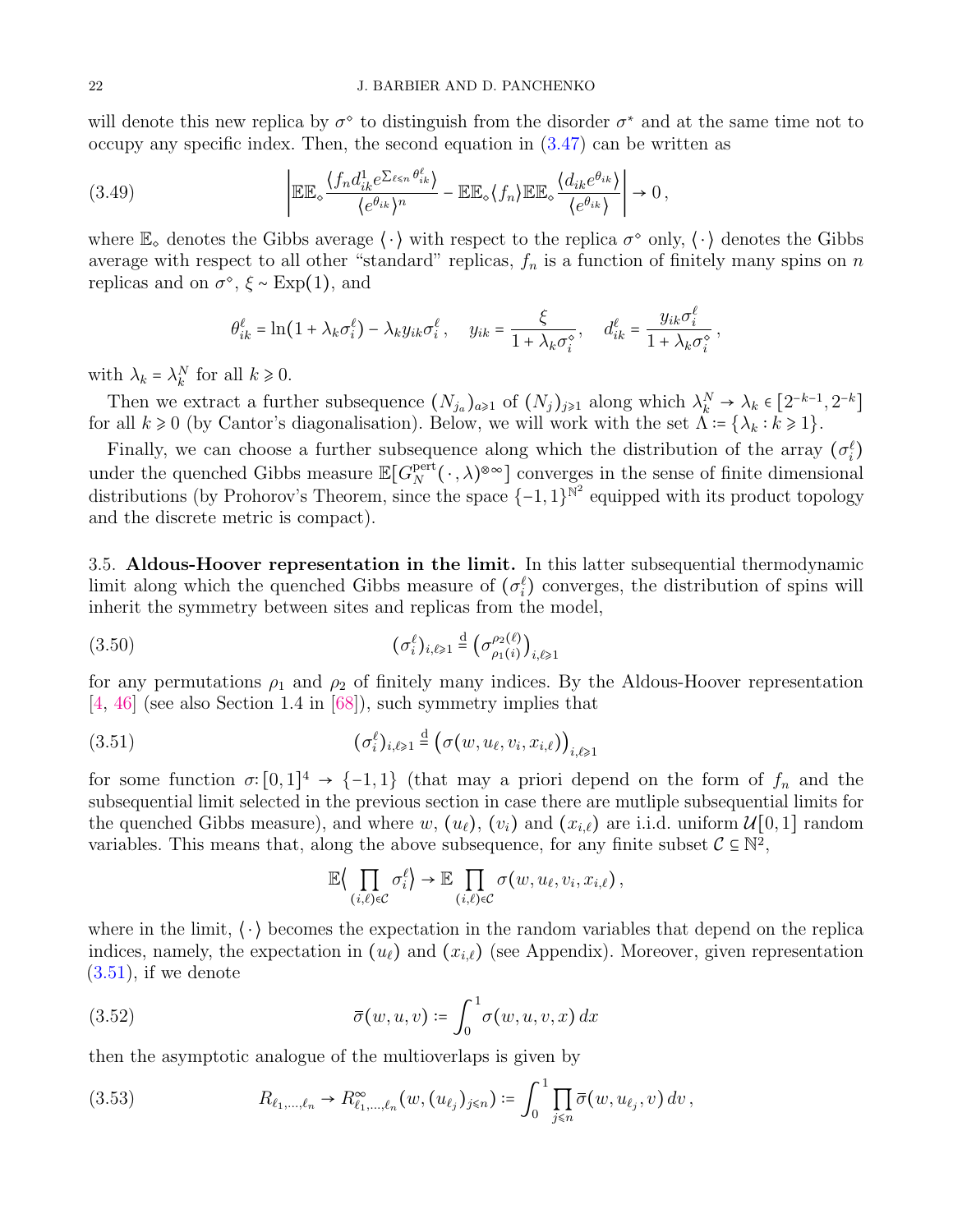in the weak convergence sense, namely, the joint moments of all multioverlaps before the limit converge to joint moments of these analogues in the limit (see [\[69\]](#page-34-30) or the Appendix). With this notation, in the limit along the above subsequence, the equations  $(3.46)$  and  $(3.47)$  imply that

(3.54) 
$$
\mathbb{E}\left\langle (R_{1,\ldots,n}^{\infty}-\mathbb{E}\langle R_{1,\ldots,n}^{\infty}\rangle)^{2}\right\rangle \geq \frac{\delta}{2} > 0,
$$

but, on the other hand,

<span id="page-22-1"></span>
$$
(3.55) \t\t \mathbb{E}\left\langle (R_{1,2}^{\infty})^2 \right\rangle = \left(\mathbb{E}\langle R_{1,2}^{\infty} \rangle\right)^2 \text{ and } \mathbb{E}\mathbb{E}_{\diamond} \frac{\langle f_n d_1^1 e^{\sum_{\ell \le n} \theta_1^{\ell}} \rangle}{\langle e^{\theta_1} \rangle^n} = \mathbb{E}\mathbb{E}_{\diamond} \langle f_n \rangle \mathbb{E}\mathbb{E}_{\diamond} \frac{\langle d_1 e^{\theta_1} \rangle}{\langle e^{\theta_1} \rangle}
$$

for any function  $f_n$  of finitely many spins  $\sigma_i^{\ell}, \sigma_i^{\diamond}$  of finitely many replicas  $\ell$  and the special replica  $\diamond$ with  $2 \le i \le m$  for some  $m, \xi \sim \text{Exp}(1)$ , and

<span id="page-22-2"></span>
$$
\theta_1^{\ell} = \ln(1 + \lambda \sigma_1^{\ell}) - \lambda y_1 \sigma_1^{\ell}, \quad y_1 = \frac{\xi}{1 + \lambda \sigma_1^{\diamond}}, \quad d_1^{\ell} = \frac{y_1 \sigma_1^{\ell}}{1 + \lambda \sigma_1^{\diamond}},
$$

with  $\lambda \in \Lambda = {\lambda_k : k \geq 1}$ . The reason we exclude spin index  $i = 1$  in the coordinates of  $f_n$  is to reserve it specifically for  $(\sigma_1^{\ell})_{\ell \leq n}$ , because before the limit the spins  $(\sigma_i^{\ell})_{\ell \leq n}$  appearing explicitly in Theorem [3.3](#page-15-0) depended on a uniform random index  $i \in \{1, ..., N\}$ , which by symmetry can be fixed to 1 as long as we avoid the spin indices on which  $f_n$  depends (because a random uniformly chosen index  $i \leq N$  belongs to  $\{2, \ldots, m\}$  with vanishing probability in the limit).

# 3.6. **Thermal pure state.** The identity  $\mathbb{E}\langle (R_{1,2}^{\infty})^2 \rangle = (\mathbb{E}\langle R_{1,2}^{\infty})^2$  means that

$$
R_{1,2}^{\infty} = R_{1,2}^{\infty}(w, u_1, u_2) = \int_0^1 \overline{\sigma}(w, u_1, v) \overline{\sigma}(w, u_2, v) dv
$$

is constant and is thus almost surely independent of  $w, u_1, u_2$ . This means that, in fact, the function  $\bar{\sigma}(w, u, v) = \bar{\sigma}(w, v)$  almost surely (i.e., it does not depend on u) and  $\int_0^1$  $\int_0^1 \overline{\sigma}(w, v)^2 dv = \text{const:}$  the system is said to lie in a "thermal pure state". This appears, for example, in Theorem 5 in [\[70\]](#page-34-10) or Lemma 1 in [\[72\]](#page-34-11), and can be explained in a few words. Indeed, if we consider a (random) measure  $du \circ (u \to \bar{\sigma}(w, u, \cdot))^{-1}$  on  $(L^2[0, 1], dv)$ , the concentration of the overlap means that the scalar product between two points (functions in  $L^2$ ) sampled from this measure is constant, which means that the measure concentrates on one (random) function  $\bar{\sigma}(w, \cdot)$  on the sphere of some fixed constant radius in  $L^2$ . In particular, instead of  $(3.51)$  we now have

(3.56) 
$$
(\sigma_i^{\ell})_{i,\ell \geq 1} \stackrel{\text{d}}{=} (\sigma(w, v_i, x_{i,\ell}))_{i,\ell \geq 1}
$$

for some (any) function  $\sigma$  of three variables such that  $\int_0^1$  $\int_0^1 \sigma(w, v, x) dx = \overline{\sigma}(w, v)$ ; see also the proof of Corollary [2.7](#page-11-2) in Section [5](#page-28-0) for a similar argument. At the level of the asymptotic spin array  $(\sigma_i^{\ell})_{i,\ell\geqslant1}$  this means that the expectation  $\langle \cdot \rangle$  is now asymptotically equivalent to a simple integral over  $(x_{i,\ell})$  only, and that the replica indices can be freely exchanged. Writting a (finite) joint moment of spins gives, asymptotically,

<span id="page-22-0"></span>
$$
\mathbb{E}\Big\langle \prod_{(i,\ell)\in\mathcal{C}} \sigma_i^{\ell} \Big\rangle = \mathbb{E} \prod_{(i,\ell)\in\mathcal{C}} \overline{\sigma}(w, u_{\ell}, v_i) = \mathbb{E} \prod_{(i,\ell)\in\mathcal{C}} \overline{\sigma}(w, v_i)
$$

(here we assumed for simplicity that C does not contain repeated elements) which, e.g., concretely implies that  $\mathbb{E}\langle\sigma_1^1\sigma_1^2\sigma_2^1\sigma_2^2\rangle = \mathbb{E}\langle\sigma_1\sigma_2\rangle^2$  is asymptotically also equal to  $\mathbb{E}\langle\sigma_1^1\sigma_1^2\sigma_2^3\sigma_2^4\rangle = \mathbb{E}(\langle\sigma_1\rangle\langle\sigma_2\rangle)^2$ . Also, the asymptotic multioverlaps therefore simplify to

(3.57) 
$$
R^{\infty}_{\ell_1,\ldots,\ell_n}(w) = R^{\infty}_{1,\ldots,n}(w) = \int_0^1 \overline{\sigma}(w,v)^n dv.
$$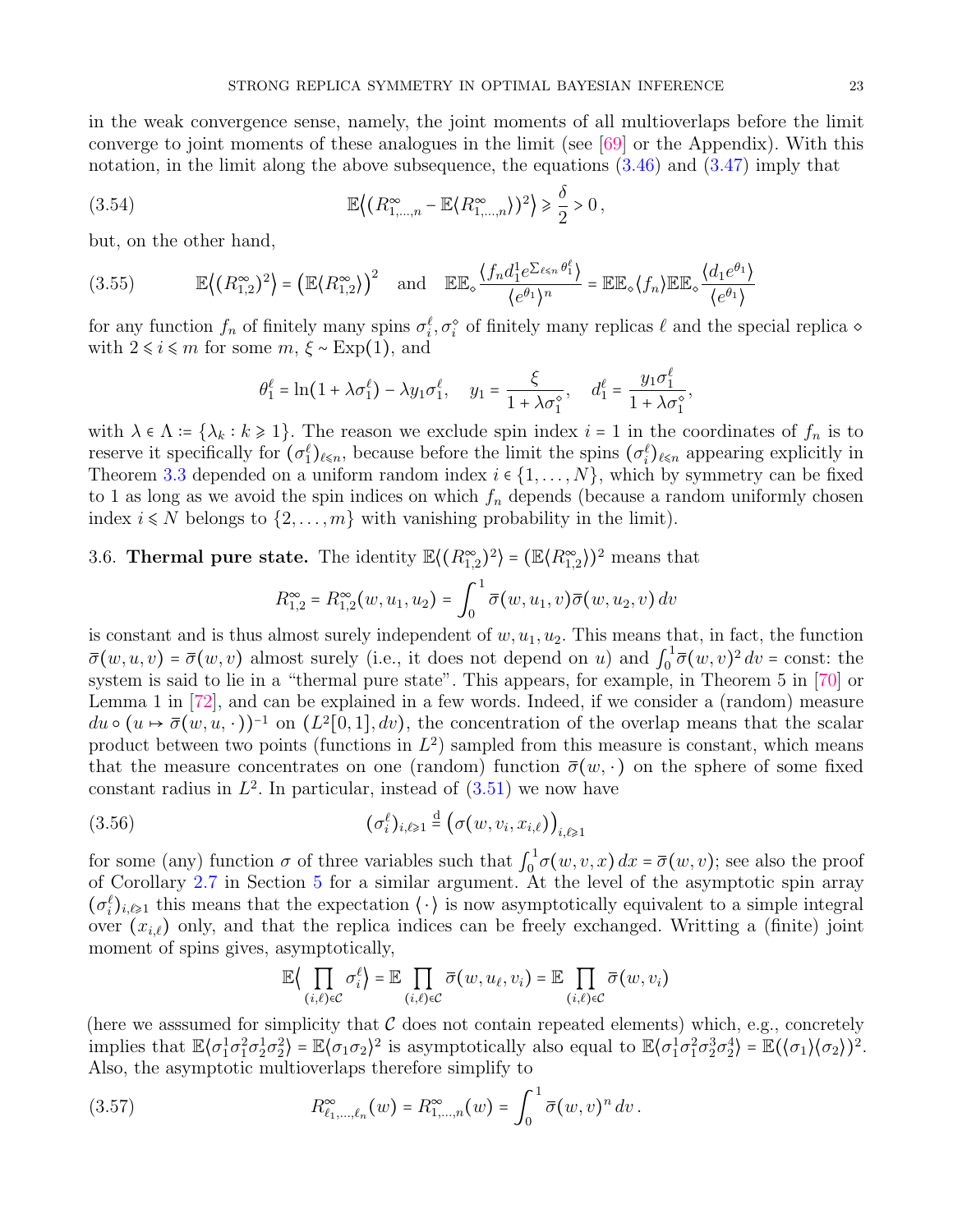3.7. Concentration of multioverlaps,  $n \geq 3$ . To see how concentration of the overlap in the form [\(3.56\)](#page-22-0) implies concentration of all multioverlaps, let us first derive the following consequence of the identities [\(3.55\)](#page-22-1).

**Lemma 3.5** (A decoupling lemma). If  $\xi_1, \xi_2 \sim \text{Exp}(1)$  are independent and, for j = 1, 2,

<span id="page-23-0"></span>
$$
\theta_j := \ln(1 + \lambda \sigma_j) - \lambda y_j \sigma_j, \quad y_j := \frac{\xi_j}{1 + \lambda \sigma_j^{\diamond}}, \quad d_j := \frac{y_j \sigma_j}{1 + \lambda \sigma_j^{\diamond}},
$$

where  $\lambda \in \Lambda = \{\lambda_k : k \geq 1\}$  then

(3.58) 
$$
\mathbb{EE}_{\diamond} \frac{\langle d_1 e^{\theta_1} d_2 e^{\theta_2} \rangle}{\langle e^{\theta_1} e^{\theta_2} \rangle} = \mathbb{EE}_{\diamond} \frac{\langle d_1 e^{\theta_1} \rangle}{\langle e^{\theta_1} \rangle} \mathbb{EE}_{\diamond} \frac{\langle d_2 e^{\theta_2} \rangle}{\langle e^{\theta_2} \rangle}.
$$

*Proof.* Let us take large  $M \gg 1$  and consider a set  $A = \{\xi_2 : 0 \leq \xi_2 \leq M\}$ . On this set, we have the bound  $|θ_2|$  ≤  $M_λ$  for some constant  $M_λ$ . If we write

$$
\frac{\langle d_1 e^{\theta_1} d_2 e^{\theta_2} \rangle}{\langle e^{\theta_1} e^{\theta_2} \rangle} = \frac{\langle d_1 e^{\theta_1} d_2 e^{\theta_2} \rangle}{\langle e^{\theta_1} e^{\theta_2} \rangle / \langle e^{\theta_1} \rangle},
$$

note that on the set A the denominator is in the interval  $[e^{-3M_{\lambda}}, e^{3M_{\lambda}}]$ , and approximating  $1/x$  on this interval by a polynomial  $\sum_{n=0}^{r} c_n x^n$  uniformly within error  $\varepsilon$ , we get

$$
\mathbb{EE}_{\diamond} \frac{\langle d_1 e^{\theta_1} d_2 e^{\theta_2} \rangle}{\langle e^{\theta_1} e^{\theta_2} \rangle} \mathbf{1}(\xi_2 \in A) \approx \sum_{n=0}^r c_n \mathbb{EE}_{\diamond} \frac{\langle d_1 e^{\theta_1} d_2 e^{\theta_2} \rangle}{\langle e^{\theta_1} \rangle} \left( \frac{\langle e^{\theta_1} e^{\theta_2} \rangle}{\langle e^{\theta_1} \rangle} \right)^n \mathbf{1}(\xi_2 \in A).
$$

We can represent the nth term on the right-hand side using replicas as

$$
c_n \mathbb{EE}_\diamond \frac{\langle d_1^1 e^{\sum_{\ell \leq n+1} \theta_1^{\ell}} d_2^1 e^{\sum_{\ell \leq n+1} \theta_2^{\ell}} \rangle}{\langle e^{\theta_1} \rangle^{n+1}} \mathbf{1}(\xi_2 \in A).
$$

We can then apply [\(3.55\)](#page-22-1) with the function  $f_{n+1} \coloneqq d_2^1 \exp \sum_{\ell \leq n+1} \theta_2^{\ell}$  for a fixed  $\xi_2$  first and average over  $\xi_2$  to rewrite this as

$$
c_n \mathbb{EE}_\diamond \frac{\langle d_1 e^{\theta_1} \rangle}{\langle e^{\theta_1} \rangle} \mathbb{EE}_\diamond \langle d_2 e^{\theta_2} \rangle \langle e^{\theta_2} \rangle^n \mathbf{1}(\xi_2 \in A).
$$

Summing all the terms and again using that  $|1/x - \sum_{n=0}^{r} c_n x^n| \leq \varepsilon$  on the interval  $[e^{-3M_\lambda}, e^{3M_\lambda}]$ , we showed that (within error  $2\varepsilon$ )

$$
\mathbb{EE}_{\diamond} \frac{\langle d_1 e^{\theta_1} d_2 e^{\theta_2} \rangle}{\langle e^{\theta_1} e^{\theta_2} \rangle} \mathbf{1}(\xi_2 \in A) \approx \mathbb{EE}_{\diamond} \frac{\langle d_1 e^{\theta_1} \rangle}{\langle e^{\theta_1} \rangle} \mathbb{EE}_{\diamond} \frac{\langle d_2 e^{\theta_2} \rangle}{\langle e^{\theta_2} \rangle} \mathbf{1}(\xi_2 \in A).
$$

Letting  $\varepsilon \downarrow 0$  and then letting  $M \uparrow \infty$  finishes the proof.

We finally have all ingredients to finish the proof of Theorem [2.2.](#page-7-2)

Proof of Theorem [2.2.](#page-7-2) The rest of the proof of Theorem [2.2](#page-7-2) is very similar in spirit to the calculations in [\[72,](#page-34-11) [73\]](#page-34-12).

Recall that  $\sigma_j = \sigma(w, v_j, x_j)$  and  $\sigma_j^* = \sigma(w, v_j, x_j^*)$  and we can interpret  $\langle \cdot \rangle$  as the expectation with respect to  $(x_j)$ ,  $\mathbb{E}_{\infty}$  as the expectation in  $(x_j^{\diamond})$  and  $\mathbb{E}_{\infty}$  as the expectation in w,  $(\xi_j)$  and  $(v_j)$ . Since all random variables indexed by  $j = 1, 2$  are independent, if we denote by  $\mathbb{E}_{|w|}$  the conditional expectation given w (that includes  $\mathbb{E}_{\infty}$ ) then the left-hand side of [\(3.58\)](#page-23-0) can be written as

$$
\mathbb{E}\Big(\mathbb{E}_{|w}\frac{\langle d_1 e^{\theta_1} \rangle}{\langle e^{\theta_1} \rangle}\Big)\Big(\mathbb{E}_{|w}\frac{\langle d_2 e^{\theta_2} \rangle}{\langle e^{\theta_2} \rangle}\Big)=\mathbb{E}\Big(\mathbb{E}_{|w}\frac{\langle d_1 e^{\theta_1} \rangle}{\langle e^{\theta_1} \rangle}\Big)^2.
$$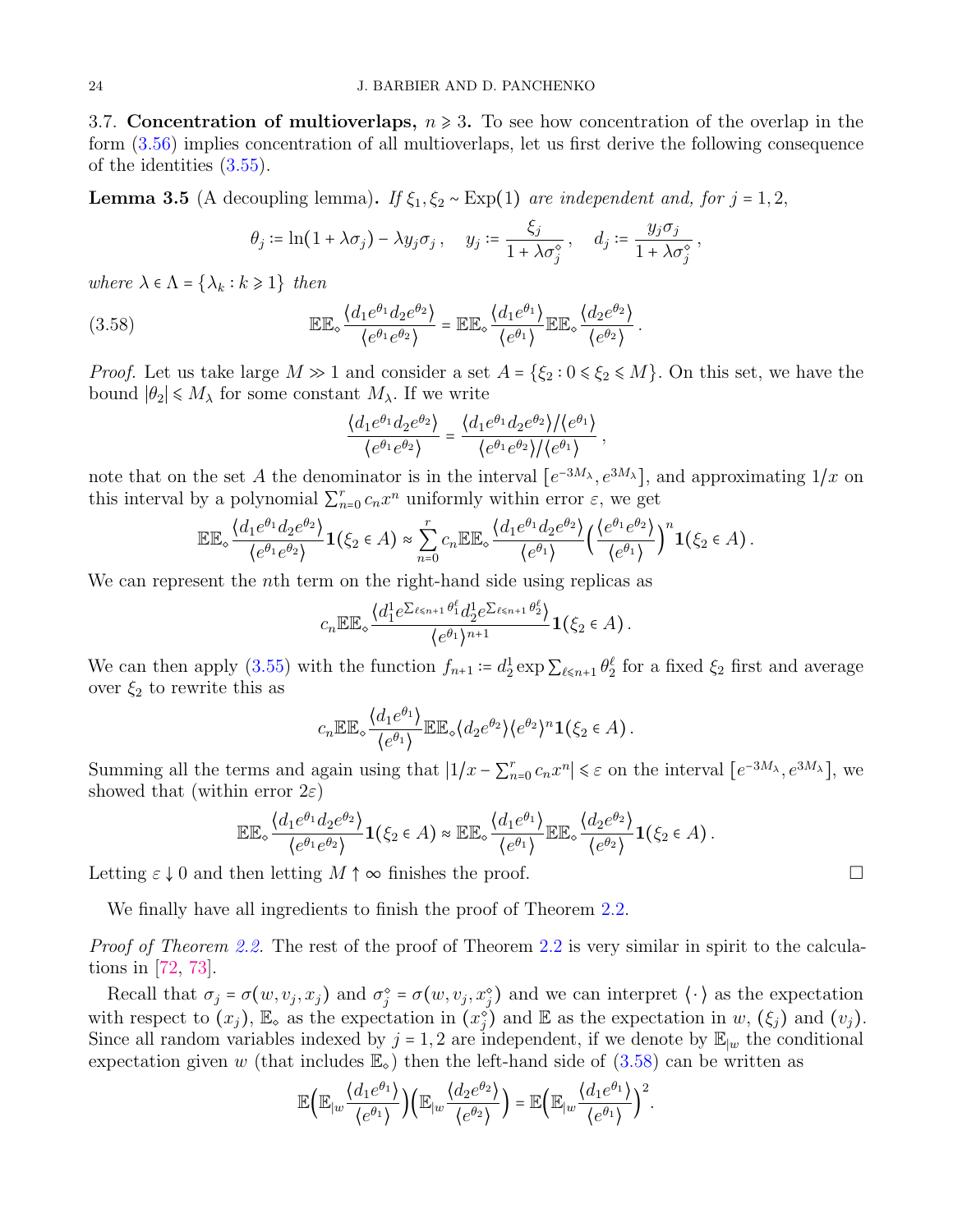If we let

$$
Y = Y(w) := \mathbb{E}_{|w} \frac{\langle d_1 e^{\theta_1} \rangle}{\langle e^{\theta_1} \rangle} = \mathbb{E}_{|w} \frac{y_1}{1 + \lambda \sigma_1^{\diamond}} \frac{\langle \sigma_1 e^{\theta_1} \rangle}{\langle e^{\theta_1} \rangle}
$$

then  $(3.58)$  gives that  $Var(Y(w)) = 0$  and  $Y = EY$  almost surely. Let us write down Y a bit more explicitly. Taking the expectation in  $\xi_1$  first (which, again, does not appear in  $\langle \cdot \rangle$ ) and using that, conditionally on  $\sigma_1^{\diamond}$ ,

$$
y_1 = \frac{\xi_1}{1 + \lambda \sigma_1^{\circ}} \sim \text{Exp}(1 + \lambda \sigma_1^{\circ}),
$$

we can write

$$
Y(w) = \mathbb{E}_{|w} \int_0^{\infty} (1 + \lambda \sigma_1^{\circ}) e^{-(1 + \lambda \sigma_1^{\circ})y} \frac{y}{1 + \lambda \sigma_1^{\circ}} \frac{\langle \sigma_1 e^{\theta_1} \rangle}{\langle e^{\theta_1} \rangle} dy
$$
  
\n
$$
= \mathbb{E}_{|w} \int_0^{\infty} e^{-\lambda \sigma_1^{\circ}y} \frac{\langle \sigma_1 e^{\theta_1} \rangle}{\langle e^{\theta_1} \rangle} ye^{-y} dy
$$
  
\n
$$
= \mathbb{E}_{|w} \int_0^{\infty} e^{-\lambda \sigma_1^{\circ}y} \frac{\langle \sigma_1 (1 + \lambda \sigma_1) e^{-\lambda y \sigma_1} \rangle}{\langle (1 + \lambda \sigma_1) e^{-\lambda y \sigma_1} \rangle} ye^{-y} dy
$$
  
\n
$$
= \mathbb{E}_{|w} \int_0^{\infty} \langle e^{-\lambda \sigma_1 y} \rangle \frac{\langle \sigma_1 (1 + \lambda \sigma_1) e^{-\lambda y \sigma_1} \rangle}{\langle (1 + \lambda \sigma_1) e^{-\lambda y \sigma_1} \rangle} ye^{-y} dy,
$$

where in the last line we used that the expectation  $\mathbb{E}_{\infty}$  of  $\sigma_1^{\infty} = \sigma(w, v_1, x_1^{\infty})$  with respect to  $x_1^{\infty}$  is the same as the expectation  $\langle \cdot \rangle$  of  $\sigma_1 = \sigma(w, v_1, x_1)$  with respect to  $x_1$ . To simplify the notation, let us now omit index 1, write  $\sigma = \sigma(w, v, x)$ ,

$$
Y(w) = \mathbb{E}_{|w} \int_0^{\infty} \langle e^{-\lambda \sigma y} \rangle \frac{\langle \sigma (1 + \lambda \sigma) e^{-\lambda y \sigma} \rangle}{\langle (1 + \lambda \sigma) e^{-\lambda y \sigma} \rangle} y e^{-y} dy,
$$

where  $\langle \cdot \rangle$  is the expectation with respect to x.

Up to this point we only considered  $\lambda \in \Lambda$  and showed that  $Y(w) = \mathbb{E}Y$  almost surely for all such λ. Therefore, for w in a set A of probability one,  $Y(w) = \mathbb{E}Y$  for all  $\lambda \in \Lambda$ . However, both

$$
g_w : \gamma \mapsto g_w(\gamma) := \mathbb{E}_{|w} \int_0^\infty \langle e^{-\gamma \sigma y} \rangle \frac{\langle \sigma (1 + \gamma \sigma) e^{-\gamma y \sigma} \rangle}{\langle (1 + \gamma \sigma) e^{-\gamma y \sigma} \rangle} y e^{-y} dy
$$

for a fixed w, as well as its w-expectation  $\mathbb{E}g_w(\gamma)$  are analytic functions of  $\gamma$  in a small neighbourhood of 0 (the measure defining the bracket  $\langle \cdot \rangle$  appearing in the definition of  $g_w(\gamma)$  does not depend on γ, it depends instead on the set Λ of limiting values of the sequence  $(\lambda_k^N)$ ). Since  $g_w(\gamma) - \mathbb{E} g_w(\gamma) = 0$ almost surely for all  $\gamma \in \Lambda$  where the set  $\Lambda$  accumulates at 0, then  $g_w(\gamma) = \mathbb{E} g_w(\gamma)$  almost surely for all  $\gamma$  in a small neighbourhood of zero, namely, for all  $w \in A$ , the equation  $Y(w) = \mathbb{E}Y$  holds for all  $\lambda$  in a small neighbourhood of zero. From now on we assume that  $w \in \mathcal{A}$ .

Since

$$
Z(w) \coloneqq \mathbb{E}_{|w} \int_0^\infty \langle \sigma(1 + \lambda \sigma) e^{-\lambda y \sigma} \rangle y e^{-y} dy
$$

is a linear function of the magnetisation  $\mathbb{E}_v \overline{\sigma}(w, v)$  (by Taylor expansion and using that  $\sigma \in \{-1, 1\}$ ) so that no power of  $\sigma$  other than 1 appear) and, thus, independent of w (we already proved in Section [3.1](#page-12-4) that the magnetisation concentrates),

$$
X(w) \coloneqq \frac{Z(w) - Y(w)}{\lambda} = \mathbb{E}_{|w} \int_0^\infty \langle \sigma e^{-\lambda y \sigma} \rangle \frac{\langle \sigma (1 + \lambda \sigma) e^{-\lambda y \sigma} \rangle}{\langle (1 + \lambda \sigma) e^{-\lambda y \sigma} \rangle} y e^{-y} dy
$$

is almost surely constant as well for all  $\lambda$  in a small neighbourhood of zero.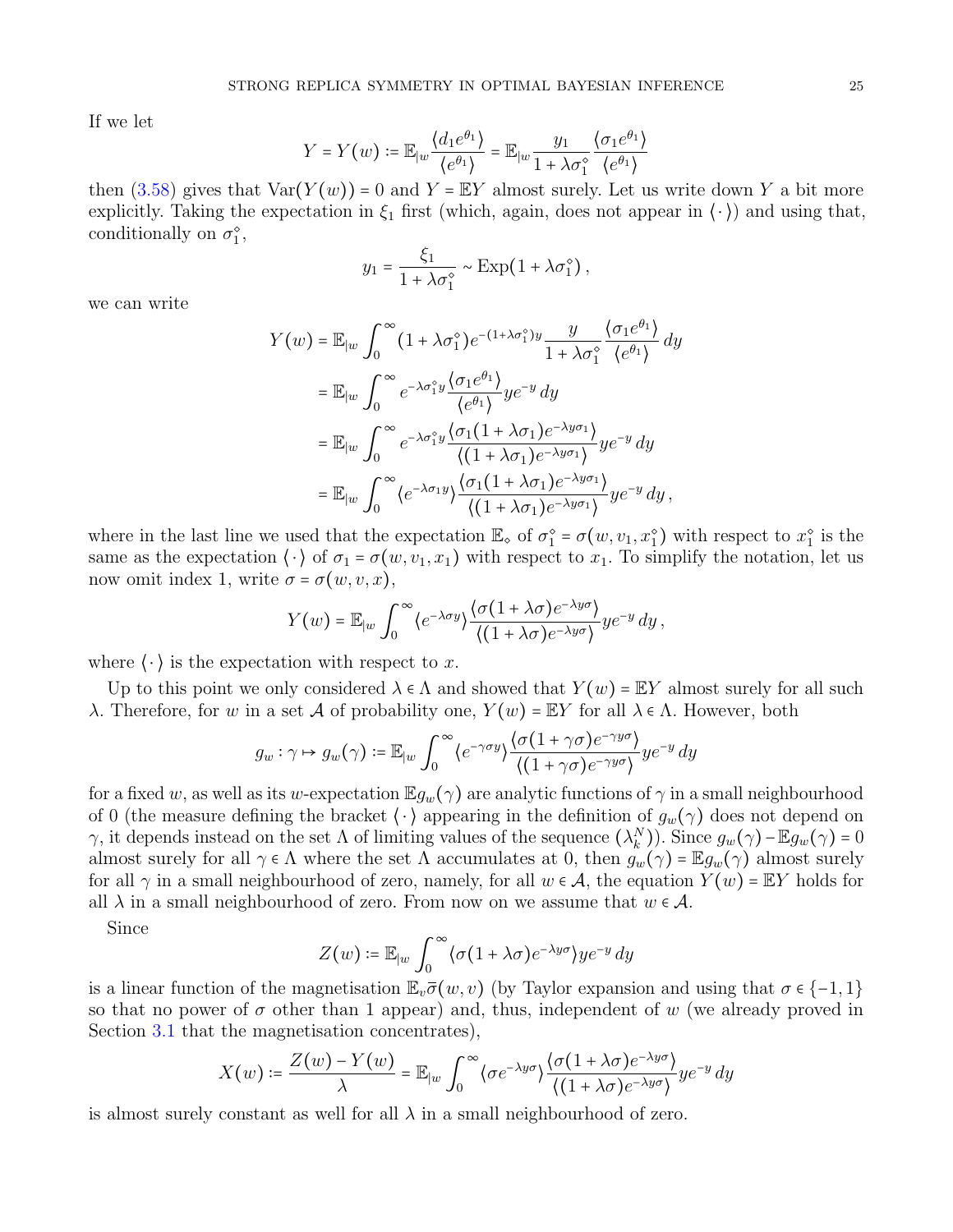At  $\lambda = 0$  this equals to the overlap  $\mathbb{E}_{|w}(\sigma)^2 = R_{1,2}^{\infty}(w)$ , which we already knew to concentrate. We will now show that the fact that all derivatives in  $\lambda$  at zero of  $X(w)$  are independent of w implies that all multioverlaps concentrate. Given  $n \ge 1$ , when we compute  $\frac{\partial^n}{\partial \lambda^n}$ , every time we apply derivative to the denominator we use that

$$
\frac{\partial}{\partial \lambda} \frac{1}{\langle (1 + \lambda \sigma) e^{-\lambda y \sigma} \rangle^k} = -k \frac{\langle [\sigma - y \sigma (1 + \lambda \sigma)] e^{-\lambda y \sigma} \rangle}{\langle (1 + \lambda \sigma) e^{-\lambda y \sigma} \rangle^{k+1}}.
$$

Notice that the numerator at  $\lambda = 0$  of this last expression is equal to  $(1 - y)(\sigma)$ , so applying derivative to the denominator in X's expression brings out another "replica"  $\langle \sigma \rangle$ . In fact, applying  $\frac{\partial^n}{\partial \lambda^n}$  to X's denominator will produce the term (inside the integral)

$$
(-1)^n n! \langle \sigma e^{-\lambda y \sigma} \rangle \frac{\langle \sigma (1 + \lambda \sigma) e^{-\lambda y \sigma} \rangle}{\langle (1 + \lambda \sigma) e^{-\lambda y \sigma} \rangle^{n+1}} \langle [\sigma - y \sigma (1 + \lambda \sigma)] e^{-\lambda y \sigma} \rangle^n,
$$

which at  $\lambda = 0$  equals  $(-1)^n n! (1 - y)^n \langle \sigma \rangle^{n+2}$ . After integration, this term equals (with  $\xi \sim \text{Exp}(1)$ )

$$
n! \mathbb{E}_{|w} \langle \sigma \rangle^{n+2} \int_0^{\infty} (y-1)^n y e^{-y} dy = n! R^{\infty}_{1,\dots,n+2} \mathbb{E} \xi(\xi-1)^n.
$$

Note that the coefficient  $\mathbb{E}\xi(\xi-1)^n = \mathbb{E}(\xi-1)^{n+1} + \mathbb{E}(\xi-1)^n > 0$  for  $n \ge 1$ . What we have just discussed is the term obtained by applying all derivatives to the denominator only which is inside the integral in  $X(w)$ 's expression. If along the way we apply a derivative in  $\lambda$  to any factor instead in the numerator, this will not create a new replica, so all those terms will produce a linear combination of multioverlaps on strictly less than  $n + 2$  replicas, which by induction we assume to be independent of w. This implies that  $R^{\infty}_{1,\dots,n+2}$  is independent of w.

Therefore, all multioverlaps are constant in this particular subsequential thermodynamic limit,  $R_{1,\dots,n}^{\infty}(w) = \mathbb{E}R_{1,\dots,n}^{\infty}$  almost surely. This contradicts [\(3.54\)](#page-22-2) which was a consequence of assuming the existence of a subsequence along which  $(3.45)$  holds, i.e., along which  $\mathbb{E}_{\lambda} \mathbb{E} \langle (R_{1,...,n} - \mathbb{E} \langle R_{1,...,n} \rangle)^2 \rangle \ge \delta$ for any  $\delta > 0$ . Therefore such subsequence does not exist, which proves Theorem [2.2.](#page-7-2)

Concentration of multioverlaps means that the distribution  $dv \circ (v \mapsto \overline{\sigma}(w, v))^{-1}$  is almost surely independent of w and is equal to some  $\zeta \in Pr[-1,1]$ . As a result, as we mentioned below Theorem [2.2,](#page-7-2) the spins  $\sigma_i^{\ell}$  (in this subsequential limit) can be generated by taking an i.i.d. sequence  $m_i \sim \zeta$  and then flipping independent  $\pm 1$  valued coins with expected value  $m_i$  to output  $(\sigma_i^{\ell})_{\ell \geq 1}$ .

### 4. THE CASE OF SOFT SPINS: PROOF OF THEOREM [2.6](#page-11-1)

<span id="page-25-0"></span>The proof for soft bounded spins follows closely the one for Ising spins, so we will be more brief.

4.1. Magnetisation,  $n = 1$ , and generalised overlaps,  $n = 2$ . Because of the assumption of factorised prior  $(2.1)$ , the proof of concentration of the magnetisation  $R_1$  is identical to the one provided in Section [3.1.](#page-12-4)

The proof of Theorem [2.5](#page-11-3) is a straightforward extension of the one of Theorem [2.1.](#page-7-6) Indeed, simply notice that the key relation  $(3.2)$  can be easily extended to the generalised overlap  $(2.35)$ based on  $\mathcal{L}^{(k)} \coloneqq N^{-1} d\mathcal{H}^{\text{gauss}}/d\lambda_{0k}$  with Hamiltonian [\(2.36\)](#page-9-1). Then, given index k in the perturbation Hamiltonian [\(2.36\)](#page-9-1), after redefining  $(\sigma_i^*)^k$ ,  $(\sigma_i^{\ell})^k$  as generalised spins (still certainly taking values in  $[-1, 1]$ , the proof of concentration of  $\mathcal{L}^{(k)}$  is identical to the one of Proposition [3.1,](#page-13-4) when using the change of variable  $[2^{-k-1}, 2^{-k}] \ni \lambda_{0k} \to \lambda_{0k} 2^{-k}$  with  $\lambda_{0k} \in [1/2, 1]$  and then absorbing the  $2^{-k}$  in  $\varepsilon_N$ .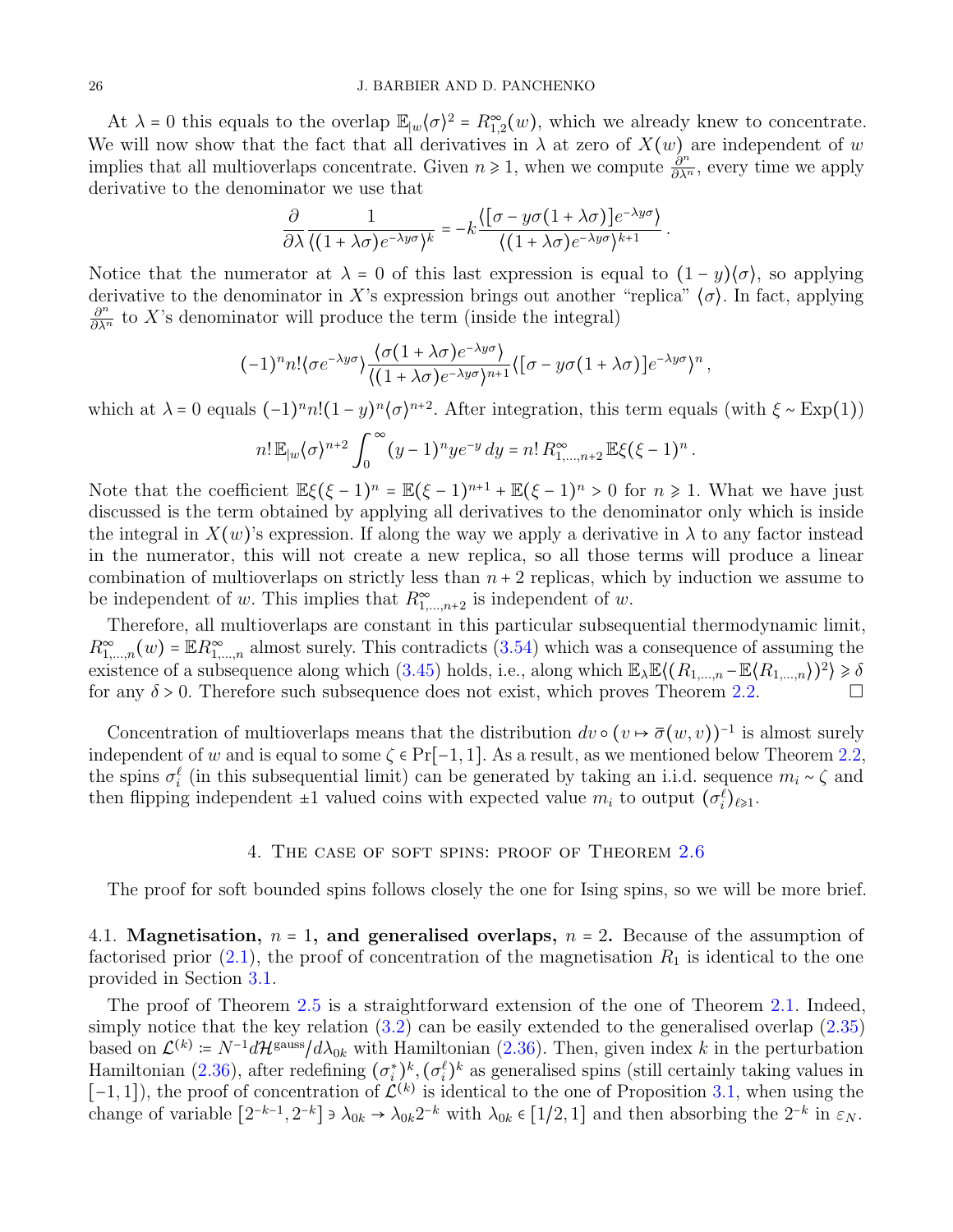4.2. **Multioverlaps,**  $n \ge 3$ . The key result is again the following modification of Theorem [3.3,](#page-15-0) whose proof is identical and will not be repeated.

<span id="page-26-0"></span>**Theorem 4.1** (Franz-de Sanctis identities in inference, soft spins case). Let i be a random uniform index in  $\{1,\ldots,N\}$  and, for any  $I \in \mathcal{I}$  and  $\xi \sim \text{Exp}(1)$ ,

<span id="page-26-1"></span>
$$
\theta_{iI}^{\ell} \coloneqq \ln(1 + \lambda_I P_I(\sigma_i^{\ell})) - \lambda_I y_{iI} P_I(\sigma_i^{\ell}), \quad y_{iI} = \frac{\xi}{1 + \lambda_I P_I(\sigma_i^*)}, \quad d_{iI}^{\ell} = \frac{y_{iI} P_I(\sigma_i^{\ell})}{1 + \lambda_I P_I(\sigma_i^*)}.
$$

Under the same hypotheses as in Theorem [3.3](#page-15-0) we have

(4.1) 
$$
\mathbb{E}_{\lambda} \left| \mathbb{E} \frac{\langle f_n d_{iI}^1 e^{\sum_{\ell \leq n} \theta_{iI}^{\ell}} \rangle}{\langle e^{\theta_{iI}} \rangle^n} - \mathbb{E} \langle f_n \rangle \mathbb{E} \frac{\langle d_{iI} e^{\theta_{iI}} \rangle}{\langle e^{\theta_{iI}} \rangle} \right| \leq C_I \Big\{ \frac{1}{s_N} + \Big( \frac{v_N N}{s_N^2} \Big)^{1/3} \Big\}^{1/2}.
$$

4.3. Passing to the limit. Suppose that  $(2.46)$  fails for some indices  $k_1, \ldots, k_n$ , namely, that there exists some subsequence  $(N_i)_{i\geq 1}$  along which

<span id="page-26-2"></span>(4.2) 
$$
\mathbb{E}_{\lambda} \mathbb{E}\left\langle (R_{1,\ldots,n}^{(k_1,\ldots,k_n)} - \mathbb{E}\langle R_{1,\ldots,n}^{(k_1,\ldots,k_n)} \rangle)^2 \right\rangle \geq \delta > 0
$$

for some (any)  $\delta > 0$ . On the other hand, [\(4.1\)](#page-26-1) holds for any set of arguments of  $f_n$  and  $I \in \mathcal{I}$ . Since this is a countable collection, the equations  $(2.45)$ ,  $(4.1)$  and  $(4.2)$  imply that we can choose some  $\lambda = \lambda^N$  varying with N, with  $\lambda_{0k}^N \in [2^{-k-1}, 2^{-k}]$  and  $\lambda_I^N \in [1/2, 1]$ , such that, along the same subsequence  $(N_i)_{i\geq 1}$ ,

<span id="page-26-4"></span>(4.3) 
$$
\mathbb{E}\left\langle (R_{1,\dots,n}^{(k_1,\dots,k_n)} - \mathbb{E}\langle R_{1,\dots,n}^{(k_1,\dots,k_n)} \rangle)^2 \right\rangle \geq \frac{\delta}{2} > 0,
$$

and

<span id="page-26-3"></span>
$$
(4.4) \qquad \mathbb{E}\left\langle (R_{1,2}^{(k)} - \mathbb{E}\langle R_{1,2}^{(k)} \rangle)^2 \right\rangle \to 0, \qquad \left| \mathbb{E}\frac{\langle f_n d_{il}^1 e^{\sum_{\ell \le n} \theta_{il}^{\ell}} \rangle}{\langle e^{\theta_{il}} \rangle^n} - \mathbb{E}\langle f_n \rangle \mathbb{E}\frac{\langle d_{il} e^{\theta_{il}} \rangle}{\langle e^{\theta_{il}} \rangle} \right| \to 0
$$

jointly for all possible arguments of  $f_n$  and  $I \in \mathcal{I}$ , where now the Gibbs measure  $\langle \cdot \rangle$  is for the Hamiltonian with these specific parameters  $\lambda^N$  (see Section [3.4](#page-19-2) for a detailed proof of existence of such  $\lambda^N$ ).

As in the binary case, by the Nishimori identity, we can replace the disorder  $\sigma^*$  in all the integrands in the second equation in [\(4.4\)](#page-26-3) by another replica. For convenience of notation, we will denote this new replica by  $\sigma^{\circ}$  to distinguish from the disorder  $\sigma^*$  and at the same time not to occupy any specific index. Then, the second equation in [\(4.4\)](#page-26-3) can be written as

(4.5) 
$$
\left| \mathbb{EE}_{\diamond} \frac{\langle f_n d_{iI}^1 e^{\sum_{\ell \leq n} \theta_{iI}^{\ell}} \rangle}{\langle e^{\theta_{iI}} \rangle^n} - \mathbb{EE}_{\diamond} \langle f_n \rangle \mathbb{EE}_{\diamond} \frac{\langle d_{iI}^1 e^{\theta_{iI}} \rangle}{\langle e^{\theta_{iI}} \rangle} \right| \to 0
$$

where  $\mathbb{E}_{\diamond}$  denotes the Gibbs average  $\langle \cdot \rangle$  with respect to the replica  $\sigma^{\diamond}$  only,  $\langle \cdot \rangle$  denotes the Gibbs average with respect to all other replicas,  $f_n$  is a function of finitely many spins on n replicas and on  $\sigma^{\diamond}$ , and

$$
\theta_{iI}^{\ell} = \ln(1 + \lambda_I^N P_I(\sigma_i^{\ell})) - \lambda_I^N y_{iI} P_I(\sigma_i^{\ell}), \quad y_{iI} = \frac{\xi}{1 + \lambda_I^N P_I(\sigma_i^{\diamond})}, \quad d_{iI}^{\ell} = \frac{y_{iI} P_I(\sigma_i^{\ell})}{1 + \lambda_I^N P_I(\sigma_i^{\diamond})}.
$$

Now, by Cantor's diagonalisation let us extract a further subsequence of  $(N_i)_{i\geq 1}$  such that all  $\lambda_{0k}^N \to \lambda_{0k} \in [2^{-k-1}, 2^{-k}]$  and  $\lambda_I^N \to \lambda_I \in [1/2, 1]$  converge and, moreover, the distribution of all spins on all replicas  $(\sigma_i^{\ell})_{i,\ell\geq 1}$  under  $\mathbb{E}\langle\cdot\rangle$  also converges weakly in the finite-dimensional sense along this subsequence.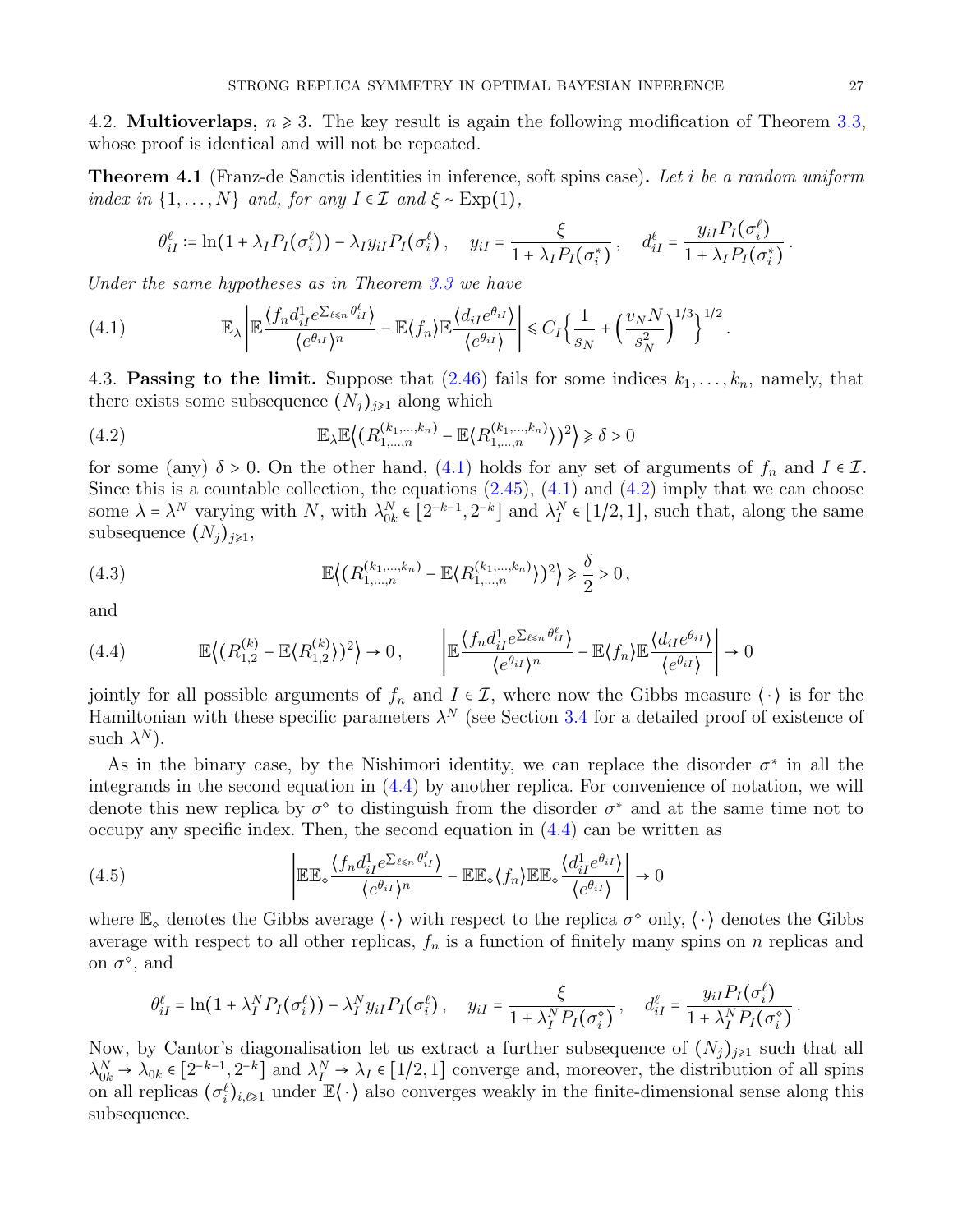4.4. Aldous-Hoover representation. In the case of soft spins, the Aldous-Hoover representation [\(3.51\)](#page-21-1) can be expressed in terms of multioverlaps as follows. If we denote

$$
\overline{\sigma}^{(k)}(w, u, v) \coloneqq \int_0^1 \sigma(w, u, v, x)^k dx
$$

then the asymptotic analogue of the multioverlap above is

(4.6) 
$$
R_{\ell_1,...,\ell_n}^{(k_1,...,k_n)} \to R_{\ell_1,...,\ell_n}^{(k_1,...,k_n)\infty}(w,(u_{\ell_j})_{j\leq n}) \coloneqq \int_0^1 \prod_{j\leq n} \overline{\sigma}^{(k_j)}(w,u_{\ell_j},v) dv,
$$

in the sense that joint moments of all multioverlaps before the limit converge to joint moments of these analogues in the limit. For the limiting generalised overlap

<span id="page-27-0"></span>(4.7) 
$$
R_{1,2}^{(k)} \to R_{1,2}^{(k)} \sim (w, u_1, u_2) := \int_0^1 \overline{\sigma}^{(k)}(w, u_1, v) \overline{\sigma}^{(k)}(w, u_2, v) dv.
$$

As before, [\(4.3\)](#page-26-4) and [\(4.4\)](#page-26-3) become in this subsequential limit

<span id="page-27-2"></span>(4.8) 
$$
\mathbb{E}\left((R_{1,\dots,n}^{(k_1,\dots,k_n)\infty}-\mathbb{E}\langle R_{1,\dots,n}^{(k_1,\dots,k_n)\infty}\rangle)^2\right) \geq \frac{\delta}{2} > 0
$$

together with

<span id="page-27-1"></span>
$$
(4.9) \qquad \mathbb{E}\left\langle (R_{1,2}^{(k)\infty})^2 \right\rangle = \left(\mathbb{E}\langle R_{1,2}^{(k)\infty} \rangle\right)^2, \qquad \mathbb{E}\mathbb{E}_{\diamond} \frac{\langle f_n d_{1I}^1 e^{\sum_{\ell \leq n} \theta_{1I}^{\ell}} \rangle}{\langle e^{\theta_{1I}} \rangle^n} = \mathbb{E}_{\diamond} \mathbb{E}\langle f_n \rangle \mathbb{E}_{\diamond} \mathbb{E} \frac{\langle d_{1I} e^{\theta_{1I}} \rangle}{\langle e^{\theta_{1I}} \rangle}
$$

for any bounded function  $f_n$  of finitely many spins  $\sigma_i^{\circ}, (\sigma_i^{\ell})$  for  $2 \leq i \leq m$  and  $\ell \leq n$  for some m and n, and

$$
\theta_{1I}^{\ell} = \ln(1 + \lambda_I P_I(\sigma_1^{\ell})) - \lambda_I y_{1I} P_I(\sigma_1^{\ell}), \quad y_{1I} = \frac{\xi}{1 + \lambda_I P_I(\sigma_1^{\diamond})}, \quad d_{1I}^{\ell} = \frac{y_{1I} P_I(\sigma_1^{\ell})}{1 + \lambda_I P_I(\sigma_1^{\diamond})},
$$

for some  $\lambda_I \in [1/2, 1], \xi \sim \text{Exp}(1)$  independently of everything else.

4.5. Thermal pure state. As in the Ising case, the fact that the limiting generalised overlaps  $(4.7)$  concentrate (by Theorem [2.5\)](#page-11-3), namely  $R_{1,2}^{(k)}$  $_{1,2}^{(k)\infty}(w,u_1,u_2) = \mathbb{E} R_{1,2}^{(k)\infty}$  $_{1,2}^{(k)\infty}$  almost surely, means that  $\bar{\sigma}^{(k)}(w, u, v) = \bar{\sigma}^{(k)}(w, v)$  almost surely (i.e., the function does not depend on u) and

$$
\int_0^1 \overline{\sigma}^{(k)}(w,v)^2 dv = c_k.
$$

Indeed, if we consider a (random) measure  $du \circ (u \mapsto \overline{\sigma}^{(k)}(w, u, \cdot))^{-1}$  on  $(L^2[0, 1], dv)$ , the concentration of the overlap means that the scalar product between two points (functions in  $L^2$ ) sampled from this measure is constant, which means that the measure concentrates on one (random) function  $\bar{\sigma}^{(k)}(w, \cdot)$  on the sphere of fixed constant radius  $\sqrt{c_k}$  in  $L^2$ . This implies that

(4.10) 
$$
(\sigma_i^{\ell})_{i,\ell \geq 1} \stackrel{\text{d}}{=} (\sigma(w,v_i,x_{i,\ell}))_{i,\ell \geq 1}
$$

for some (any) function  $\sigma$  of three variables such that

<span id="page-27-3"></span>
$$
\overline{\sigma}^{(k)}(w,u,v) = \overline{\sigma}^{(k)}(w,v) = \int_0^1 \sigma(w,v,x)^k dx.
$$

In particular the multioverlaps verify

$$
R_{\ell_1,\ldots,\ell_n}^{(k_1,\ldots,k_n)\infty}=R_{1,\ldots,n}^{(k_1,\ldots,k_n)\infty}(w).
$$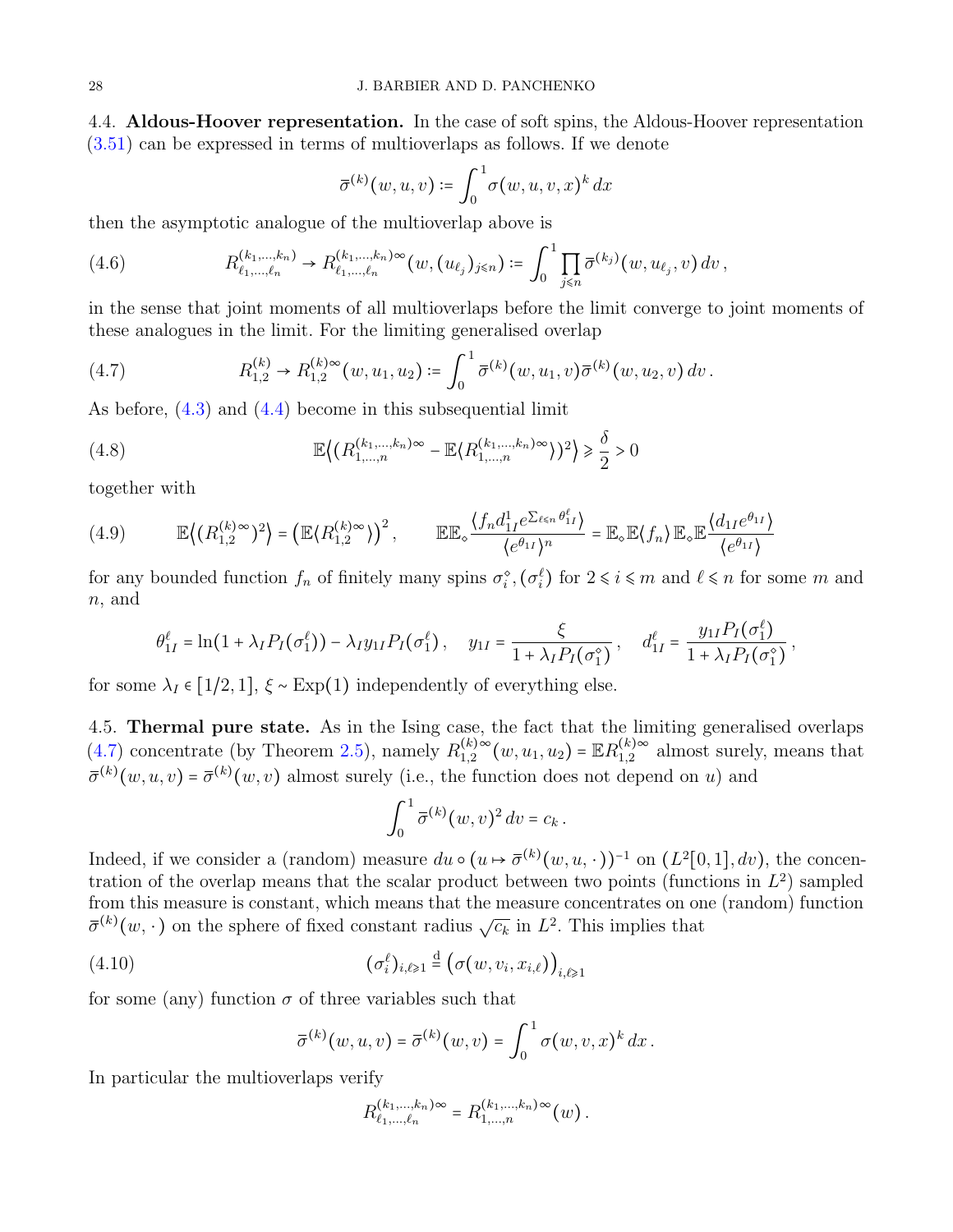4.6. Concentration of multioverlaps,  $n \ge 3$ . From  $(4.9)$  we derive the analogue of  $(3.58)$  by an identical proof.

**Lemma 4.2** (A decoupling lemma). If  $\xi_1, \xi_2 \sim \text{Exp}(1)$  are independent then, for all  $I \in \mathcal{I}$ ,

(4.11) 
$$
\mathbb{EE}_{\diamond} \frac{\langle d_1 e^{\theta_1} d_2 e^{\theta_2} \rangle}{\langle e^{\theta_1} e^{\theta_2} \rangle} = \mathbb{EE}_{\diamond} \frac{\langle d_1 e^{\theta_1} \rangle}{\langle e^{\theta_1} \rangle} \mathbb{EE}_{\diamond} \frac{\langle d_2 e^{\theta_2} \rangle}{\langle e^{\theta_2} \rangle},
$$

where, for some  $\lambda \in [1/2, 1]$ ,

$$
\theta_j \coloneqq \ln(1 + \lambda P_I(\sigma_j)) - \lambda y_j P_I(\sigma_j), \quad y_j \coloneqq \frac{\xi_j}{1 + \lambda P_I(\sigma_j^{\circ})}, \quad d_j \coloneqq \frac{y_j P_I(\sigma_j)}{1 + \lambda P_I(\sigma_j^{\circ})}.
$$

Proof of Theorem [2.6.](#page-11-1) To finish the proof, we will arrive at a contradiction with  $(4.8)$ . The proof is identical to the one in the binary case up to the point were (here again  $\sigma = \sigma(w, v, x)$  and  $\langle \cdot \rangle$  is the x-expectation)

$$
X(w) \coloneqq \mathbb{E}_{|w} \int_0^\infty \langle P(\sigma) e^{-\lambda P(\sigma)y} \rangle \frac{\langle P(\sigma)(1 + \lambda P(\sigma)) e^{-\lambda P(\sigma)y}}{\langle (1 + \lambda P(\sigma)) e^{-\lambda P(\sigma)y} \rangle} y e^{-y} dy
$$

is almost surely constant, for all polynomials with coefficients bounded by 1 and small enough  $\lambda$ . By taking derivatives in  $\lambda$  as in the binary case, we get by induction that

$$
\mathbb{E}_{|w} \langle P(\sigma) \rangle^n = \mathbb{E}_v \langle P(\sigma) \rangle^n
$$

are independent of w. By expanding this in the coefficients of  $P(\sigma)$ , we get that all multioverlaps  $\mathbb{E}_v \prod_{\ell \leq n} \langle \sigma^{k_\ell} \rangle = R_{1,\dots,n}^{(k_1,\dots,k_n)\infty}$  concentrate. This contradicts  $(4.8)$ , which finishes the proof.

In this case, the concentration of multioverlaps means that we can redefine  $\sigma(w, v, x)$  in [\(4.10\)](#page-27-3) and find a function  $\sigma(v,x)$  such that the array  $(\sigma_i^{\ell})_{i,\ell\geq 1}$  is equal in distribution to  $(\sigma(v_i,x_{i,\ell}))_{i,\ell\geq 1}$ , see similar arguments in Section [5](#page-28-0) below. The distribution of this array can be encoded via a random measure  $\mu(v) := dx \circ (x \mapsto \sigma(v, x))^{-1} \in Pr[-1, 1]$  with the distribution  $\zeta \in Pr[Pr[-1, 1])$ .

# <span id="page-28-0"></span>5. Proof of the corollaries: asymptotic representation and decoupling

As a direct consequence of Theorems [2.2](#page-7-2) and [2.6,](#page-11-1) the proofs of the corollaries follow. We focus on the case where the spins are in [−1, 1], but nothing changes when they are binary.

*Proof of Corollary [2.7.](#page-11-2)* Let  $\lambda^N$  be an appropriate sequence of perturbation parameters allowing for multioverlap concentration (which exist by Theorem [2.6\)](#page-11-1). Take a subsequence along which it converges, with limit  $\lambda$ . Multioverlap concentration means that along every subsubsequence of system sizes s.t. also the spin variables  $(\sigma_i^{\ell})_{i,\ell\geq 1}$  converge in distribution, the associated asymptotic multioverlaps  $R_{\ell_1,\ldots,\ell_n}^{(k_1,\ldots,k_n)\infty}$  $\binom{(k_1,\ldots,k_n)}{k_1,\ldots,k_n}^{\infty}(w,(u_{\ell_j})_{j\leq n})$  are a.s. constant for all  $(k_1,\ldots,k_n)$ . This implies that there exist fixed values  $w_0 \in [0,1]$  and  $(u_{0,\ell})_{\ell \geq 1} \in [0,1]^{\mathbb{N}}$  s.t. for all  $(k_1, \ldots, k_n)$ ,

$$
R_{\ell_1,\ldots,\ell_n}^{(k_1,\ldots,k_n)\infty}(w,(u_{\ell_j})_{j\leq n})=R_{\ell_1,\ldots,\ell_n}^{(k_1,\ldots,k_n)\infty}(w_0,(u_{0,\ell_j})_{j\leq n})
$$

almost surely.

We now prove that we may take the Aldous-Hoover limit to be given (for the spin  $\sigma_i^{\ell}$ , with  $i, \ell \geq 1$ ) by a new function

$$
\widetilde{\sigma}_{\lambda}(v_i, x_{i,\ell}) \coloneqq \sigma(w_0, u_{0,\ell}, v_i, x_{i,\ell}).
$$

By doing so, the values of the means of all the multioverlaps and their products remain unchanged. This implies that the joint distribution of the variables  $(\tilde{\sigma}_{\lambda}(v_i, x_{i,\ell}))_{i,\ell \geq 1}$  is the same as the one of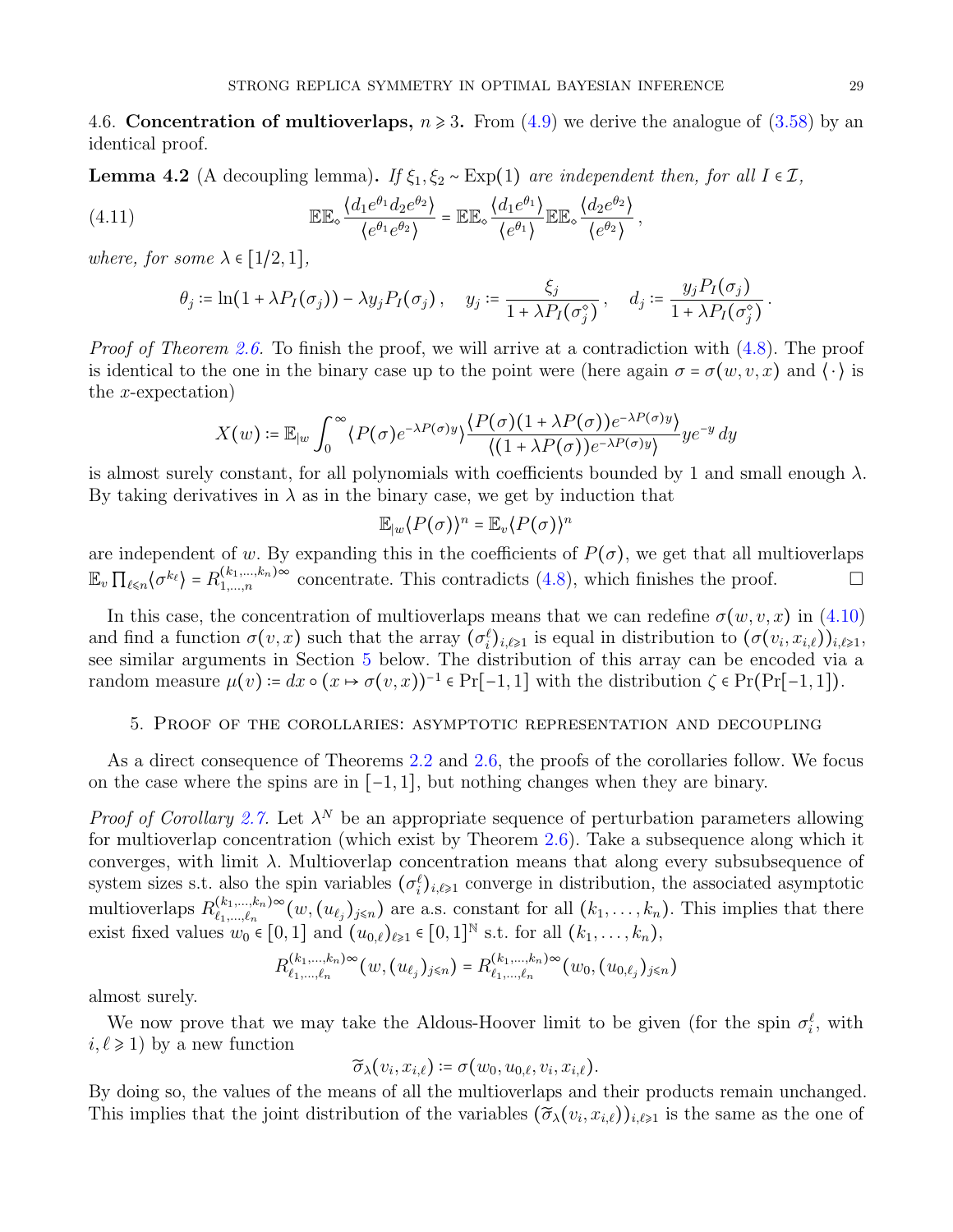### 30 J. BARBIER AND D. PANCHENKO

 $(\sigma(w, u_\ell, v_i, x_{i,\ell}))_{i,\ell \geq 1}$ . Indeed, recall that any generic joint moment of spins can be straightforwardly expressed as the mean of a product of multioverlaps. By what we said previously these moments are asymptotically the same when computed using representation  $\sigma$  (which may depend on the considered subsubsequence, and thus on  $\lambda$ ) or the simplified one  $\tilde{\sigma}_{\lambda}$ : the joint moments generating functions of spin variables distributed according to both Aldous-Hoover limits are the same. This proves that the joint distributions of both limits are the same. Therefore, they are equivalent.

The conclusion of the Corollary [2.7](#page-11-2) is obtained by re-expressing the fact that the distributional limit of  $(\sigma_i^{\ell})_{i,\ell \geq 1}$  along this convergent subsubsequence is  $(\widetilde{\sigma}_{\lambda}(v_i,x_{i,\ell}))_{i,\ell \geq 1}$  (with  $(v_i)_{i\geq 1}$  and  $(x_{i,\ell})_{i,\ell \geq 1}$ all i.i.d. uniform in  $[0, 1]$  in terms of random measures.

*Proof of Corollary [2.8.](#page-11-5)* Let  $\{h_i\}_{i\in[k]}$  be as in the statement of the corollary and  $(N_i)_{i\geq 1}$  be a subsequence of  $N$ . Because the spin variables are tight, we have that there exists some subsubsequence  $(N_{j_m})_{m\geq 1}$  along which the spins  $\sigma_1, \ldots, \sigma_k$  (and their replicas) converge jointly in distribution, with asymptotic Aldous-Hoover representation  $\sigma(w, u, v, x)$ .

By the independence of  $\sigma(w, u, v, x)$  on w and u (consequence of Corollary [2.7\)](#page-11-2), we have that along this subsubsequence

(5.1) 
$$
\mathbb{E}\Big\{\prod_{j=1}^k h_j(\sigma_j)\Big\}-\prod_{j=1}^k \mathbb{E}\Big\{h_j(\sigma_j)\Big\} \stackrel{d}{\to} 0,
$$

where the convergence is in distribution over the regularisation  $\lambda$ . Because  $(\mathbb{R}, |\cdot|)$  is separable, convergence in distribution of the induced measure of this random variable is equivalent to convergence in Prokhorov's metric  $d_P(\cdot, \cdot)$ . We have then proved that every subsequence has a subsubsequence s.t.

<span id="page-29-0"></span>
$$
\mathbb{E}\Big\langle \prod_{j=1}^k h_j(\sigma_j) \Big\rangle - \prod_{j=1}^k \mathbb{E}\Big\langle h_j(\sigma_j) \Big\rangle \stackrel{\mathrm{dp}}{\longrightarrow} 0 \, .
$$

Because the limit is always the same, we have the convergence along the entire sequence  $N$ . This means that as  $N \to +\infty$  [\(5.1\)](#page-29-0) holds. And finally, because all the factors  $h_j(\sigma_j)$  are bounded, this implies convergence in  $L^2$ .

 $\Box$ 

# Appendix

**Proof of** [\(2.23\)](#page-7-4). Denote  $f_N \coloneqq \mathbb{E} F_N/N$  and  $f_N^{\text{pert}}$  $i_N^{\text{pert}} \coloneqq \mathbb{E} F_N^{\text{pert}}$  $N_{N}^{\text{pert}}(\lambda)/N$ . By the triangle inequality  $|f_N^{\text{pert}}|$  $f_N^{\text{pert}}(\lambda) - f_N \leqslant |f_N^{\text{pert}}|$  $f_N^{\text{pert}}(\lambda_0, (\lambda_k)_{k\geqslant 1}) - f_N^{\text{pert}}$  $\mathcal{L}_N^{\text{pert}}(\lambda_0 = 0, (\lambda_k)_{k \geq 1}) + |f_N^{\text{pert}}|$  $f_N^{\text{pert}}(\lambda_0=0, (\lambda_k)_{k\geq 1}) - f_N^{\text{pert}}$  $N^{\text{pert}}(\lambda = (0))$ where  $f_N^{\text{pert}}$  $N<sub>N</sub><sup>pert</sup>(\lambda = (0)) = f_N$  is the unperturbed normalised free energy. We know from [\(3.5\)](#page-13-0) that

$$
\Big|\frac{df_N^{\text{pert}}(\lambda)}{d\lambda_0}\Big| = \frac{\varepsilon_N}{2} |\mathbb{E}\langle R_{1,2}\rangle| \leq \frac{\varepsilon_N}{2}.
$$

Therefore  $|f_N^{\text{pert}}|$  $f_N^{\text{pert}}(\lambda_0, (\lambda_k)_{k\geqslant 1}) - f_N^{\text{pert}}$  $\left|\sum_{N}^{\text{pert}}(\lambda_0=0,(\lambda_k)_{k\geq 1})\right| \leq \lambda_0 \varepsilon_N/2 \leq \varepsilon_N/2.$ 

We now consider the second term. Let  $k \ge 1$ . We recall  $(3.26)$  that says

$$
\Big|\frac{df_N^{\text{pert}}(\lambda)}{d\lambda_k}\Big|\leqslant \frac{6s_N}{N}\,.
$$

Therefore  $|f_N^{\text{pert}}|$  $N^{\text{pert}}(\lambda_0 = 0, (\lambda_k)_{k \geq 1}) - f_N^{\text{pert}}$  $\sum_{N}^{\text{pert}} (\lambda = (0)) | \leq (6s_N/N) \sum_{k \geq 1} \lambda_k \leq 6s_N/N \text{ as } \lambda_k \in [2^{-k-1}, 2^{-k}].$  By hypothesis  $\varepsilon_N$  and  $s_N/N$  both vanishe as N grows, thus the result.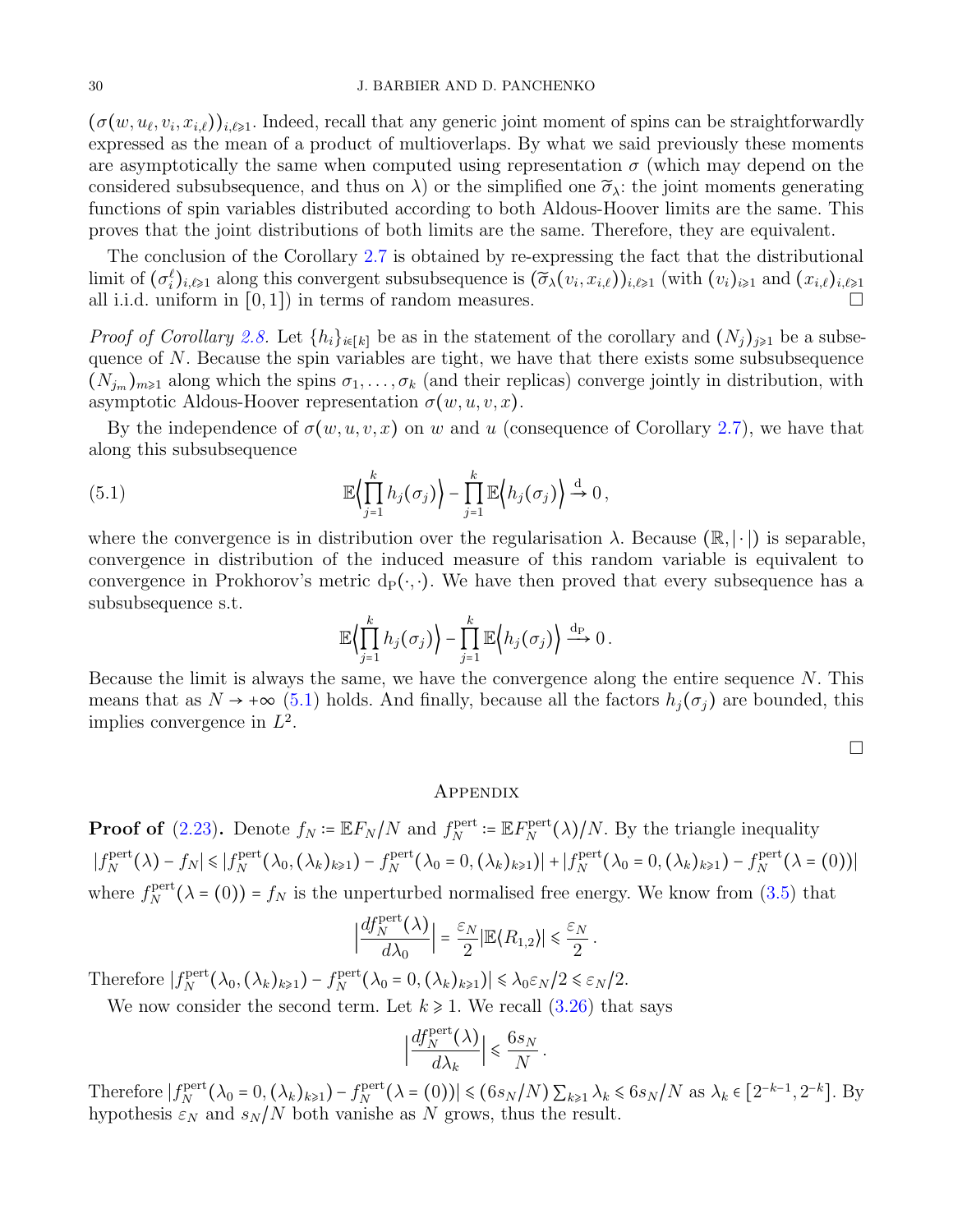Another more direct way to see that  $|f_N^{\text{pert}}|$  $N_{N}^{\text{pert}}(\lambda) - f_{N}| = o_{N}(1)$  is to write a bound that is uniform in  $\sigma$  for the perturbation  $\vert \mathcal{H}_N^{\text{gauss}} \vert$  $N^{\text{gauss}}(\sigma, \lambda_0) + \mathcal{H}_N^{\text{exp}}$  $N(N)$  and use it to extract it from  $f_N^{\text{pert}}$  $N^{\text{pert}}(\lambda)$ , but this yields a weaker convergence of the order  $|f_N^{\text{pert}}|$  $N_{N}^{S}(\lambda) - f_N = O(\sqrt{\varepsilon_N} + s_N/N).$ 

**Proof of inequality** [\(3.2\)](#page-12-1). Let  $R_{1,*} \coloneqq \sigma \cdot \sigma^* / N$ . We start by proving the identity

<span id="page-30-1"></span>(5.2) 
$$
-2\mathbb{E}\big\langle R_{1,*}(\mathcal{L}-\mathbb{E}\langle\mathcal{L}\rangle)\big\rangle=\mathbb{E}\big\langle (R_{1,*}-\mathbb{E}\langle R_{1,*}\rangle)^2\big\rangle+\mathbb{E}\big\langle (R_{1,*}-\langle R_{1,*}\rangle)^2\big\rangle.
$$

Recall  $\lambda_{0,N} \coloneqq \varepsilon_N \lambda_0$ . Using the definition [\(3.1\)](#page-12-5) gives

<span id="page-30-0"></span>
$$
2\mathbb{E}\langle R_{1,*}(\mathcal{L}-\mathbb{E}\langle \mathcal{L}\rangle)\rangle = \mathbb{E}\Big[\frac{1}{N}\langle R_{1,*}\|\sigma\|^2\rangle - 2\langle R_{1,*}^2\rangle - \frac{1}{N\sqrt{\lambda_{0,N}}}\langle R_{1,*}\,Z\cdot\sigma\rangle\Big] - \mathbb{E}\langle R_{1,*}\rangle \mathbb{E}\Big[\frac{1}{N}\langle \|\sigma\|^2\rangle - 2\langle R_{1,*}\rangle - \frac{1}{N\sqrt{\lambda_{0,N}}}\,Z\cdot\langle\sigma\rangle\Big].
$$

A gaussian integration by part yields

$$
\frac{1}{N\sqrt{\lambda_{0,N}}}\mathbb{E}\Big\{R_{1,*}\,Z\cdot\sigma\Big\}=\frac{1}{N}\mathbb{E}\Big\{R_{1,*}\|\sigma\|^2\Big\}-\frac{1}{N}\mathbb{E}\Big\{R_{1,*}\,\sigma\cdot\big\{\sigma\big\}\Big\}=\frac{1}{N}\mathbb{E}\Big\{R_{1,*}\|\sigma\|^2\Big\}-\mathbb{E}\big\{R_{1,*}\big\}^2.
$$

Fort the last equality we used the Nishimori identity as follows

$$
\frac{1}{N}\mathbb{E}\big\langle R_{1,*}\,\sigma\cdot\langle\sigma\rangle\big\rangle=\frac{1}{N^2}\mathbb{E}\big\langle(\sigma\cdot\sigma^*)(\sigma\cdot\langle\sigma\rangle)\big\rangle=\frac{1}{N^2}\mathbb{E}\big\langle(\sigma^*\cdot\sigma)(\sigma^*\cdot\langle\sigma\rangle)\big\rangle=\mathbb{E}\langle R_{1,*}\rangle^2.
$$

We have already proved  $\mathbb{E}\langle Z \cdot \sigma \rangle / \sqrt{\lambda_{0,N}} = \mathbb{E}\langle ||\sigma||^2 \rangle - \mathbb{E}\langle R_{1,*} \rangle$  in [\(3.4\)](#page-12-6). Therefore [\(5.3\)](#page-30-0) simplifies to

$$
2 \mathbb{E} \langle R_{1,*}(\mathcal{L} - \mathbb{E} \langle \mathcal{L} \rangle) \rangle = \mathbb{E} \langle R_{1,*} \rangle^2 - 2 \mathbb{E} \langle R_{1,*}^2 \rangle + (\mathbb{E} \langle R_{1,*} \rangle)^2
$$
  
= -(\mathbb{E} \langle R\_{1,\*}^2 \rangle - (\mathbb{E} \langle R\_{1,\*} \rangle)^2) - (\mathbb{E} \langle R\_{1,\*}^2 \rangle - \mathbb{E} \langle R\_{1,\*} \rangle^2)

which is identity  $(5.2)$ . This identity implies the inequality

$$
2|\mathbb{E}\langle R_{1,*}(\mathcal{L}-\mathbb{E}\langle \mathcal{L}\rangle)\rangle|=2|\mathbb{E}\langle (R_{1,*}-\mathbb{E}\langle R_{1,*}\rangle)(\mathcal{L}-\mathbb{E}\langle \mathcal{L}\rangle)\rangle|\geq \mathbb{E}\langle (R_{1,*}-\mathbb{E}\langle R_{1,*}\rangle)^2\rangle
$$

and an application of the Cauchy-Schwarz inequality gives

$$
2\{\mathbb{E}\big((R_{1,*}-\mathbb{E}\langle R_{1,*}\rangle)^2\big)\mathbb{E}\big((\mathcal{L}-\mathbb{E}\langle\mathcal{L}\rangle)^2\big)\}^{1/2}\geqslant \mathbb{E}\big((R_{1,*}-\mathbb{E}\langle R_{1,*}\rangle)^2\big):=\mathrm{Var}(R_{1,*})\,.
$$

Finally using the consequence of the Nishimori identity  $Var(R_{1,*}) = Var(R_{1,2})$  ends the proof.

Asymptotic multioverlaps in terms of the Aldous-Hoover representation. Let us start by showing that  $\langle \cdot \rangle$  asymptotically becomes the expectation in the random variables  $(u_\ell), (x_{i,\ell}).$ Consider a generic joint moment of the quenched Gibbs measure over finitely many spins and replicas, where spins are grouped according to their replica index. Using the Aldous-Hoover representation [\(3.51\)](#page-21-1) these asymptotically become, in the considered subsequential limit,

$$
\mathbb{E}\Big\langle \prod_{\ell \leq n} \prod_{i \in C_{\ell}} \sigma_{i}^{\ell} \Big\rangle = \mathbb{E} \prod_{\ell \leq n} \Big\langle \prod_{i \in C_{\ell}} \sigma_{i}^{\ell} \Big\rangle \to \mathbb{E} \prod_{\ell \leq n} \prod_{i \in C_{\ell}} \sigma(w, u_{\ell}, v_{i}, x_{i, \ell}) = \mathbb{E}_{w, (v_{i})} \prod_{\ell \leq n} \mathbb{E}_{u_{\ell}, (x_{i, \ell})_{i \in C_{\ell}}} \prod_{i \in C_{\ell}} \sigma(w, u_{\ell}, v_{i}, x_{i, \ell})
$$

where w,  $(u_\ell)$ ,  $(v_i)$  and  $(x_{i,\ell})$  are i.i.d. uniform  $\mathcal{U}[0,1]$  random variables. By identification we get that for a given replica  $\sigma^{\ell}$  the expectation  $\langle \cdot \rangle$  asymptotically translates into the expectation with respect to  $u_\ell$  and  $(x_{i,\ell})_{i\in\mathcal{C}_\ell}$ , so in general for a function of multiple replicas  $\langle \cdot \rangle$  becomes the expectation over all the variables indexed by a "replica index"  $(u_{\ell}), (x_{i,\ell}).$ 

Next we prove identity [\(3.53\)](#page-21-2). Let us consider a generic (finite) multioverlaps joint moment. Define sets  $\{\mathcal{L}_i\}_{i\geq 1}$ , whose only finitely many of them are non empty, where  $\mathcal{L}_i$  is a finite set of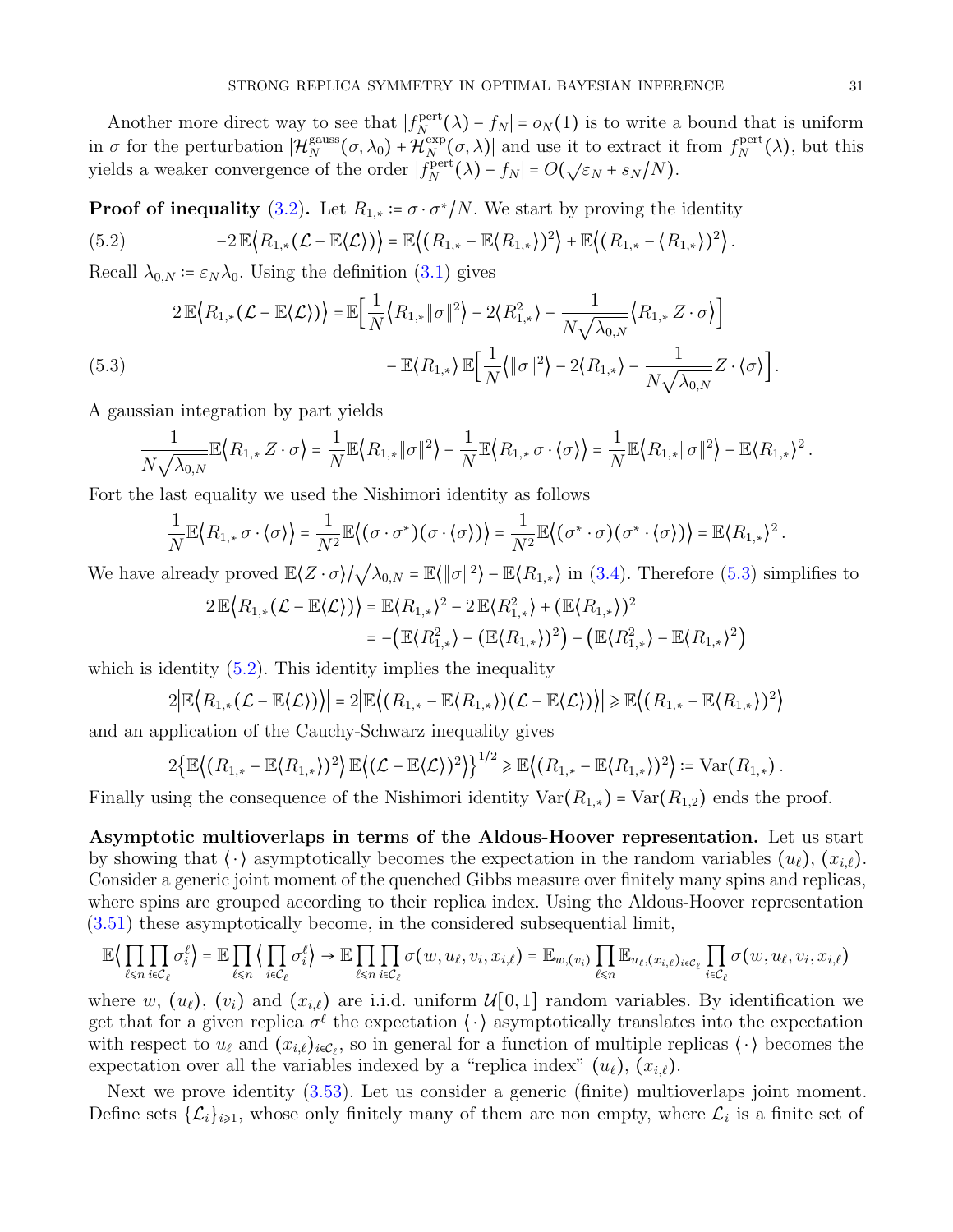replica indices corresponding to the replicas whose ith spin appears in the considered multioverlaps joint moment. Recall that multioverlaps joint moments can be reduced to a product over spins  $(\sigma_i^{\ell})$ as already observed in [\(2.30\)](#page-8-0). Let us write multioverlaps as  $R_{\mathcal{L}_i} \coloneqq \mathbb{E}_{i_j} \prod_{\ell \in \mathcal{L}_i} \sigma_{i_j}^{\ell}$  where  $i_j$  is uniform among  $\{1, \ldots, N\}$ . Defining an empty product to be one  $\prod_{\emptyset}(\cdots) = 1$ , a generic multioverlaps joint moment reads

$$
\mathbb{E}\left\langle \prod_{i\geq 1} R_{\mathcal{L}_i} \right\rangle = \mathbb{E}\left\langle \prod_{i\geq 1} \mathbb{E}_{i_j} \prod_{\ell \in \mathcal{L}_i} \sigma_{i_j}^{\ell} \right\rangle = \mathbb{E}\left\langle \prod_{i\geq 1} \prod_{\ell \in \mathcal{L}_i} \sigma_{i_j}^{\ell} \right\rangle + \mathcal{O}(N^{-1})
$$

where the last equality from the symmetry among spins  $(2.20)$ . Then

$$
\mathbb{E}\Big\langle \prod_{i\geqslant 1}\prod_{\ell\in\mathcal{L}_i}\sigma_{i_j}^{\ell}\Big\rangle \to \mathbb{E}_{w,(u_{\ell})}\prod_{i\geqslant 1}\mathbb{E}_{v_i}\prod_{\ell\in\mathcal{L}_i}\mathbb{E}_{x_{i,\ell}}\sigma(w,u_{\ell},v_i,x_{i,\ell}) = \mathbb{E}_{w,(u_{\ell})}\prod_{i\geqslant 1}\int_0^1\prod_{\ell\in\mathcal{L}_i}\overline{\sigma}(w,u_{\ell},v)\,dv.
$$

By identification we obtain the claimed identity [\(3.53\)](#page-21-2).

# **ACKNOWLEDGEMENTS**

J.B. is extremely grateful to Nicolas Macris and Chun-Lam Chan for numerous discussions. D.P. was partially supported by NSERC and Simons Fellowship.

#### **REFERENCES**

- <span id="page-31-5"></span>[1] E. Abbe. Community detection and stochastic block models: recent developments. The Journal of Machine Learning Research, 18(1):6446–6531, 2017.
- <span id="page-31-10"></span>[2] M. Aizenman and P. Contucci. On the stability of the quenched state in mean-field spin-glass models. Journal of statistical physics, 92(5-6):765–783, 1998.
- <span id="page-31-3"></span>[3] M. Aizenman, R. Sims, and S. Starr. Extended variational principle for the Sherrington-Kirkpatrick spin-glass model. Physical Review B, 68(21):214403, 2003.
- <span id="page-31-13"></span>[4] D. Aldous. Representations for partially exchangeable arrays of random variables. Journal of Multivariate Analysis, 11(4):581–598, 1981.
- <span id="page-31-12"></span>[5] L.-P. Arguin and M. Aizenman. On the structure of quasi-stationary competing particles systems. Ann. Probab., 37(3):1080–1113, 2009.
- <span id="page-31-4"></span>[6] B. Aubin, A. Maillard, J. Barbier, F. Krzakala, N. Macris, and L. Zdeborová. The committee machine: computational to statistical gaps in learning a two-layers neural network. In Advances in Neural Information Processing Systems 31, pages 3227–3238. 2018.
- <span id="page-31-11"></span>[7] Benjamin Aubin, Bruno Loureiro, Antoine Maillard, Florent Krzakala, and Lenka Zdeborová. The spiked matrix model with generative priors. In Advances in Neural Information Processing Systems, pages 8364–8375, 2019.
- <span id="page-31-0"></span>[8] J. Baik, G. Ben Arous, and S. Péché. Phase transition of the largest eigenvalue for nonnull complex sample covariance matrices. The Annals of Probability, 33(5):1643–1697, 2005.
- <span id="page-31-9"></span>[9] V. Bapst and A. Coja-Oghlan. Harnessing the Bethe free energy. Random structures  $\mathcal{C}$  algorithms, 49(4):694–741, 2016.
- <span id="page-31-7"></span>[10] J. Barbier. Overlap matrix concentration in optimal Bayesian inference. arXiv preprint arXiv:1904.02808, 2019.
- <span id="page-31-6"></span>[11] J. Barbier, C.-L. Chan, and N. Macris. Adaptive path interpolation for sparse systems: application to a simple censored block model. In 2018 IEEE International Symposium on Information Theory (ISIT), pages 1879–1883. IEEE, 2018.
- <span id="page-31-8"></span>[12] J. Barbier, C.-L. Chan, and N. Macris. Concentration of multi-overlaps for random ferromagnetic spin models. arXiv preprint arXiv:1901.06521, 2019.
- <span id="page-31-1"></span>[13] J. Barbier, M. Dia, N. Macris, and F. Krzakala. The mutual information in random linear estimation. In 2016 54th Annual Allerton Conference on Communication, Control, and Computing (Allerton), pages 625–632. IEEE, 2016.
- <span id="page-31-2"></span>[14] J. Barbier and F. Krzakala. Approximate message-passing decoder and capacity achieving sparse superposition codes. IEEE Trans. Information Theory, 63(8):4894–4927, 2017.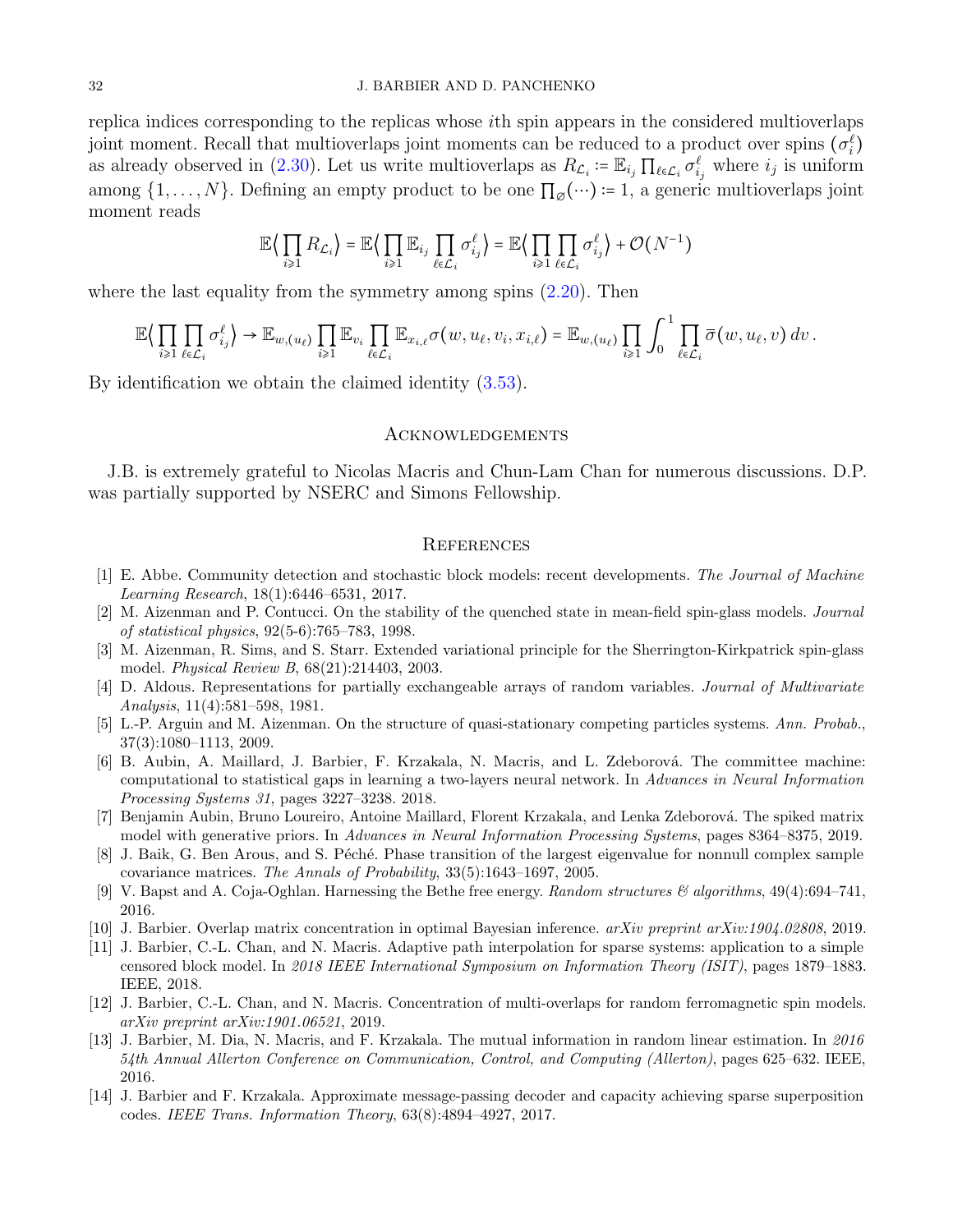- <span id="page-32-2"></span>[15] J. Barbier, F. Krzakala, N. Macris, L. Miolane, and L. Zdeborová. Optimal errors and phase transitions in high-dimensional generalized linear models. Proceedings of the National Academy of Sciences, 116(12):5451–5460, 2019.
- <span id="page-32-13"></span>[16] J. Barbier and N. Macris. 0-1 phase transitions in sparse spiked matrix estimation. arXiv preprint arXiv:1911.05030, 2019.
- <span id="page-32-9"></span>[17] J. Barbier and N. Macris. The adaptive interpolation method: a simple scheme to prove replica formulas in Bayesian inference. Probab. Theory and Related Fields, 174(3-4):1133–1185, 2019.
- <span id="page-32-10"></span>[18] J. Barbier and N. Macris. The adaptive interpolation method for proving replica formulas. Applications to the Curie–Weiss and Wigner spike models. Journal of Physics A: Mathematical and Theoretical, 52(29):294002, 2019.
- <span id="page-32-5"></span>[19] J. Barbier, N. Macris, M. Dia, and F. Krzakala. Mutual information and optimality of approximate messagepassing in random linear estimation. arXiv preprint arXiv:1701.05823, 2017.
- <span id="page-32-12"></span>[20] J. Barbier, N. Macris, A. Maillard, and F. Krzakala. The mutual information in random linear estimation beyond iid matrices. In 2018 IEEE International Symposium on Information Theory (ISIT), pages 1390–1394. IEEE, 2018.
- <span id="page-32-11"></span>[21] J. Barbier, N. Macris, and L. Miolane. The layered structure of tensor estimation and its mutual information. In 2017 55th Annual Allerton Conference on Communication, Control, and Computing (Allerton), pages 1056–1063. IEEE, 2017.
- <span id="page-32-22"></span>[22] A. Barra and L. De Sanctis. Stability properties and probability distributions of multi-overlaps in dilute spin glasses. Journal of Statistical Mechanics: Theory and Experiment, 2007(08):P08025, 2007.
- <span id="page-32-1"></span>[23] A. R. Barron and A. Joseph. Toward fast reliable communication at rates near capacity with gaussian noise. In 2010 IEEE International Symposium on Information Theory, pages 315–319. IEEE, 2010.
- <span id="page-32-18"></span>[24] S. Chatterjee. Absence of replica symmetry breaking in the random field ising model. Communications in Mathematical Physics, 337(1):93–102, 2015.
- <span id="page-32-7"></span>[25] W.-K. Chen. Phase transition in the spiked random tensor with Rademacher prior. The Annals of Statistics, 47(5):2734–2756, 2019.
- <span id="page-32-8"></span>[26] W.-K. Chen, M. Handschy, and G. Lerman. Phase transition in random tensors with multiple spikes.  $arXiv$ preprint arXiv:1809.06790, 2018.
- <span id="page-32-19"></span>[27] A. Coja-Oghlan, C. Efthymiou, N. Jaafari, M. Kang, and T. Kapetanopoulos. Charting the replica symmetric phase. Communications in Mathematical Physics, 359(2):603–698, 2018.
- <span id="page-32-20"></span>[28] A. Coja-Oghlan, T. Kapetanopoulos, and N. Müller. The replica symmetric phase of random constraint satisfaction problems. Combinatorics, Probability and Computing, pages 1–77, 2018.
- <span id="page-32-14"></span>[29] A. Coja-Oghlan, F. Krzakala, W. Perkins, and L. Zdeborová. Information-theoretic thresholds from the cavity method. Advances in Mathematics, 333:694–795, 2018.
- <span id="page-32-3"></span>[30] P. Contucci, C. Giardina, and H. Nishimori. Spin glass identities and the Nishimori line. In Spin Glasses: Statics and Dynamics, pages 103–121. Springer, 2009.
- <span id="page-32-21"></span>[31] L. de Sanctis and S. Franz. Self-averaging identities for random spin systems. In Spin glasses: statics and dynamics, pages 123–142. Springer, 2009.
- <span id="page-32-15"></span>[32] A. Decelle, F. Krzakala, C. Moore, and L. Zdeborová. Asymptotic analysis of the stochastic block model for modular networks and its algorithmic applications. *Physical Review E*,  $84(6)$ :066106, 2011.
- <span id="page-32-4"></span>[33] M. Dia, N. Macris, F. Krzakala, T. Lesieur, and L. Zdeborová. Mutual information for symmetric rank-one matrix estimation: a proof of the replica formula. In Advances in Neural Information Processing Systems, pages 424–432, 2016.
- <span id="page-32-0"></span>[34] D. Donoho, A. Maleki, and A. Montanari. Message-passing algorithms for compressed sensing. *Proceedings of* the National Academy of Sciences, 106(45):18914–18919, 2009.
- <span id="page-32-6"></span>[35] A. El Alaoui and F. Krzakala. Estimation in the spiked wigner model: a short proof of the replica formula. In 2018 IEEE International Symposium on Information Theory (ISIT), pages 1874–1878. IEEE, 2018.
- <span id="page-32-23"></span>[36] A. K. Fletcher and S. Rangan. Inference in Deep Networks in High Dimensions. arXiv:1706.06549, 2017.
- <span id="page-32-16"></span>[37] S. Franz and M. Leone. Replica bounds for optimization problems and diluted spin systems. Journal of Statistical Physics, 111(3-4):535–564, 2003.
- <span id="page-32-17"></span>[38] S. Franz, M. Leone, and F. Toninelli. Replica bounds for diluted non-poissonian spin systems. Journal of Physics A: Mathematical and General, 36:535–564, 2003.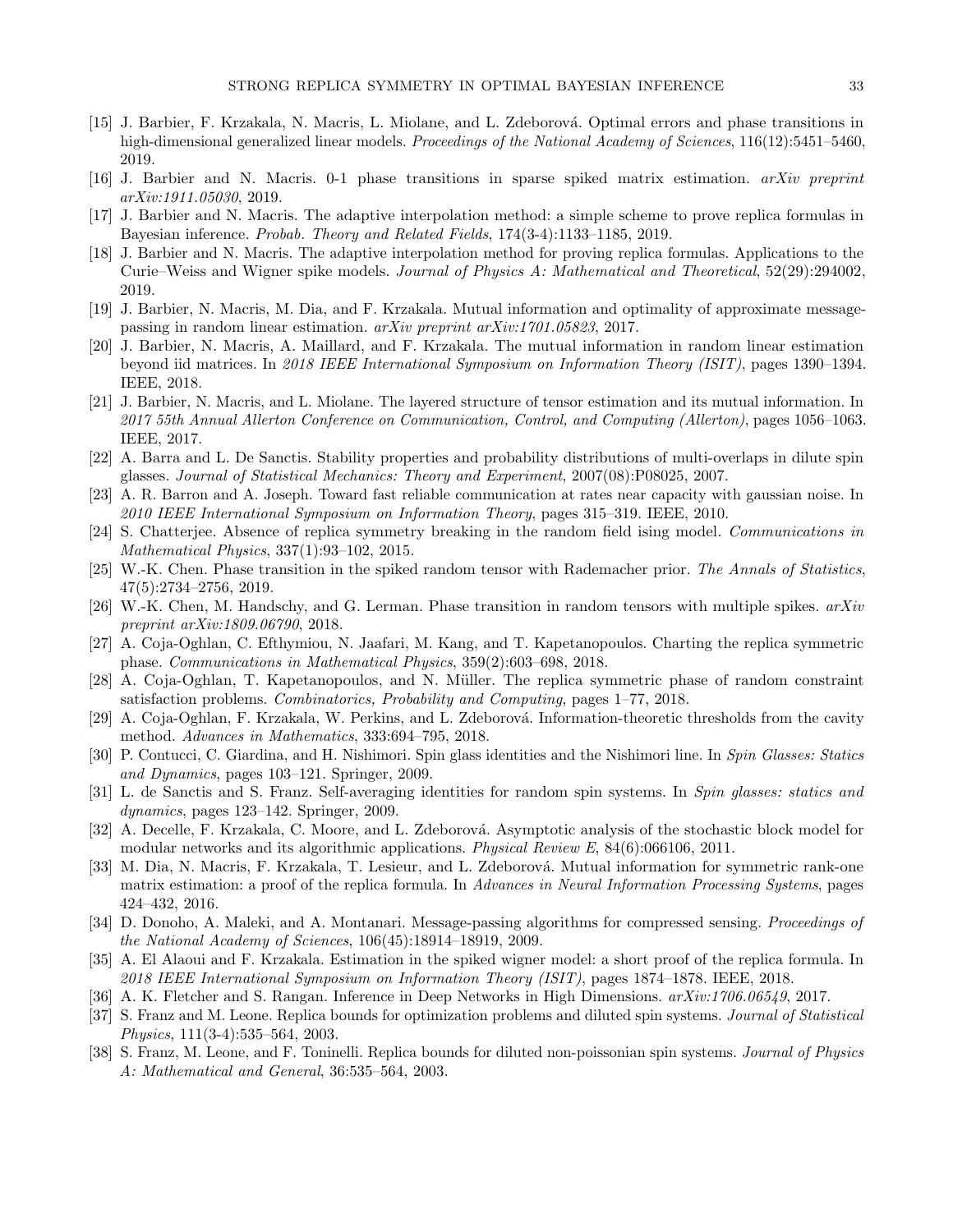- <span id="page-33-11"></span>[39] M. Gabrié, A. Manoel, C. Luneau, J. Barbier, N. Macris, F. Krzakala, and L. Zdeborová. Entropy and mutual information in models of deep neural networks. In Advances in Neural Information Processing Systems 31, pages 1826–1836. 2018.
- <span id="page-33-20"></span>[40] Marylou Gabrié, Andre Manoel, Clément Luneau, Jean Barbier, Nicolas Macris, Florent Krzakala, and Lenka Zdeborová. Entropy and mutual information in models of deep neural networks. In Advances in Neural Information Processing Systems 31, pages 1824–1834. 2018.
- <span id="page-33-2"></span>[41] E. Gardner and B. Derrida. Optimal storage properties of neural network models. Journal of Physics A: Mathematical and General, 21(1):271, 1988.
- <span id="page-33-17"></span>[42] S. Ghirlanda and F. Guerra. General properties of overlap probability distributions in disordered spin systems. towards Parisi ultrametricity. Journal of Physics A: Mathematical and General, 31(46):9149, 1998.
- <span id="page-33-7"></span>[43] F. Guerra. Replica broken bounds in the mean field spin glass model. Communications in Mathematical Physics, 233:1–12, 2003.
- <span id="page-33-6"></span>[44] F. Guerra and F. Toninelli. The thermodynamic limit in mean field spin glass models. Communications in Mathematical Physics, 230(1):71–79, 2002.
- <span id="page-33-18"></span>[45] D. Guo, S. Shamai, and S. Verdu. Mutual information and minimum mean-square error in Gaussian channels. IEEE Trans. Information Theory, 51(4):1261–1282, April 2005.
- <span id="page-33-25"></span>[46] D. Hoover. Row-column exchangeability and a generalized model for probability. Exchangeability in probability and statistics (Rome, 1981), pages 281–291, 1982.
- <span id="page-33-0"></span>[47] I. M. Johnstone. On the distribution of the largest eigenvalue in principal components analysis. The Annals of statistics, 29(2):295–327, 2001.
- <span id="page-33-1"></span>[48] I. M. Johnstone and A. Y. Lu. Sparse principal components analysis.  $arXiv:0901.4392$  [math. ST], 7, 2009.
- <span id="page-33-23"></span>[49] S. B. Korada and N. Macris. Tight bounds on the capacity of binary input random CDMA systems. IEEE Trans. Information Theory, 56(11):5590–5613, 2010.
- <span id="page-33-15"></span>[50] F. Krzakala, A. Montanari, F. Ricci-Tersenghi, G. Semerjian, and L. Zdeborov´a. Gibbs states and the set of solutions of random constraint satisfaction problems. Proceedings of the National Academy of Sciences, 104(25):10318–10323, 2007.
- <span id="page-33-12"></span>[51] F. Krzakala and L. Zdeborová. Hiding quiet solutions in random constraint satisfaction problems. Physical review letters, 102(23):238701, 2009.
- <span id="page-33-22"></span>[52] S. Kudekar and N. Macris. Sharp bounds for optimal decoding of low-density parity-check codes. IEEE Trans. Information Theory, 55(10):4635–4650, Oct 2009.
- <span id="page-33-8"></span>[53] M. Lelarge and L. Miolane. Fundamental limits of symmetric low-rank matrix estimation. Probab. Theory and Related Fields, 173(3-4):859–929, 2018.
- <span id="page-33-10"></span>[54] T. Lesieur, L. Miolane, M. Lelarge, F. Krzakala, and L. Zdeborová. Statistical and computational phase transitions in spiked tensor estimation. In 2017 IEEE International Symposium on Information Theory (ISIT), pages 511–515. IEEE, 2017.
- <span id="page-33-21"></span>[55] N. Macris. Griffith–Kelly–Sherman correlation inequalities: a useful tool in the theory of error correcting codes. IEEE Trans. Information Theory, 53(2):664–683, 2007.
- <span id="page-33-19"></span>[56] A. Manoel, F. Krzakala, M. Mézard, and L. Zdeborová. Multi-layer generalized linear estimation. In IEEE International Symposium on Information Theory (ISIT), 2017.
- <span id="page-33-5"></span>[57] M. Mézard and A. Montanari. *Information, Physics and Computation*. Oxford University Press, 2009.
- <span id="page-33-13"></span>[58] M. Mézard and G. Parisi. The Bethe lattice spin glass revisited. Eur. Phys. J. B, 217–233, 2001.
- <span id="page-33-4"></span>[59] M. Mézard, G. Parisi, and M. A. Virasoro. Spin-Glass Theory and Beyond, volume 9. World Scientific, Singapore, 1987.
- <span id="page-33-14"></span>[60] M. Mézard, G. Parisi, and R. Zecchina. Analytic and algorithmic solution of random satisfiability problems. Science, 297(5582):812–815, 2002.
- <span id="page-33-9"></span>[61] L´eo Miolane. Fundamental limits of low-rank matrix estimation: the non-symmetric case. arXiv preprint arXiv:1702.00473, 2017.
- <span id="page-33-24"></span>[62] A. Montanari. Estimating random variables from random sparse observations. European Transactions on Telecommunications, 19(4):385–403, 2008.
- <span id="page-33-16"></span>[63] A. Montanari and D. Shah. Counting good truth assignments of random k-sat formulae. arXiv preprint cs/0607073, 2006.
- <span id="page-33-3"></span>[64] H. Nishimori. Statistical Physics of Spin Glasses and Information Processing: an Introduction. Oxford University Press, Oxford; New York, 2001.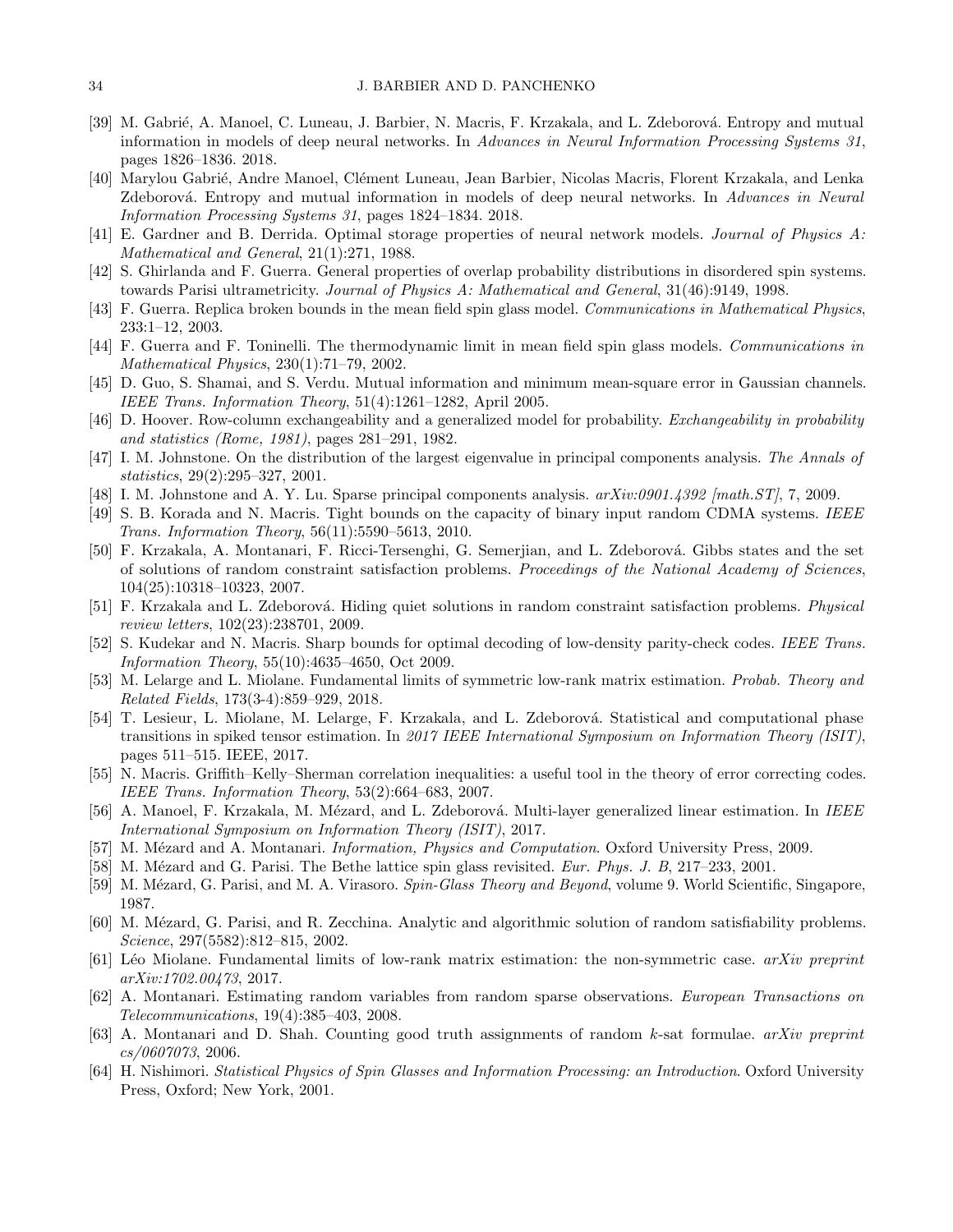- <span id="page-34-27"></span>[65] D. Panchenko. A connection between the Ghirlanda–Guerra identities and ultrametricity. The Annals of Probability, 38(1):327–347, 2010.
- <span id="page-34-23"></span>[66] D. Panchenko. The Ghirlanda–Guerra identities for mixed p-spin model. Comptes Rendus Mathematique, 348(3-4):189–192, 2010.
- <span id="page-34-28"></span>[67] D. Panchenko. The Parisi ultrametricity conjecture. Ann. Math.  $(2)$ , 77(1):383-393, 2013.
- <span id="page-34-5"></span>[68] D. Panchenko. The Sherrington-Kirkpatrick model. Springer Science & Business Media, 2013.
- <span id="page-34-30"></span>[69] D. Panchenko. Spin glass models from the point of view of spin distributions. The Annals of Probability, 41(3A):1315–1361, 2013.
- <span id="page-34-10"></span>[70] D. Panchenko. On the replica symmetric solution of the k-sat model. Electronic Journal of Probability, 19, 2014.
- <span id="page-34-29"></span>[71] D. Panchenko. The Parisi formula for mixed p-spin models. Ann. Probab., 42(3):946–958, 2014.
- <span id="page-34-11"></span>[72] D. Panchenko. Structure of 1-RSB asymptotic Gibbs measures in the diluted p-spin models. Journal of Statistical Physics, 155(1):1–22, 2014.
- <span id="page-34-12"></span>[73] D. Panchenko. Structure of finite-RSB asymptotic Gibbs measures in the diluted spin glass models. Journal of Statistical Physics, 162(1):1–42, 2016.
- <span id="page-34-21"></span>[74] D. Panchenko. Free energy in the mixed p-spin models with vector spins. The Annals of Probability, 46(2):865–896, 2018.
- <span id="page-34-20"></span>[75] D. Panchenko. Free energy in the Potts spin glass. The Annals of Probability, 46(2):829–864, 2018.
- <span id="page-34-9"></span>[76] D. Panchenko and M. Talagrand. Bounds for diluted mean-field spin glass models. Probab. Theory and Related Fields, 130(8):319–336, 2004.
- <span id="page-34-26"></span>[77] Parthe Pandit, Mojtaba Sahraee, Sundeep Rangan, and Alyson K. Fletcher. Asymptotics of MAP inference in deep networks. CoRR, abs/1903.01293, 2019.
- <span id="page-34-16"></span>[78] G. Parisi. Infinite number of order parameters for spin-glasses. Phys. Rev. Lett., 43:1754–1756, 1979.
- <span id="page-34-18"></span>[79] G. Parisi. Order parameter for spin glasses. Phys. Rev. Lett., 50:1946, 1983.
- <span id="page-34-17"></span>[80] Giorgio Parisi. A sequence of approximated solutions to the SK model for spin glasses. Journal of Physics A: Mathematical and General, 13(4):L115, 1980.
- <span id="page-34-13"></span>[81] L. Pastur and M. Shcherbina. The absence of the selfaverageness of the order parameter in the Sherrington-Kirkpatrick model. Jounal of Statistical Physics, 62(1/2):1–19, 1991.
- <span id="page-34-14"></span>[82] L. Pastur, M. Shcherbina, and B. Tirozzi. The replica symmetric solution without replica trick for the Hopfield model. Jounal of Statistical Physics, 74:1161–1183, 1994.
- <span id="page-34-7"></span>[83] A. Perry, A. Wein, and A. Bandeira. Statistical limits of spiked tensor models. In Annales de l'Institut Henri Poincaré, Probabilités et Statistiques, volume 56, pages 230–264. Institut Henri Poincaré, 2020.
- <span id="page-34-6"></span>[84] A. Perry, A. Wein, A. Bandeira, and A. Moitra. Optimality and sub-optimality of PCA I: Spiked random matrix models. The Annals of Statistics, 46(5):2416–2451, 2018.
- <span id="page-34-25"></span>[85] G. Reeves. Additivity of Information in Multilayer Networks via Additive Gaussian Noise Transforms. In 55th Annual Allerton Conference on Communication, Control, and Computing, 2017.
- <span id="page-34-1"></span>[86] G. Reeves and H. D. Pfister. The replica-symmetric prediction for compressed sensing with Gaussian matrices is exact. In 2016 IEEE International Symposium on Information Theory (ISIT), Barcelona, pages 665–669, 2016.
- <span id="page-34-8"></span>[87] T. Richardson and R. Urbanke. Modern coding theory. Cambridge University Press, 2008.
- <span id="page-34-2"></span>[88] C. Rush, A. Greig, and R. Venkataramanan. Capacity-achieving sparse superposition codes via approximate message passing decoding. IEEE Trans. Information Theory, 63(3):1476–1500, 2017.
- <span id="page-34-0"></span>[89] D. Sherrington and S. Kirkpatrick. Solvable model of a spin glass. Phys. Rev. Lett., 35:1792–1796, 1975.
- <span id="page-34-24"></span>[90] P. Sollich and A. Barra. Spin glass polynomial identities from entropic constraints. Journal of Physics A: Mathematical and Theoretical, 45(48):485001, 2012.
- <span id="page-34-15"></span>[91] M. Talagrand. The Sherrington-Kirkpatrick model: A challenge for mathematicians. Probab. Theory and Related Fields, 110(2):109–176, 1998.
- <span id="page-34-22"></span>[92] M. Talagrand. The high temperature case for the random k-sat problem. Probab. Theory and Related Fields, 119(2):187–212, 2001.
- <span id="page-34-19"></span>[93] M. Talagrand. The Parisi formula. Ann. Math. (2), 163(1):221–263, 2006.
- <span id="page-34-3"></span>[94] M. Talagrand. Mean Field Models for Spin Glasses. Volume I: Basic Examples. Springer Verlag, 2011.
- <span id="page-34-4"></span>[95] M. Talagrand. Mean Field Models for Spin Glasses. Volume II: Advanced Replica-Symmetry and Low Temperature. Springer Verlag, 2011.